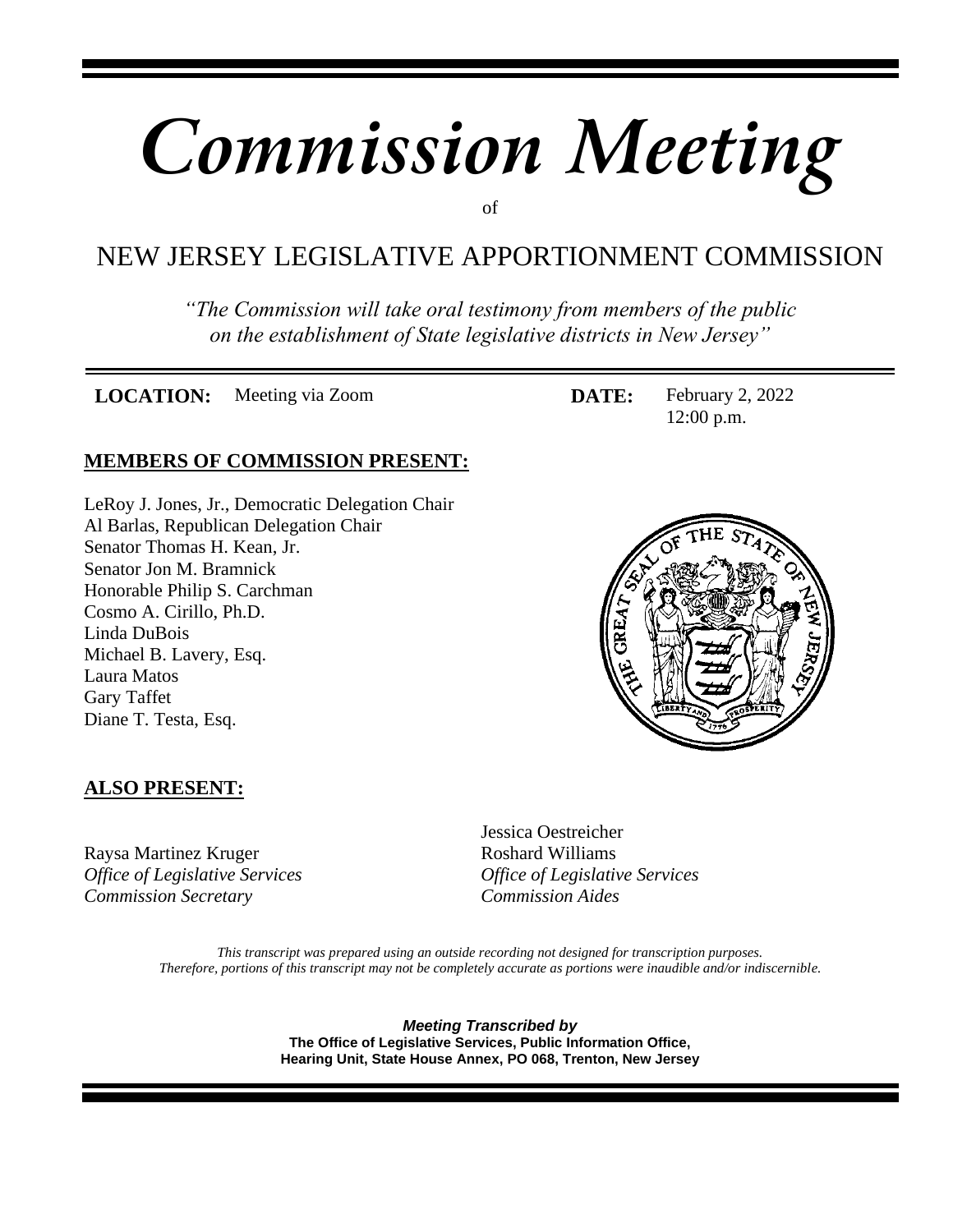#### **DEMOCRATIC MEMBERS**

LeRoy J. Jones, Jr. Chairman

Cosmo A. Cirillo Laura Matos **Gary Taffet** Diane T. Testa



#### NEW JERSEY LEGISLATIVE **APPORTIONMENT COMMISSION** STATE HOUSE ANNEX • P.O. BOX 068 • TRENTON, NJ 08625-0068

Al Barlas Chairman

Jon M. Bramnick Linda DuBois Thomas H. Kean, Jr. Michael B. Lavery

**REPUBLICAN MEMBERS** 

**APPOINTED ELEVENTH MEMBER** Philip S. Carchman

#### **COMMISSION NOTICE**

#### TO: MEMBERS OF THE APPORTIONMENT COMMISSION

FROM: AL BARLAS, CHAIRMAN LEROY J. JONES, JR., CHAIRMAN

#### **SUBJECT: COMMISSION MEETING - FEBRUARY 2, 2022**

The public may address comments and questions to Raysa Martinez Kruger, Commission Secretary or make scheduling inquiries to Sophie Love, Secretary, at (609)847-3890. Written and electronic comments, questions and testimony submitted to the Commission by the public, as well as recordings and transcripts, if any, of oral testimony, are government records and will be available to the public upon request.

## The Apportionment Commission will meet remotely via Zoom on Wednesday, February 2, 2022 at 12:00 PM.

The Commission will take oral testimony from members of the public on the establishment of State legislative districts in New Jersey. As required by the New Jersey Constitution, the Apportionment Commission is charged with redrawing the lines of the State's 40 legislative districts, from which the 40 Senators and 80 Members of the General Assembly are elected.

Members of the public may view the live proceedings via the New Jersey Legislature home https://www.njleg.state.nj.us/ or via the Commission's home page page at at https://www.apportionmentcommission.org/default.asp.

Those wishing to testify must register online in advance of the meeting at https://www.apportionmentcommission.org/schedule.asp. Registration is also available at https://www.njleg.state.nj.us/. Select February 2 on the calendar and click on Apportionment Commission for the registration link. Registrations must be received by Tuesday, February 1, 2022 at 3:00 PM. Upon successful registration, you will view a printable receipt on screen. At a later date, you will receive an email with instructions for testifying.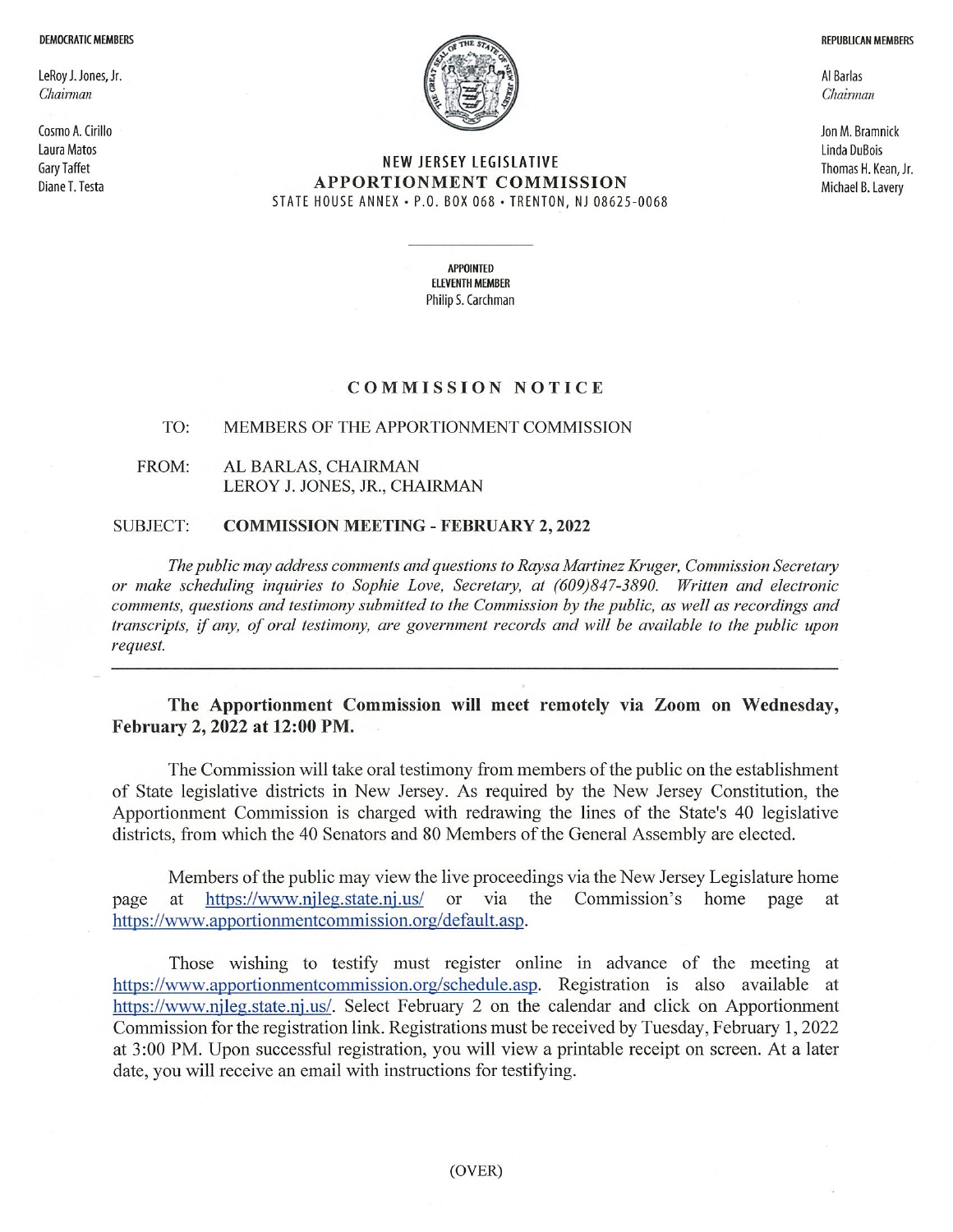**Apportionment Commission** Page 2 February 2, 2022

To ensure that all who wish to testify can do so, the Chair will limit public testimony to 5 minutes per person. Extra time will be allotted for those needing the assistance of a translator.

If you require language interpretation services to testify, please contact the Office of Legislative Services at (609) 847-3890 to discuss and arrange for interpretation services in advance of the meeting.

You may also submit written testimony instead of, or in addition to, oral testimony by email to OLSaideAPPC@njleg.org by Tuesday, February 1, 2022 at 3:00 PM. Written testimony will be included in the Commission's record and distributed to all Commission members.

#### **Issued 1/26/22**

For reasonable accommodation of a disability call the telephone number above, or for persons with hearing loss dial 711 for NJ Relay. The provision of assistive listening devices requires 24 hours' notice. CART or sign language interpretation requires 5 days' notice.

For changes in schedule due to snow or other emergencies, see website http://www.njleg.state.nj.us or call 800-792-8630 (toll-free in NJ) or 609-847-3905.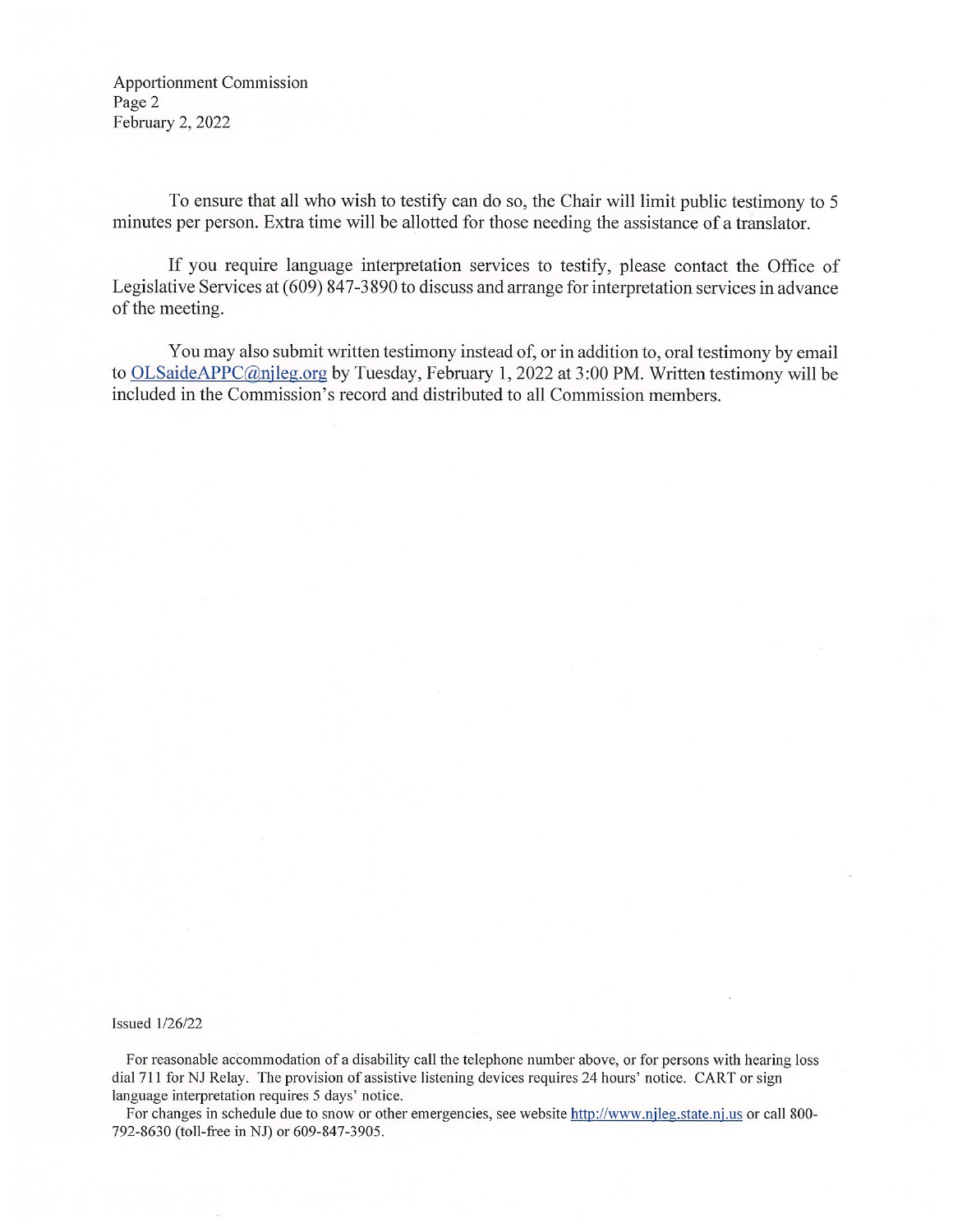## **TABLE OF CONTENTS**

**Page**

| <b>Stacey Abenstein</b><br><b>Field Director</b><br>NJ11th for Change                                       | $\overline{4}$ |
|-------------------------------------------------------------------------------------------------------------|----------------|
| Awni Abu-Hadba<br>Former Deputy Mayor<br>City of Paterson                                                   | 7              |
| <b>Bishop Paul Brown</b><br><b>Senior Minister</b><br>First Pentecostal Assembly of God, and<br>Chair       |                |
| <b>Planning Board</b><br>Neptune Township                                                                   | 8              |
| Dale Collins<br>Private Citizen                                                                             | 10             |
| Amalia Duarte<br>Member<br><b>Township Committee</b><br>Mendham Township                                    | 12             |
| Kevin Escobar<br>Member, and<br><b>Board Trustee</b><br>Wind of the Spirit Immigrant Resource Center (WOTS) | 14             |
| Sylvia Gonzalez<br>Private Citizen                                                                          | 16             |
| Liz Glynn<br>Director<br>Organizing<br>New Jersey Citizen Action                                            | 18             |
| Joseph Hendershot<br><b>Field Organizer</b><br>New Jersey League of Conservation Voters (NJLCV)             | 20             |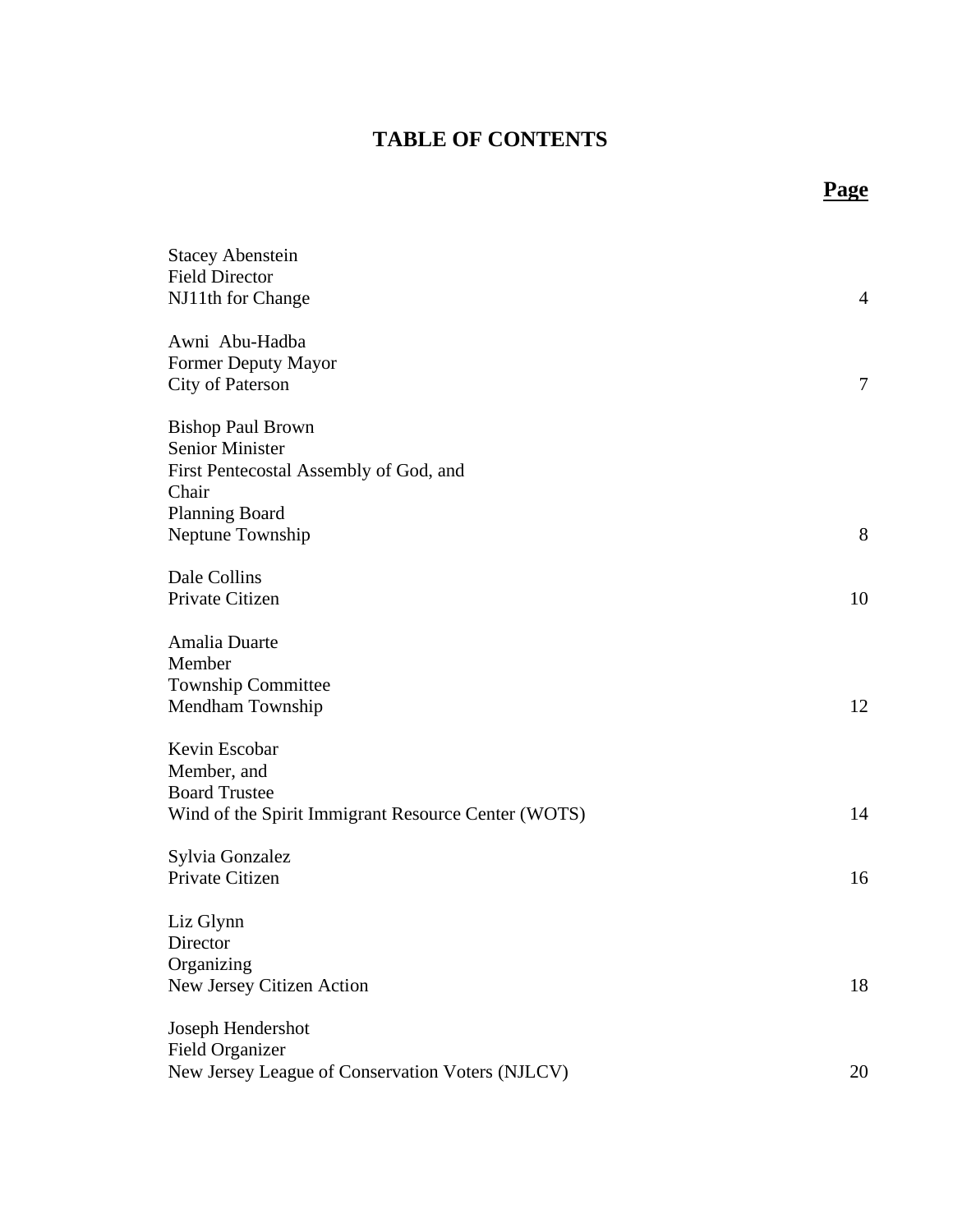|                                                                    | Page |
|--------------------------------------------------------------------|------|
| Toni D. Hendrix                                                    |      |
| 2nd Vice President                                                 |      |
| New Brunswick Area Branch                                          |      |
| National Association for the Advancement of Colored People (NAACP) | 21   |
| <b>Claribel Cortes</b>                                             |      |
| Private Citizen                                                    | 23   |
| W. Timothy Howes, Esq.                                             |      |
| Private Citizen                                                    | 25   |
| Rabbi Marc Kline                                                   |      |
| Private Citizen                                                    | 27   |
| Elizabeth Lynch                                                    |      |
| Private Citizen                                                    | 29   |
| Layla Odeh                                                         |      |
| <b>Head Intern</b>                                                 |      |
| Get Out The Vote                                                   |      |
| Palestinian American Community Center (PACC)                       | 29   |
| <b>Adrian Orozco</b>                                               |      |
| <b>Political Organizer</b>                                         |      |
| 32BJ SEIU                                                          | 31   |
| Cara A. Parmigiani, Esq.                                           |      |
| Private Citizen                                                    | 31   |
| Miriam Solomon                                                     |      |
| Member                                                             |      |
| 32BJ SEIU                                                          | 32   |
| <b>Herb Tarbous</b>                                                |      |
| Co-Founder                                                         |      |
| Voter Choice New Jersey                                            | 34   |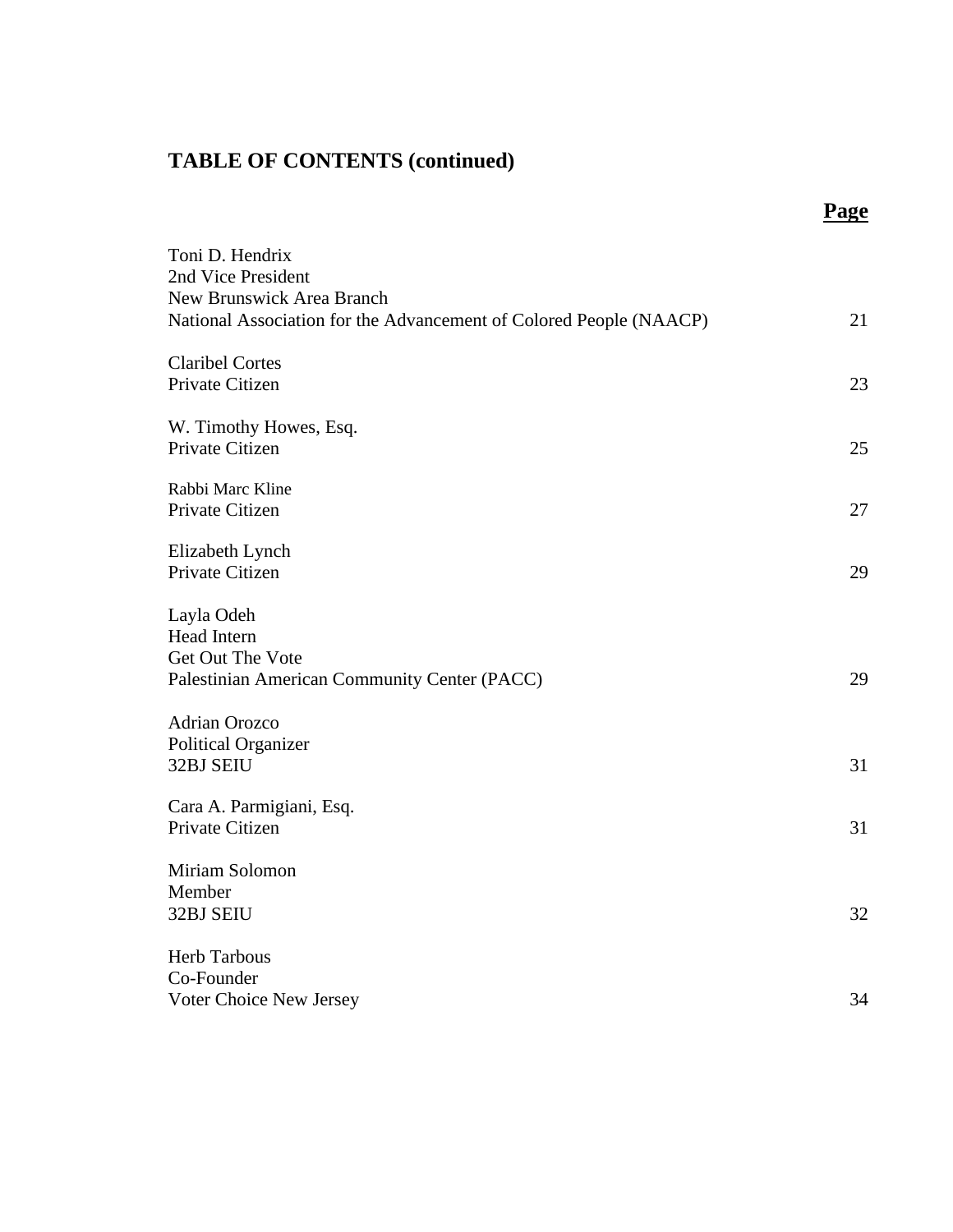|                                                                                                                      | <b>Page</b> |
|----------------------------------------------------------------------------------------------------------------------|-------------|
| Helen Zamora-Bustos<br>Public Police and Community Organizer<br>Wind of the Spirit Immigrant Resource Center (WOTS)  | 35          |
| Henal Patel, Esq.<br>Director<br>Democracy and Justice Program<br>New Jersey Institute for Social Justice (NJISJ)    | 37          |
| Philip Hensley<br><b>Democracy Policy Analyst</b><br>Fair Districts New Jersey Coalition, and                        |             |
| League of Women Voters of New Jersey (LWVNJ)<br><b>Christian Estevez</b><br>President<br>Latino Action Network (LAN) | 38<br>49    |
| <b>Amy Torres</b><br><b>Executive Director</b><br>New Jersey Alliance for Immigrant Justice (NJAIJ)                  | 51          |
| Rania Mustafa<br><b>Executive Director</b><br>Palestinian American Community Center (PACC)                           | 54          |
| <b>APPENDIX:</b>                                                                                                     |             |
| Testimony, plus attachments<br>submitted by<br><b>Stacey Abenstein</b>                                               | 1x          |
| Awni Abuhadba<br><b>Former Deputy Mayor</b><br>City of Paterson                                                      | 7x          |
|                                                                                                                      |             |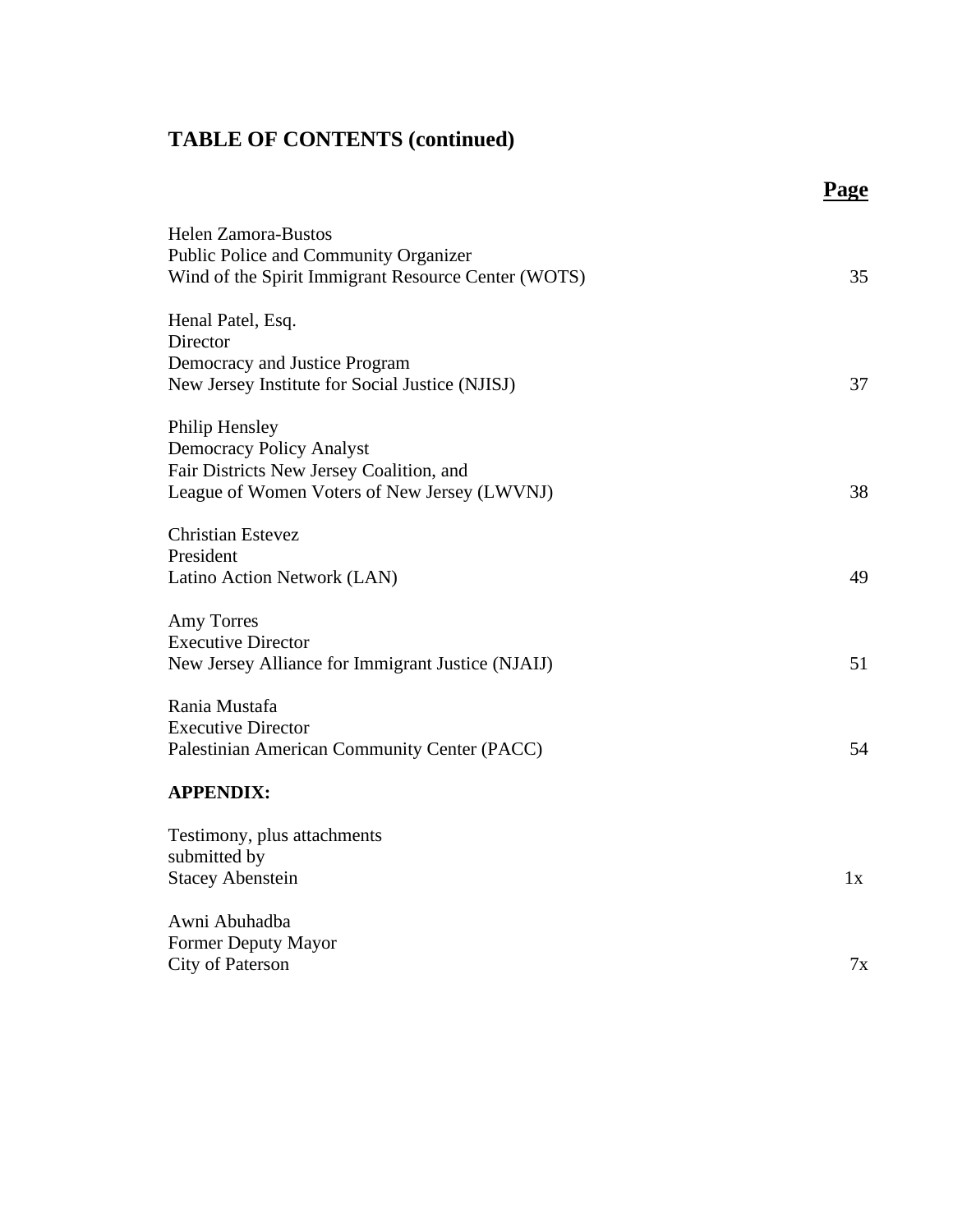# **APPENDIX (continued)**

|                           | Page |
|---------------------------|------|
| Testimony<br>submitted by |      |
| <b>Bishop Paul Brown</b>  | 9x   |
|                           |      |
| Testimony                 |      |
| submitted by              |      |
| Amalia Duarte             | 10x  |
|                           |      |
| Testimony                 |      |
| submitted by              |      |
| Kevin Escobar             | 12x  |
| Testimony                 |      |
| submitted by              |      |
| Sylvia Gonzalez           | 13x  |
|                           |      |
| Testimony                 |      |
| submitted by              |      |
| Toni D. Hendrix           | 15x  |
|                           |      |
| Testimony<br>submitted by |      |
| <b>Claribel Cortes</b>    | 16x  |
|                           |      |
| Testimony                 |      |
| submitted by              |      |
| Rabbi Marc Kline          | 19x  |
|                           |      |
| Testimony<br>submitted by |      |
| Layla Odeh                | 21x  |
|                           |      |
| Testimony                 |      |
| submitted by              |      |
| Rania Mustafa             | 23x  |
|                           |      |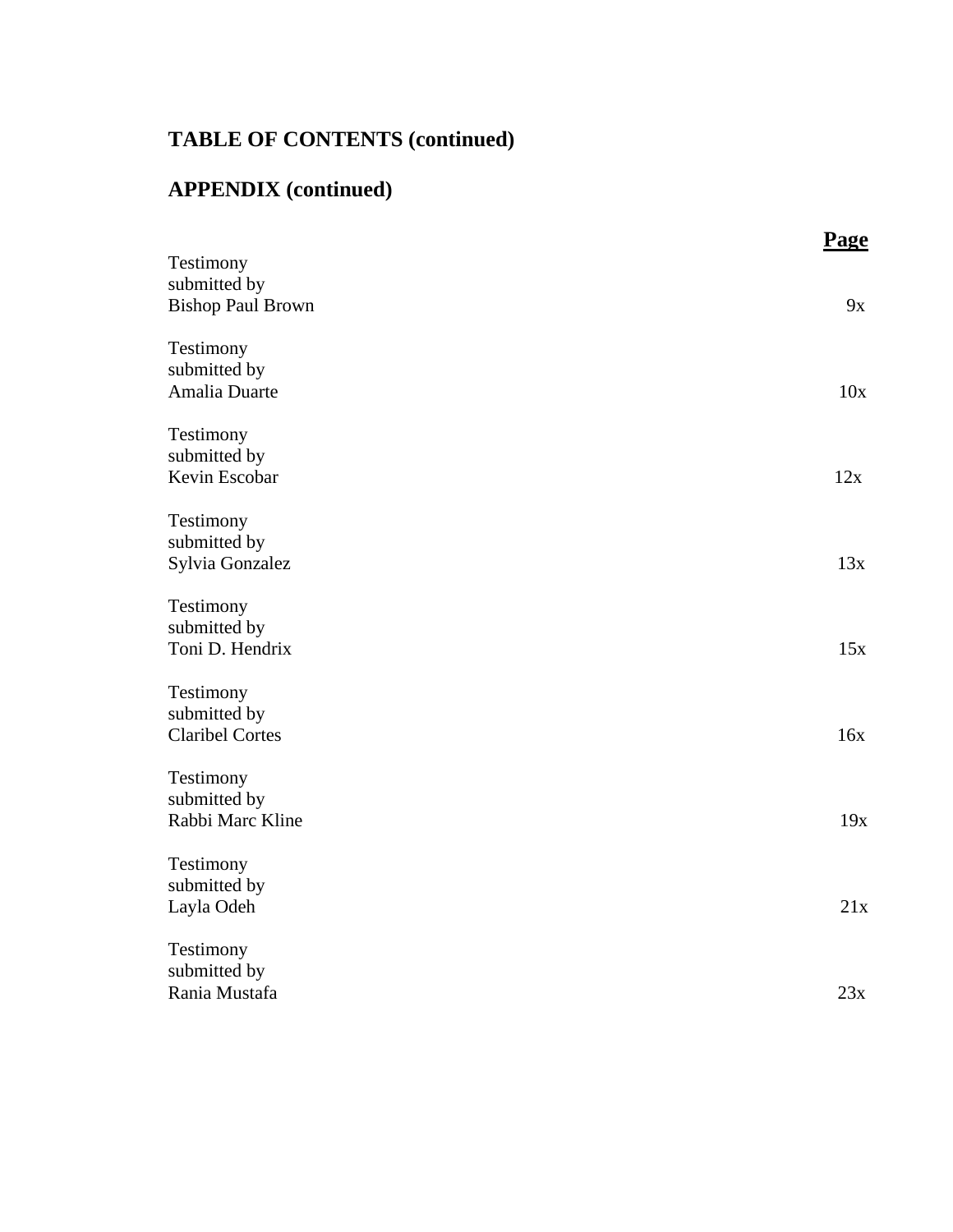## **APPENDIX (continued)**

|                                              | <b>loe</b> |
|----------------------------------------------|------------|
| Testimony                                    |            |
| submitted by                                 |            |
| Mara Novak                                   |            |
| Co-Executive Director                        |            |
| NJ 11th for Change                           | 25x        |
|                                              |            |
| Testimony                                    |            |
| submitted by                                 |            |
| Diab Mustafa                                 |            |
| President                                    |            |
| <b>Board of Directors</b>                    |            |
| Palestinian American Community Center (PACC) | 27x        |
|                                              |            |

pnf:1-58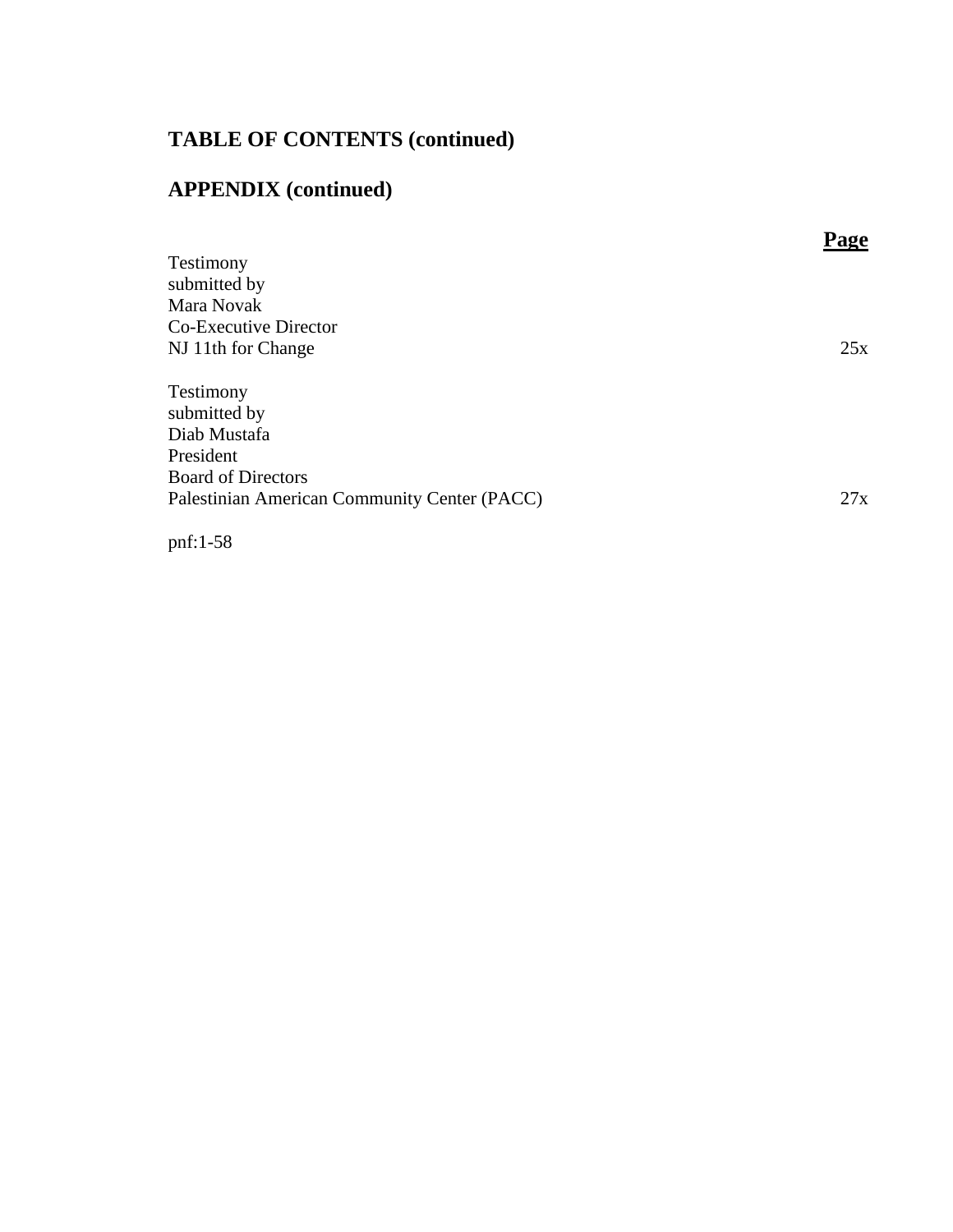**AL BARLAS (Republican Delegation Chair):** Good afternoon, everyone.

Welcome to the public hearing for the New Jersey Apportionment Commission.

Today, we've got quite a few people scheduled to testify; and I believe there is a group that is also going to present a map. We've asked that group to hold until the end so we can get through the public statements first.

We have asked, given the number of people who are scheduled to testify, that everyone limit their remarks to three minutes or less. If you have written testimony, please feel free to submit it to our website through OLS, and they will get it all to the Commissioners.

With that, Madam Secretary, would you like to take roll?

MS. MARTINEZ KRUGER (Commission Secretary): Yes, Mr. Chairman.

Commissioner Testa.

MS. TESTA: Here.

MS. MARTINEZ KRUGER: Commissioner Taffet.

MR. TAFFET: Present.

MS. MARTINEZ KRUGER: Commissioner Matos.

MS. MATOS: Present.

MS. MARTINEZ KRUGER: Commissioner Lavery. (no response)

He's here; he's in his car.

Commissioner Kean.

SENATOR KEAN: Here.

MS. MARTINEZ KRUGER: Commissioner Dubois.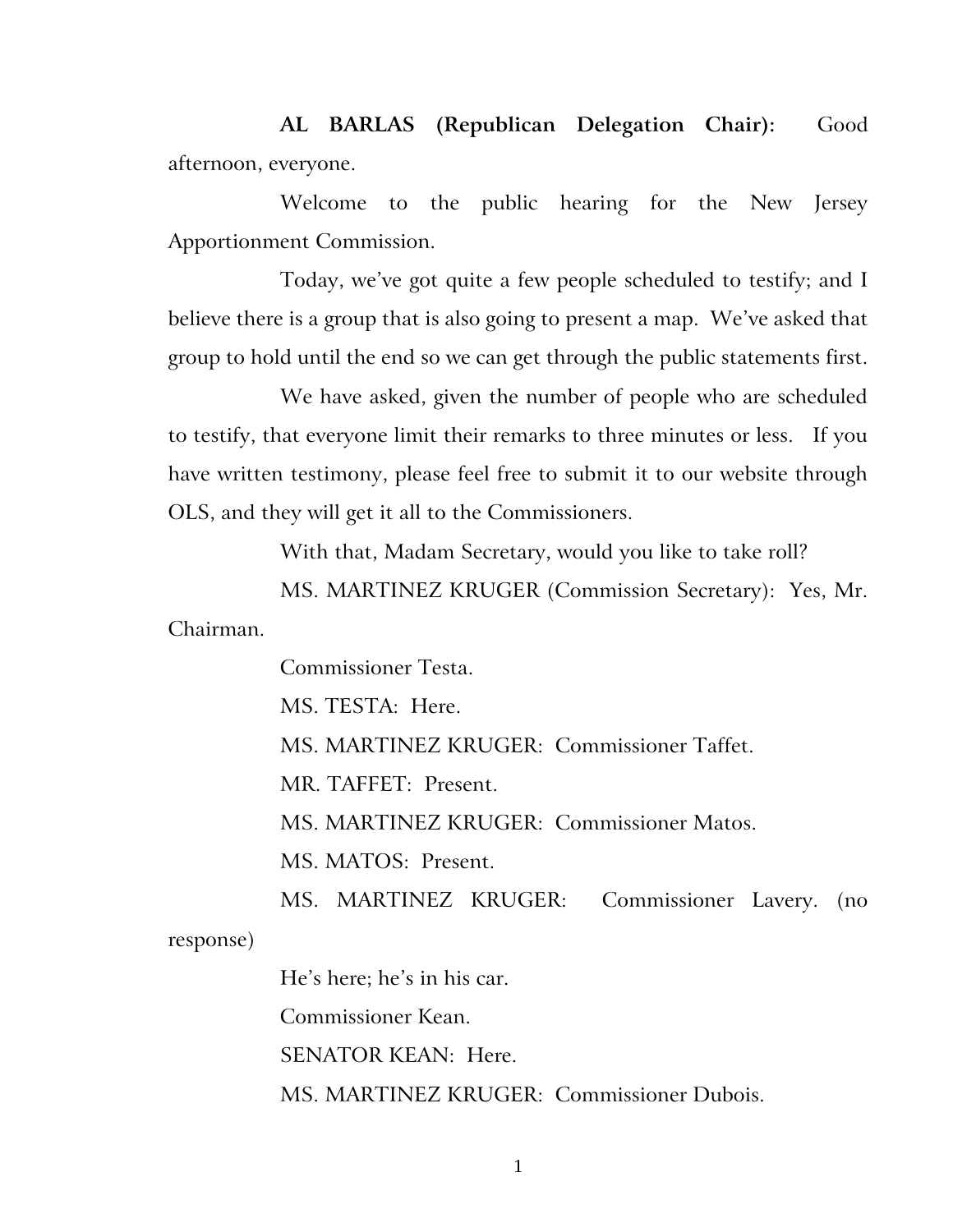MS. DuBOIS: Here.

MS. MARTINEZ KRUGER: Commissioner Cirillo.

DR. CIRILLO: Present.

MS. MARTINEZ KRUGER: Commissioner Bramnick.

ASSEMBLYMAN BRAMNICK: Present.

MS. MARTINEZ KRUGER: Co-Chair Barlas.

MR. BARLAS: Here.

MS. MARTINEZ KRUGER: Co-Chair Jones.

**LeROY J. JONES, Jr. (Democratic Delegation Chair):** Here. MS. MARTINEZ KRUGER: Eleventh member Carchman. **JUSTICE PHILIP S. CARCHMAN (11th Member):** Present.

MR. BARLAS: Great.

So before we go to the public testimony portion, I believe Judge Carchman has a few remarks that he would like to make.

Judge, the floor is yours.

JUSTICE CARCHMAN: Good; and I will keep this under three minutes. (laughter)

ASSEMBLYMAN BRAMNICK: There's no timer on you. (laughter)

JUSTICE CARCHMAN: Okay. Thank you, Chairman Barlas and Chairman Jones, and the other Commissioners, and the public.

I have a brief statement that I would like to make for the record.

Over the past few months, the New Jersey Apportionment Commission has been privy to one of the high points in the apportionment process: the ability of the public to address the Commission and share their insights, concerns, and hopes about the next decade of electing their chosen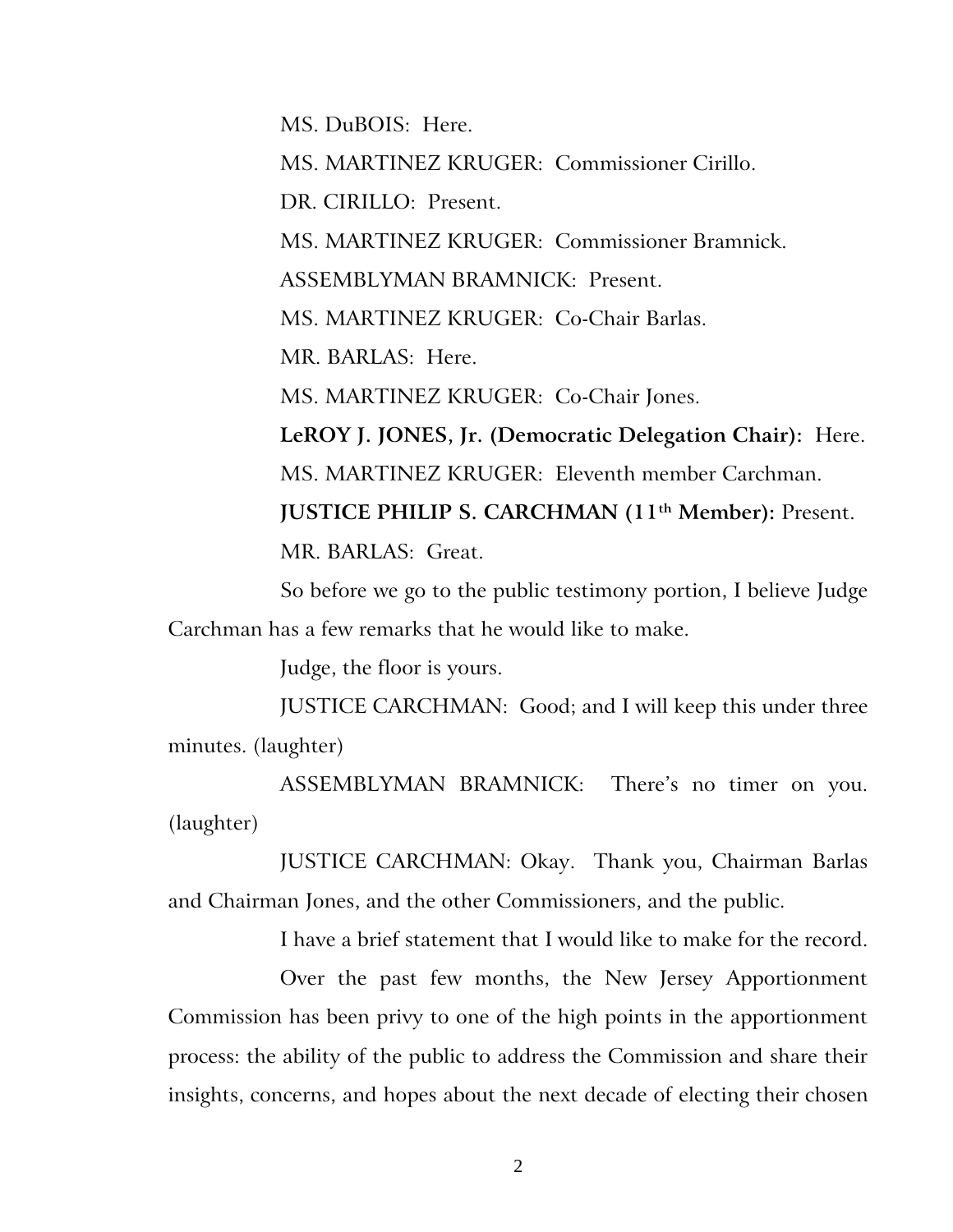representatives. One dominant theme of the public hearings has been that maps should be available for public comment.

In my discussions with the Commission, I proposed that maps be posted on the NJAC website one week prior to the commencement of our deliberative process, that the Commission accept public comment on the maps; and that at least one public hearing be scheduled after the posting of maps to allow the public to comment directly to the Commission.

I'm pleased to announce to the public that, pursuant to my request, two maps will be posted on February 7 for public comment. I have requested, and the parties have agreed, that neither map be labeled as a *Democratic* map or a *Republican* map. I do so because I do not want the maps to contain partisan labels, and I want to eliminate any bias that may be attached with a partisan designation.

I add a cautionary note. As I advised the parties, I do not expect these maps to be the final maps, but hope that these maps will prompt public comments, recommended changes, and discussion which will prove helpful in making appropriate adjustments to move us forward to a final map to be adopted by the Commission.

I appreciate the cooperation of all of the Commissioners from both delegations in agreeing to this procedure as we all advance New Jersey's position as a leader in the bipartisan apportionment process.

The publication of these maps should make us all proud of what New Jersey has achieved so far to garner public participation. The Commission serves the public, and the publication of these maps will assist us all in fulfilling our constitutional charge.

Thank you, Mr. Chairman.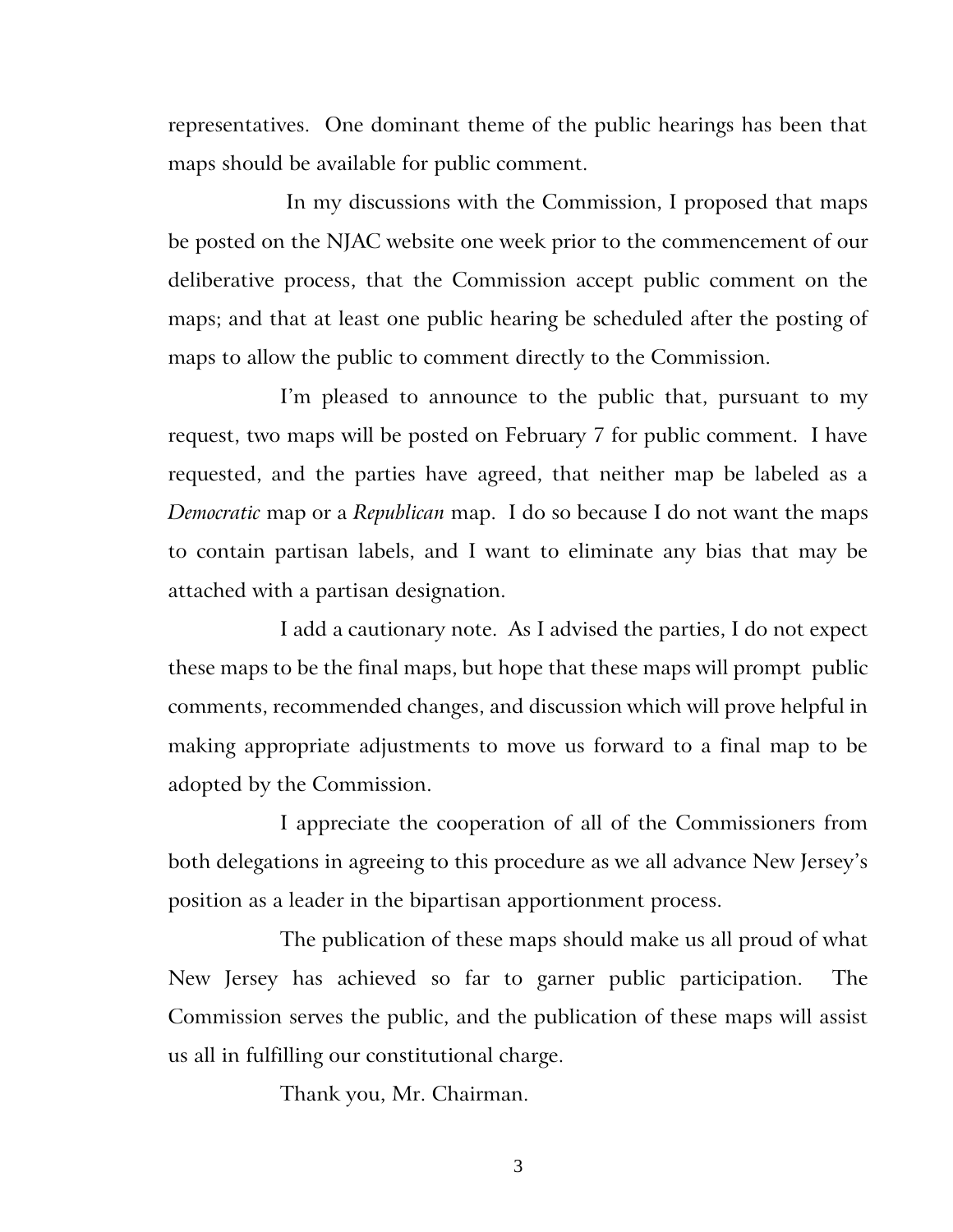MR. BARLAS: Thank you, Judge.

Madam Secretary, shall we begin?

Yes, Mr. Chairman.

Would you like to use the spreadsheet for the order of speakers? MR. BARLAS: Yes.

MS. MARTINEZ KRUGER: Okay,

MR. BARLAS: Madam Secretary, I'm sorry. But you know the group that we're holding to the end?

MS. MARTINEZ KRUGER: Yes.

MR. BARLAS: Perfect.

MS. MARTINEZ KRUGER: The first speaker would be Stacey Abenstein, followed by Awni Abu-Hadba.

**S T A C E Y A B E N S T E I N:** Hello; my name is Stacey Abenstein, a 30-year resident of Livingston, and the Field Director for NJ 11th for Change, an unaffiliated, grassroots group dedicated to advocating for all people of New Jersey's 11th Congressional District through outreach and education.

As our focus is Morris and Essex counties, I've spent many hours analyzing the municipalities in these counties and would like to share my conclusions and map with you.

There are two growing communities in Morris County that deserve a strong vote and representation, Latinx and AAPI. You have heard from these groups in previous sessions. But I'd like to stress the importance of grouping together towns of common interest.

After starting with core towns that represent these groups, rearranging a bit, using our other surrounding towns to balance districts, I drew a map with two competitive districts with strong minority or global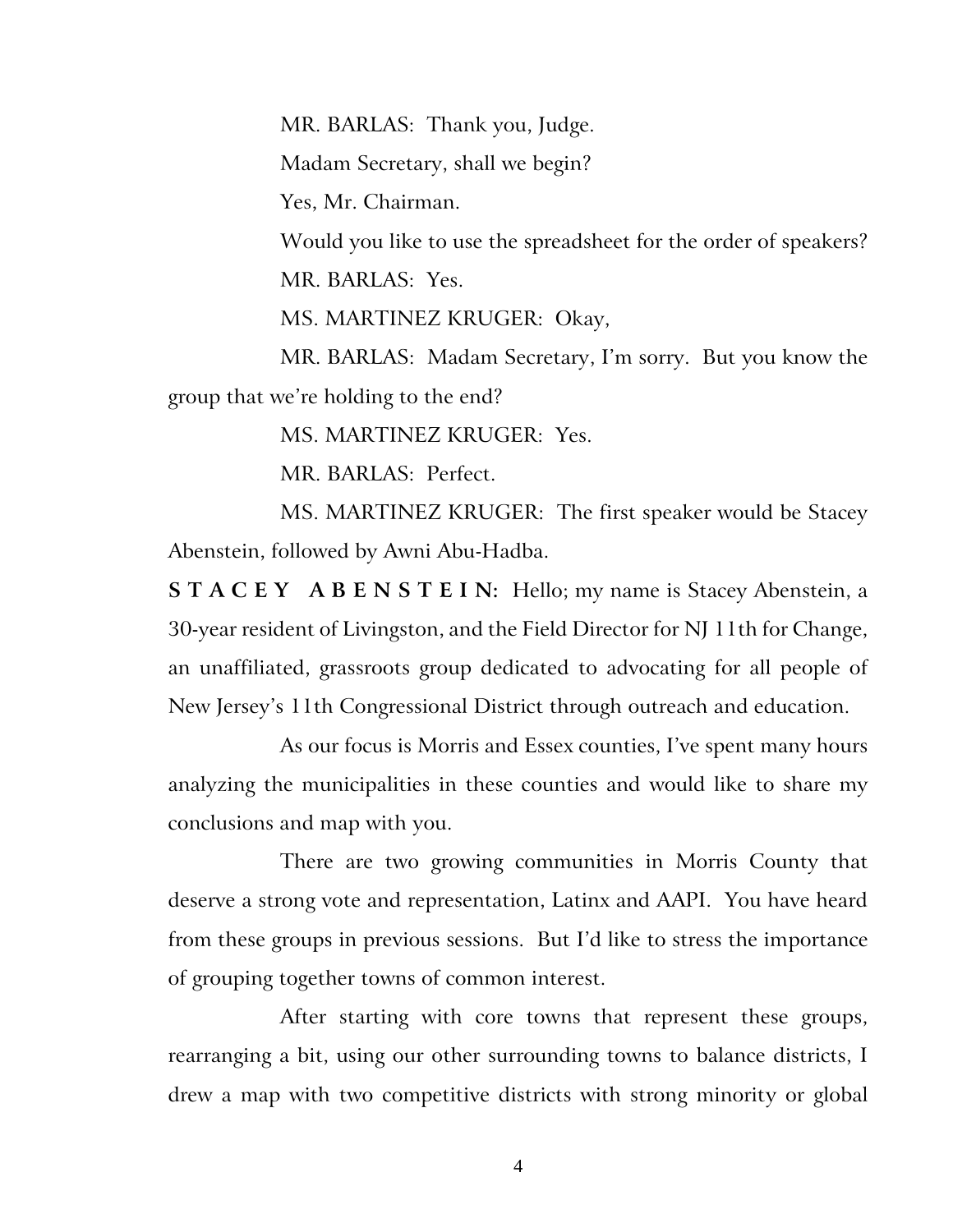majority representation. In LD 26, the voting age population -- VAP -- would be more than a third global majority and more than 20 percent Latinx. In LD 25, VAP would be almost a third global majority, and nearly 18 percent AAPI.

Moving east to Essex County, my map includes a West Essex District, LD 27, heavily populated by our historically Jewish communities. As I am not sure you have access to demographic information on religion, I am including a map from a study recently done by the Jewish Federation of MetroWest, in conjunction with Brandeis University, showing the dense population of Jews in West Essex. While the high concentration of Jews started in eastern Essex, the community moved to the suburbs in the 1960s. In fact, I belong to Temple B'nai Abraham, a congregation that started in Newark in 1853 and thrived there through the 1960s, relocating to Livingston in 1973 after the migration of Jews to the suburbs.

With anti-Semitism and hate crimes on the rise in New Jersey and everywhere, it is important that this group has strong influence in one district with representatives who can advocate for the needs of this large community.

My version of the diverse LD 34 eliminates Clifton, but maintains the 37 percent global majority currently present in a compact, Northeast Essex-only District. The new LD 29 creates a majority Latinx district, which is not the case now, with the help of Belleville and the West Hudson County towns of Kearny, Harrison, and East Newark. My version of LD 28 would continue to be majority Black, and representation should reflect that majority.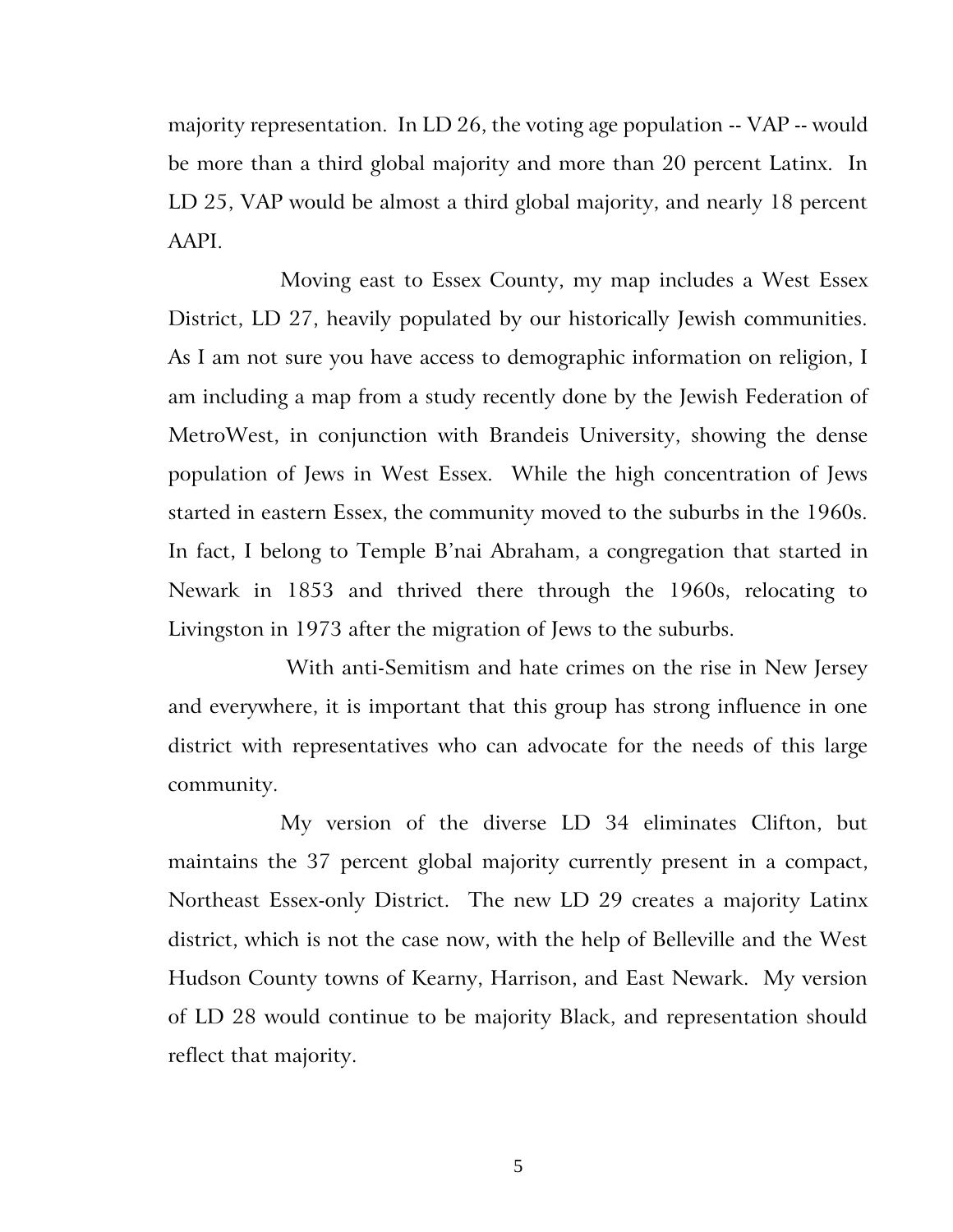In conclusion, I respectfully request that you consider the new map I submitted. The Morris County Districts are competitive and give a much needed voice to the growing communities of interest. In Essex County, LD 27 becomes predominantly West Essex; LD 34 includes all Northeast Essex, besides Belleville, which then moves to help to create a majority Latinx District in 29; 28 continues to be majority Black.

The new Districts are well within the accepted deviation, compact, use county lines as a guide, and are competitive wherever possible. Additionally, 15 of 18 incumbents are written into the current Districts.

I received support for this map from Wind of the Spirit, an immigrant advocacy group based in Morristown.

Thank you for the opportunity to testify today. I have submitted this testimony, the Jewish Federation map, and the new legislative map analysis for your consideration.

MR. BARLAS: Thank you Ms. Abenstein.

And you submitted those documents, right?

MS. ABENSTEIN: (Indiscernible)

MR. BARLAS: I said "thank you," and you submitted those documents, correct?

MS. ABENSTEIN: Yes; yes, sir.

MR. BARLAS: Perfect, we appreciate it. We will definitely take a look at that.

MS. ABENSTEIN: Thank you.

MR. BARLAS: Thank you again for your time.

Madam Secretary.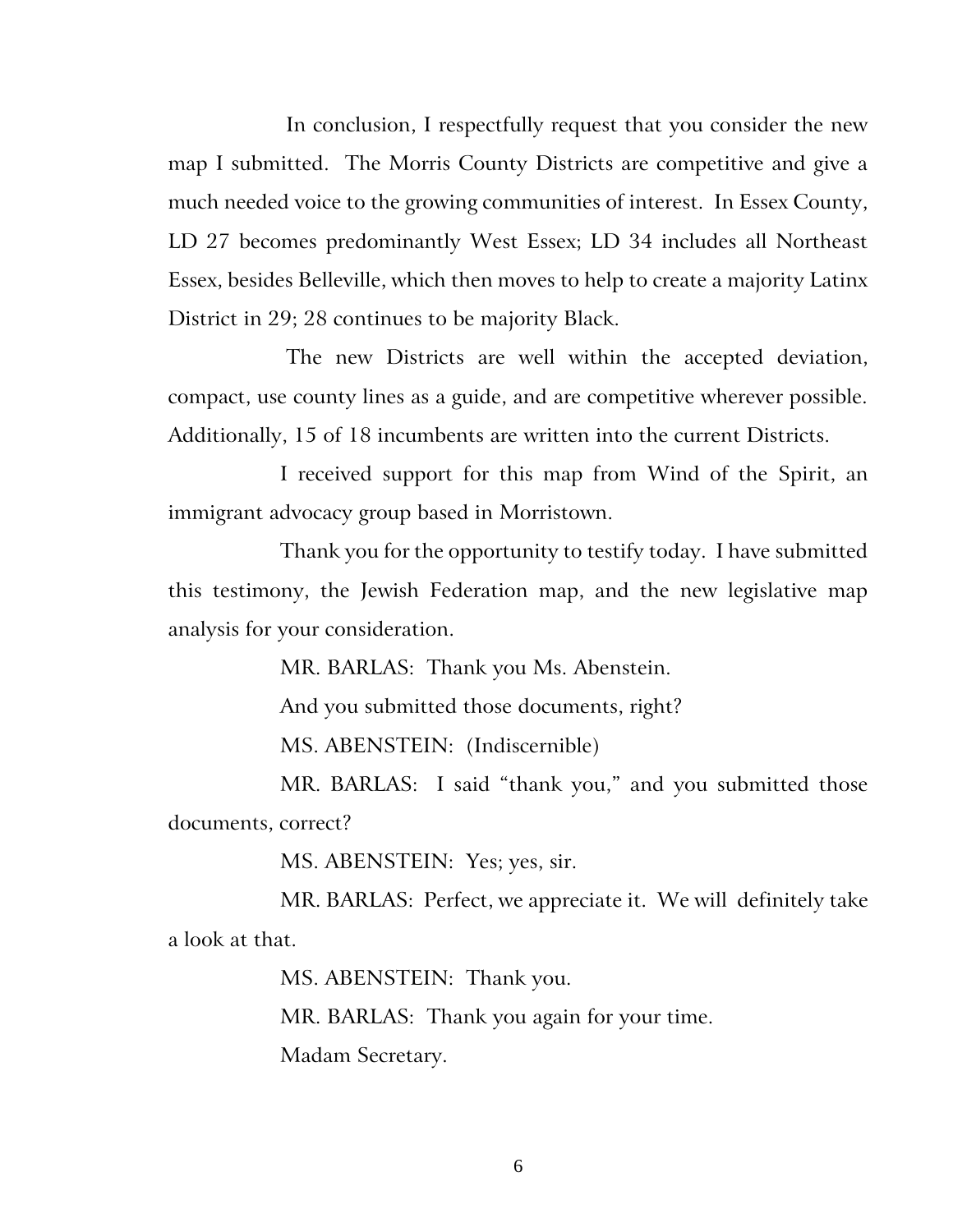MS. MARTINEZ KRUGER: Mr. Chairman, the next speaker is Awni Abu-Hadba; followed Paul Brown.

**A W N I A B U - H A D B A:** Good afternoon.

MR. BARLAS: Good afternoon.

MR. ABU-HADBA: Thank you for the opportunity to testify today.

My name is Awni Abu-Hadba; I am the former Deputy Mayor of the great City of Paterson.

My family has been there in Paterson, roots in New Jersey, for over 40 years. We have been able to be a part of the government of Passaic County, calling Paterson and Clifton home.

The diverse Arab MENA population may trace their ancestry to different countries, speak different dialects and languages, practice different religion, and fall into a broad range of socio-economic categories; however, we have much more in common and want to be represented by leaders who understand our community's ethnic diversity and unique needs. We can trace our economic contribution to New Jersey by Syrian immigrants who established silk manufacturing soon after the City of Paterson was founded in 1792. And by 1924, there were 25 Arab American-owned factories in Paterson and Hoboken.

There are an estimated 113 Islamic nonprofit organizations in New Jersey, and many Arabic organizations throughout New Jersey. They have become a home and safe haven for thousands of people seeking assistance and connection with their community.

But we are also limited in our ability to provide social services, as many funding streams are limited to data and government sources of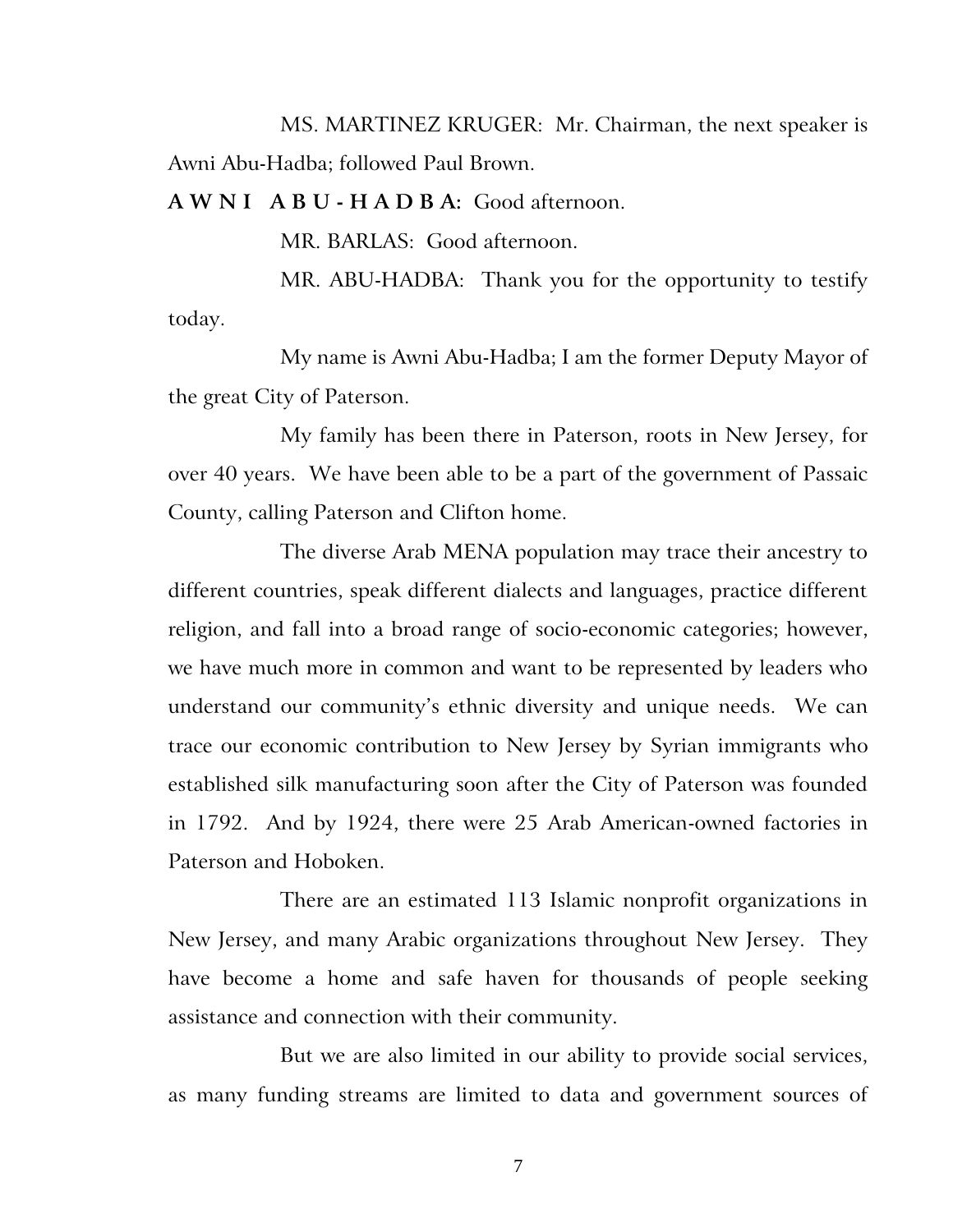information that do not track our community; a community that shares a uniquely immigrant experience, with specific community needs that can only be addressed by someone who understands the complexity of the community.

Please consider keeping our community in Hudson County together, and keeping the cities I mentioned together as a voting bloc. Even though our community can trace its history to the establishment of the City of Paterson, we have seen a significant increase in our population over the last 30 years, giving us the ability to gain leadership positions throughout local governments. But we currently have no representation in Trenton or Washington, D.C.

PACC -- the Palestinian American Community Center -- will submit a community of interest map, highlighting five cities and townships in six counties with significant Arab-American population. I hope you can take this map into consideration when drawing your district lines and are able to keep these cities together as a voting bloc.

Thank you very much.

MR. BARLAS: Thank you, Mr. Abu-Hadba.

Madam Secretary.

MS. MARTINEZ KRUGER: The next speaker is Paul Brown, followed by Dale Collins.

## **B I S H O P P A U L B R O W N:** Good afternoon.

MR. BARLAS: Good afternoon.

BISHOP BROWN:Thank you, Chairman Jones, Chairman Barlas, Judge Carchman, and the members of the Legislative Apportionment Commission, for allowing me to testify.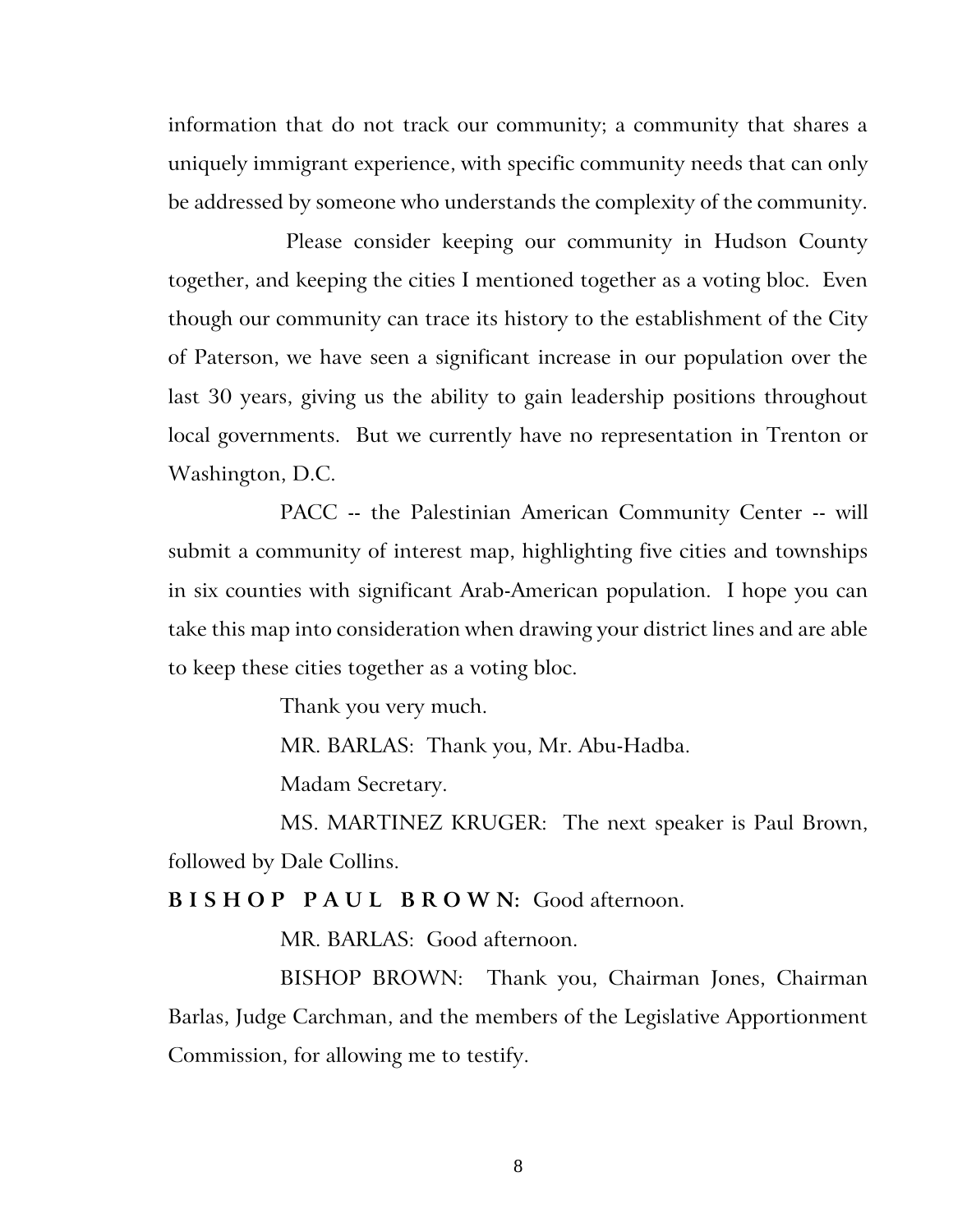My name is Bishop Paul Brown. I am the Senior Pastor, First Pentecostal Church in Neptune, New Jersey. My church is located in the heart of the Midtown area, where Midtown meets Asbury Park. In fact, Oxonia Avenue, where the church is located, is only a few blocks away from Ridge Avenue, where the town of Asbury Park begins.

I have been the Pastor of First Pentecostal Church for over 30 years; and a resident of Neptune for 37 years. I have been a member of the Planning Board for the past 15 -- over 15 years, and I currently serve as the Chairperson of the Neptune Township Planning Board.

Midtown is dear to my heart; and I have dedicated much time to community service in the area, serving residents to the best of my abilities, along with the church and with other nonprofit organizations, such as Merck.

Midtown is a concentration of people of color, as is **t**he west side of Asbury Park where two towns meet. And I ask you to keep that in mind when drawing the new legislative maps. Midtown -- specifically Springwood Avenue, West Bank Avenue -- was a thriving downtown where families lived, worked, and shopped, where famous people often frequented. Upon the assassination of Dr. Martin Luther King, we saw what many towns experienced -- riots and burning down of businesses and homes.

Asbury Park and Neptune are communities with a shared interests: investment in its people, particularly its people of color.

So I'm pleased to see that the congressional map has now reunited these communities into the same district. We must be sure to keep these towns together, to have representation that understands the importance of helping out the most vulnerable, and investing in their well-being.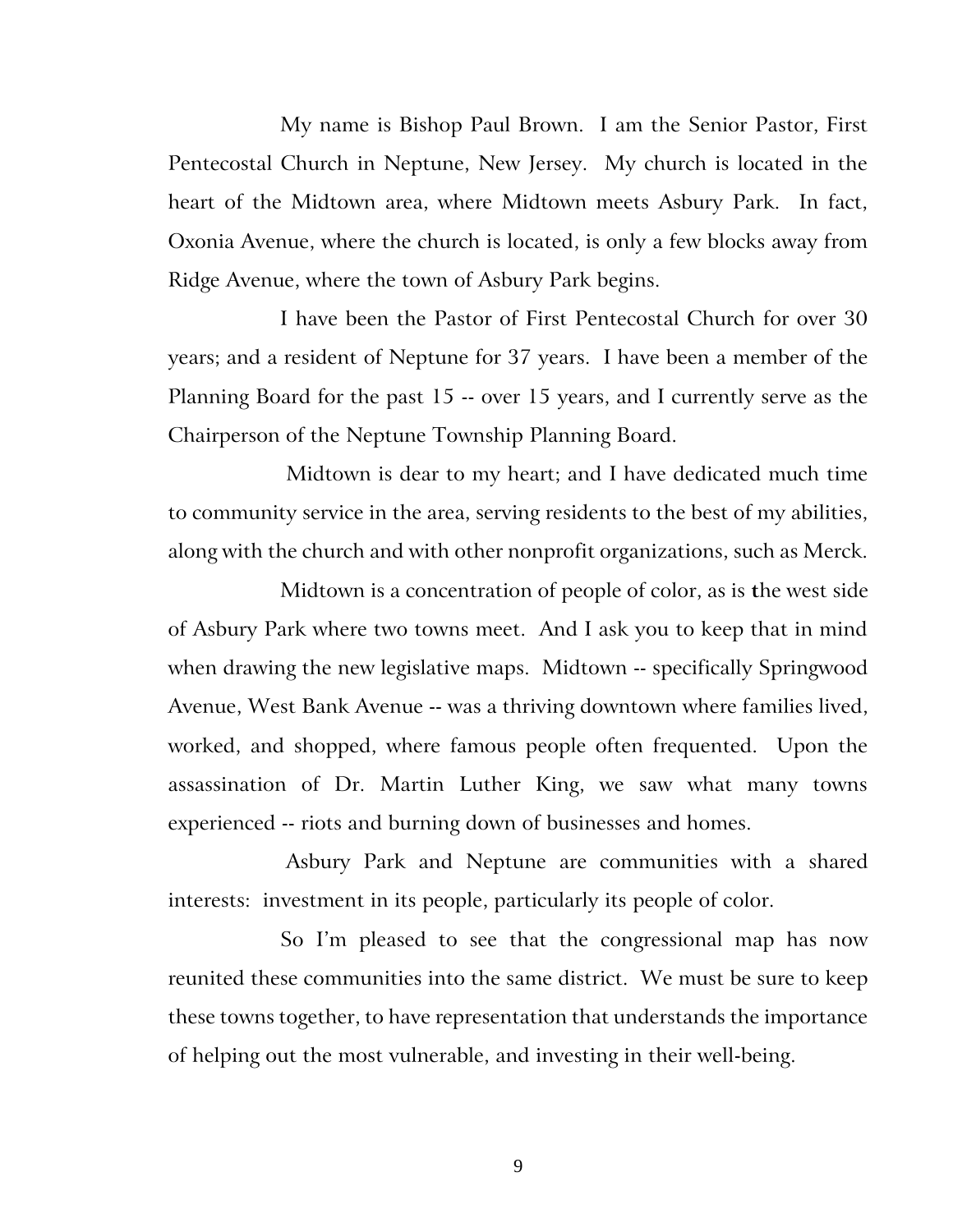So I urge, respectfully, that this legislative Commission -- please keep Asbury Park and Neptune Township in the same legislative district so that those communities of interest can stay together.

Thank you very much for your time.

(timer rings)

Right on the bell. (laughter)

MR. BARLAS: Right on the bell; well done, Reverend. (laughter) Thank you.

Madam Secretary.

MS. MARTINEZ KRUGER: The next speaker is Dale Collins, followed by Amalia Duarte.

**D A L E C O L L I N S:** Hello; my name is Dale Collins. I'm from Morristown; retired from a career in software design, programming, and support. And I pay a lot of attention to detail.

I've sent you background documents to my testimony, which include the descriptive document and three spreadsheets of data that support my position.

Studying the statewide voter list last September, I noticed many inconsistencies in how voters were matched to their county, municipal name, municipal code, ward, district -- congressional and legislative districts. On September 17, 2021, I submitted an OPRA request for a detailed explanation of the process the Board of Election uses to assign these values when they are registering or re-registering a voter. I'm still waiting for that to be fulfilled.

I saw an article in the *New Jersey Globe* about a recent case, Ward 4 in Old Bridge. It says Judge Daniel McCloskey threw out the election for a Ward 4 Council seat after finding that 27 voters were sent incorrect ballots,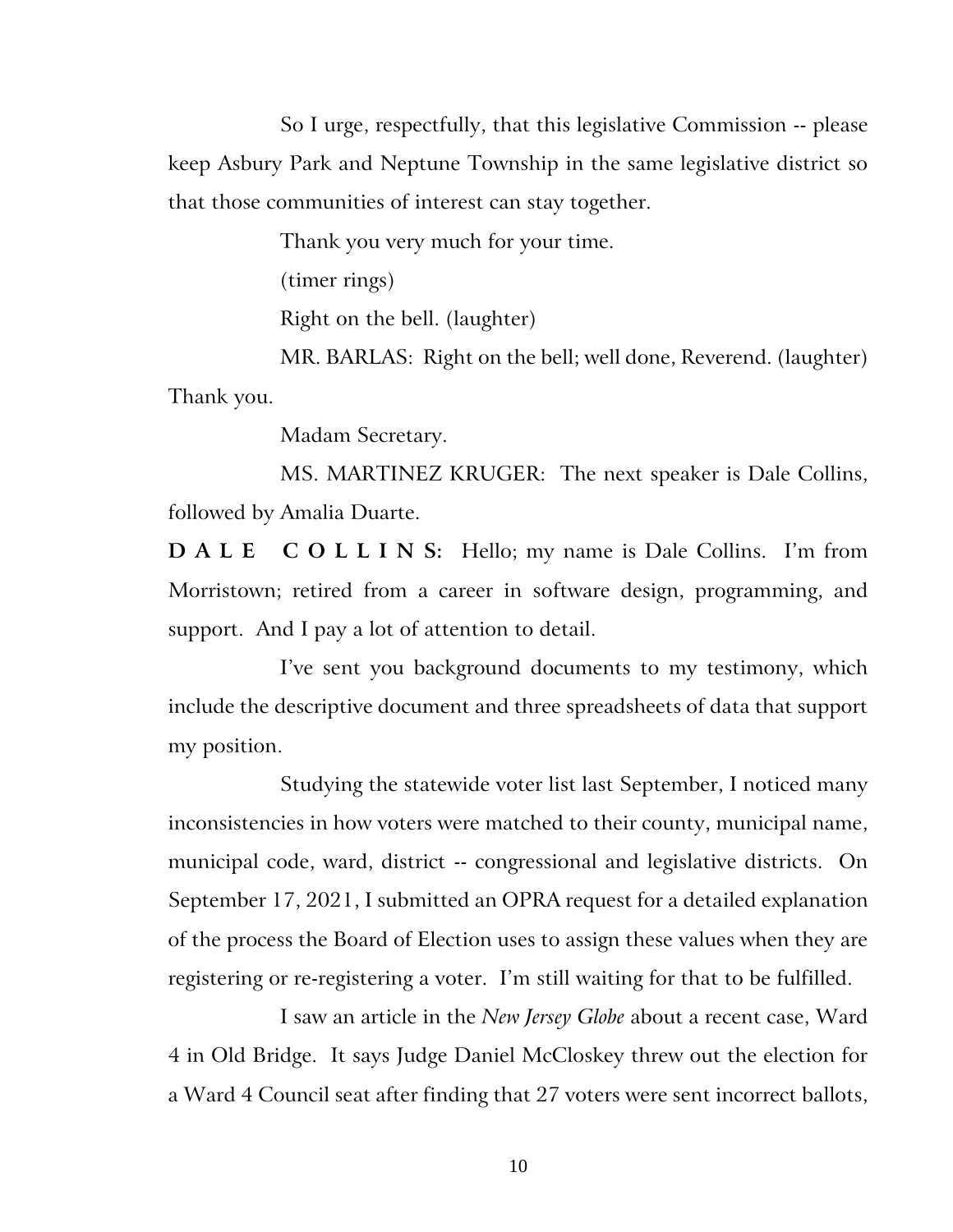and that 17 of those who were sent those ballots participated in the 2021 election; and he has ordered a new election. McCloskey said the court was gravely concerned about demonstrated fatal errors in the database that incorrectly assigned voters to the wrong Ward. The spreadsheets I provided include a count for a legislative district of those who may have been cast in the wrong legislative district. Incorrect assignments happened across 37 of the 40 legislative districts to over 1,000 -- I said 1,000 voters; well, more than the 17 for which the Judge has ordered a new election.

Widening my review of the problem to all registered voters more than 2,300 across all 40 legislative districts looked to be wrongly assigned. That could affect future elections.

Widening my review further to include errors in any of the matching fields of county, municipality name, municipality code, ward, district -- congressional or legislative district -- applies to over 33,000 voters.

What does this have to do with apportionment? You're about to switch up lots of boundary lines. Your county election officials and the vendor who controls the entire statewide voter database -- off-site -- will have lots of voters in the wrong place, jeopardizing the results of more races than just Old Bridge. No matter how well you legislate this, if you do not get them to apply it correctly to the State database, it's kind of a moot point.

I would appreciate-- If you have any way to help me move that OPRA request along, I would appreciate it.

Thank you.

MR. BARLAS: Thank you, Mr. Collins, for your testimony today.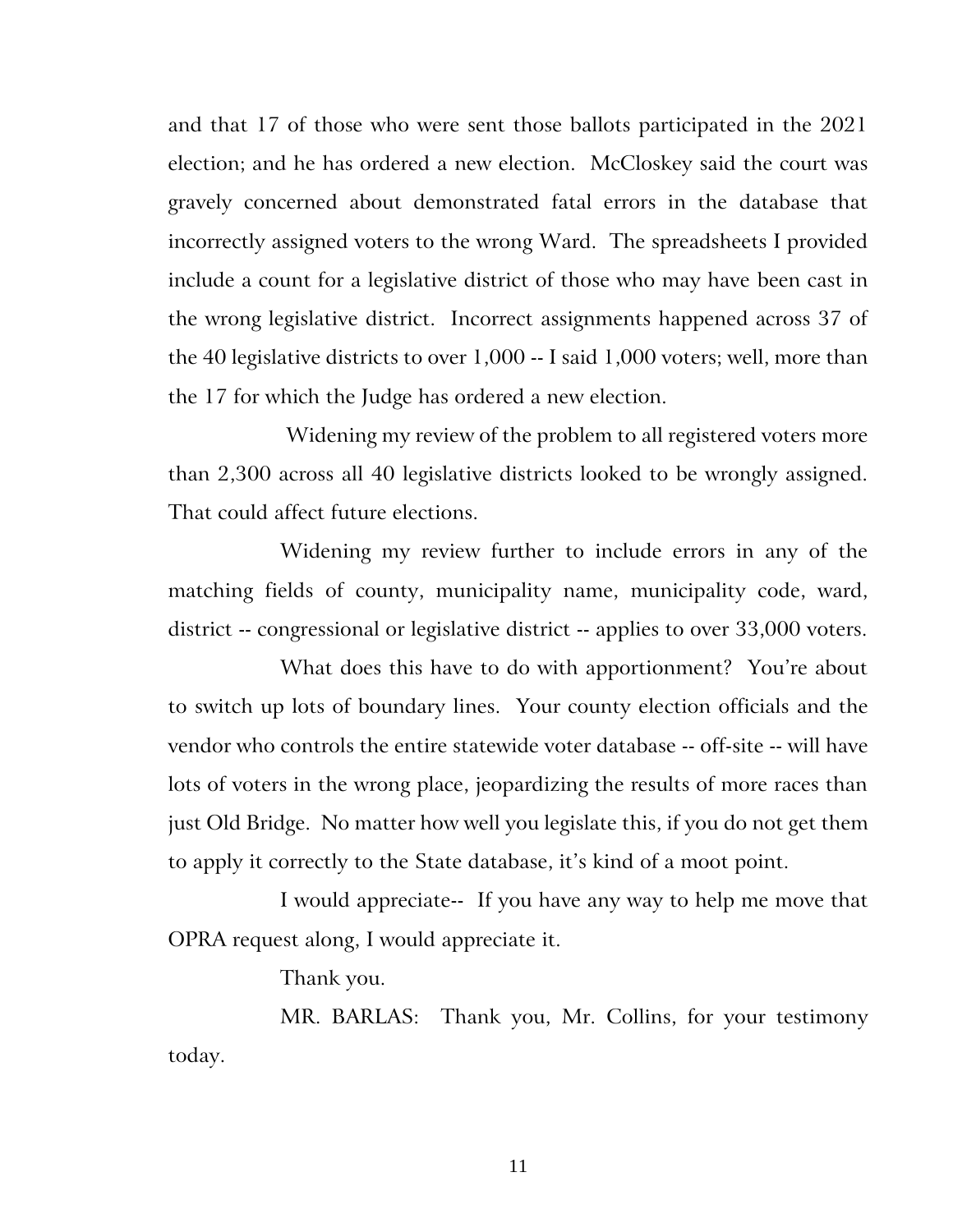And if you'd like to reach out to Brian Alpert from our team, through OLS, we could surely, maybe, try to help you along with your OPRA request.

MR. COLLINS: Thank you.

MR. BARLAS: Madam Secretary.

MS. MARTINEZ KRUGER: The next speaker is Amalia Duarte, followed by Kevin Escobar.

**A M A L I A D U A R T E :** Thank you, and good afternoon.

Thank you for allowing me to speak this afternoon as part of the public testimony.

You have an incredibly important job ahead of you. I appreciate the time and focus you're dedicating to this work, and I also really appreciate the news that you will be releasing maps in advance of finalization to maintain full transparency as part of this process.

I also want to thank Chairman Jones for appointing Laura Matos to this Commission, because representation matters; and that is my theme today.

I serve on the Mendham Township Committee; I'm in my second term. I'm the Chair of the Elected Officials Caucus of the Morris County Democratic Committee. I'm also a founding member of the Latino Caucus.

Our County and our State are changing and becoming rapidly more diverse, as reflected in the new census figures. One in five New Jersey residents is Latino; 21 percent. In Morris County, it's 14 percent of residents.

Communities, such as Dover, Parsippany, and Morris Plains, have large new immigrant populations. Communities where I live -- the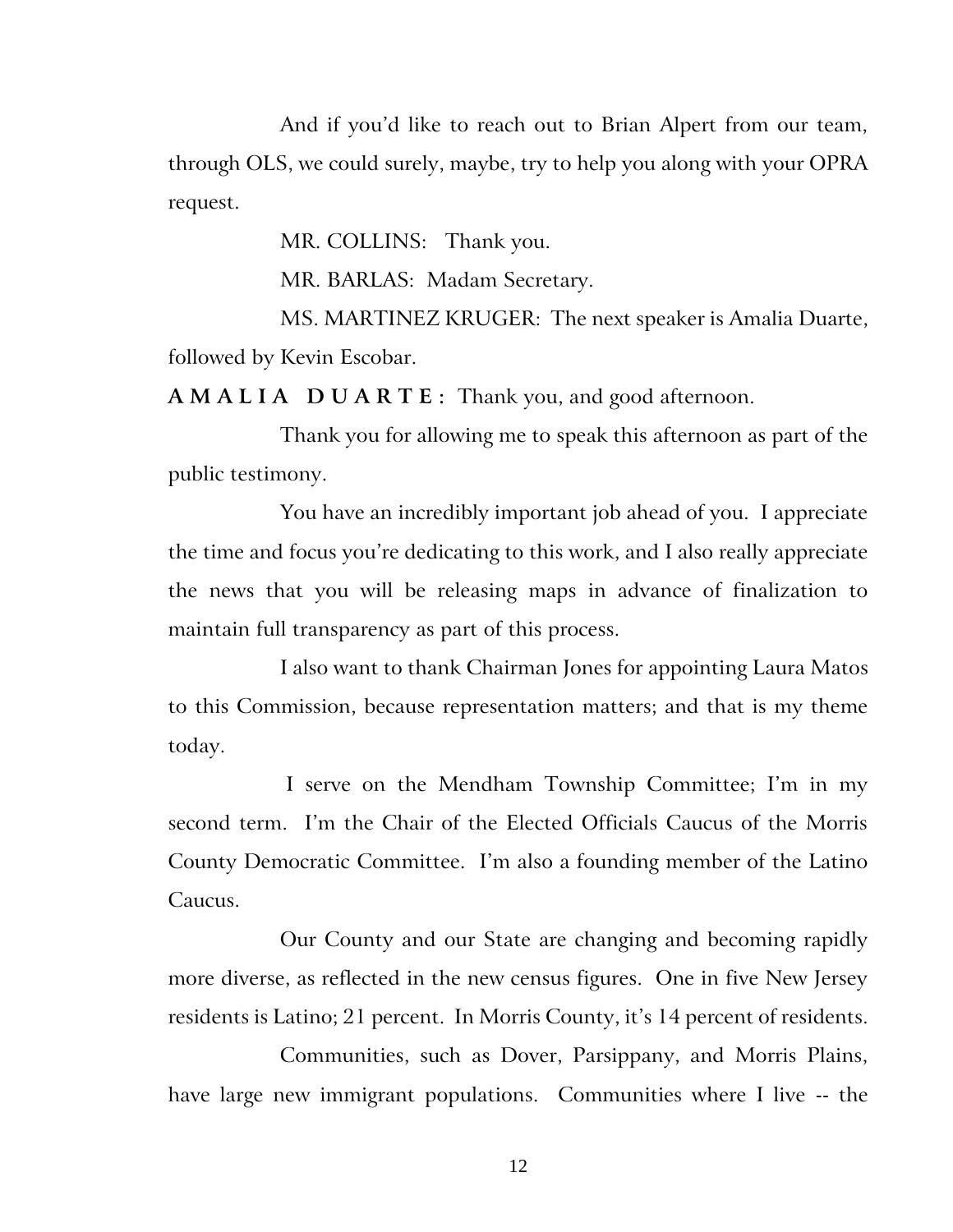Mendhams, Washington Township -- do not. We are more rural, we are more homogeneous. Currently, most of Morris County is split between LD 25 and LD 26. The Districts, as currently drawn divide some communities of interest. For example, Mendham Township and Dover are in the same District; yet our communities are vastly different. Mendham Township is only 6 percent Latino, we have 92 percent owner-occupied homes, 74 percent of our residents have attained a college degree or higher, our median household income is \$196,000.

Dover, by contrast, is 68 percent Latino, has a median household income of \$72,000, and is a majority renter community.

Part of the goal of creating voting districts is to align communities of interest, who have common concerns, problems, and needs, to ensure those needs are addressed by elected officials and aren't ignored. Prior to the 2020 Census, the Strategic Plan for Morris County recognized the need to address the growing diversity of Morris County -- issues related to public transportation and housing affordability. Many people who work in Morris County cannot afford to live here. (Indiscernible) Asian communities are heard, and not overwhelmed by being part of a district that does not share their concerns.

My simple recommendation is to keep communities of interest together; moving Parsippany and Morris Plains into LD 25; and perhaps moving out towns such as the Mendhams, Bernardsville, Chester, or Washington Township, which are very different in their makeup. I believe this will lead to a district that elevates the voices of residents in those towns and gives greater influence and forces more accountability of our elected officials.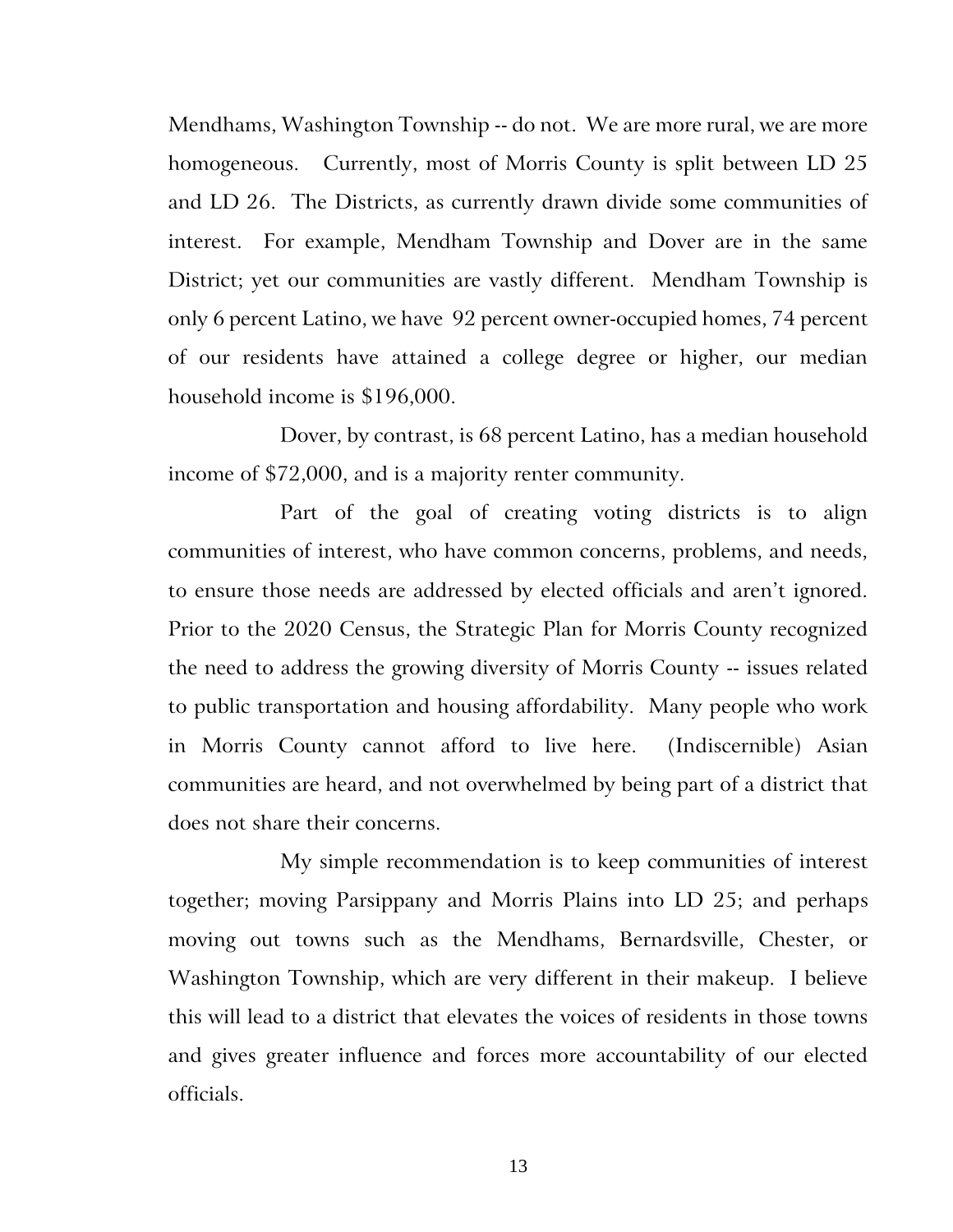Thank you so much.

MR. BARLAS: Thank you, Ms. Duarte, for your testimony this afternoon.

Madam Secretary

MS. MARTINEZ KRUGER: The next speaker is Kevin Escobar, followed by Sylvia Gonzalez.

**K E V I N E S C O B A R:** Good afternoon.

For communities that are disadvantaged in terms of resources and political power, what does it really mean to have equitable representation?

My name is Kevin Escobar; I live in Morristown, New Jersey. I am a member and Board Trustee of Wind of the Spirit. We're a nonprofit, faith-based Immigrant Resource Center here in Morris County.

But even simpler than that, what we really are is a group of immigrants and allies who are fighting for ourselves; fighting for our own community's interests. For over 20 years we've worked to leverage our power to influence local, State, and Federal legislators. We've had many victories on the State level, including driver's licenses for all, wage theft laws, occupational licenses, and more.

Our community is culturally rich, vibrant, hardworking, and large, as many other speakers have spoken to. We sit in one of the wealthiest areas in the country. There are two sides to Morris County that are important to understand for the purposes of political representation. Over the past decade, gentrification has changed Morristown fundamentally, from being a small- to medium-sized town with a mix of many races and ethnicities, to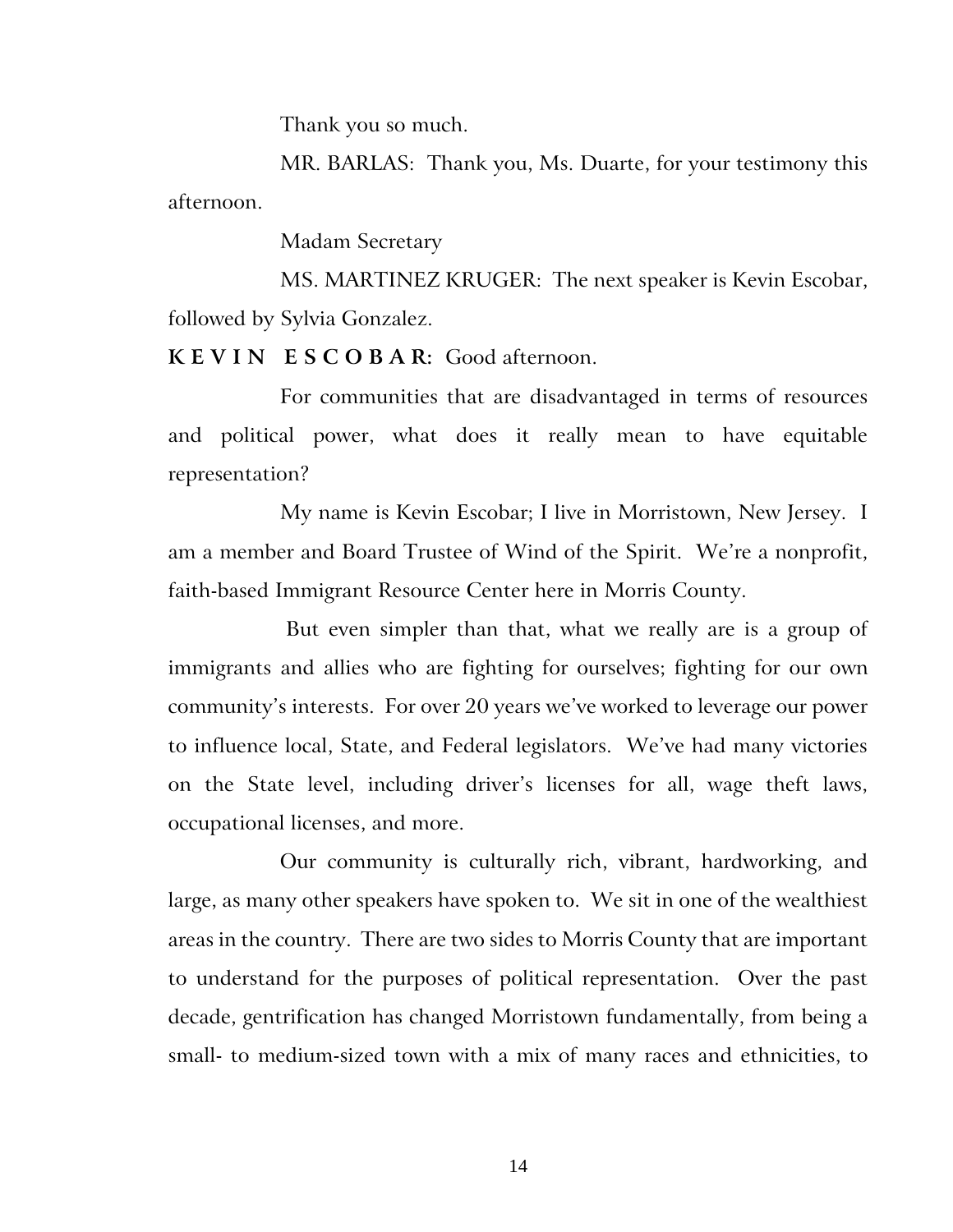being an exhaustively expensive place filled with luxury developments, versus aging and decrepit apartment stock.

This town is filled with memories of many community members who used to live here, who have since had to leave to other towns, such as Dover, Mount Olive, Netcong, where rents are more affordable by comparison, for now. Rents over the past three years in Moorestown have increased, in some cases, by 30 percent, and we know because we've done the outreach in the community, and we've done the research in the town halls, and we've seen these numbers. Communities of color have been displaced as a result of real estate speculators inflating rental prices near transit hubs, like Morristown and Dover.

We cannot wait. Our communities cannot wait to have the full weight of our representative power to confront the issues impacting our communities. These issues threaten our place within locations that we've lived in for years. And the true disparity is in the numbers. Medium income in Morris County is high. Wealth is concentrated in areas such as Morris Township, Mendham Township, Chester, and Harding. So what results is a dichotomy of homeowners and landowners, versus people who, as a result of necessity, rent; we are mostly renters. Being grouped in with these towns politically results in low-income housing and, in general, social investment being unsurprisingly absent from the political discourse of our representatives in Trenton.

We acknowledge this Commission's recent addition as a positive step in a direction towards equity; but we need more. We're not asking for a head start or advantages of any kind; we don't need them. Our community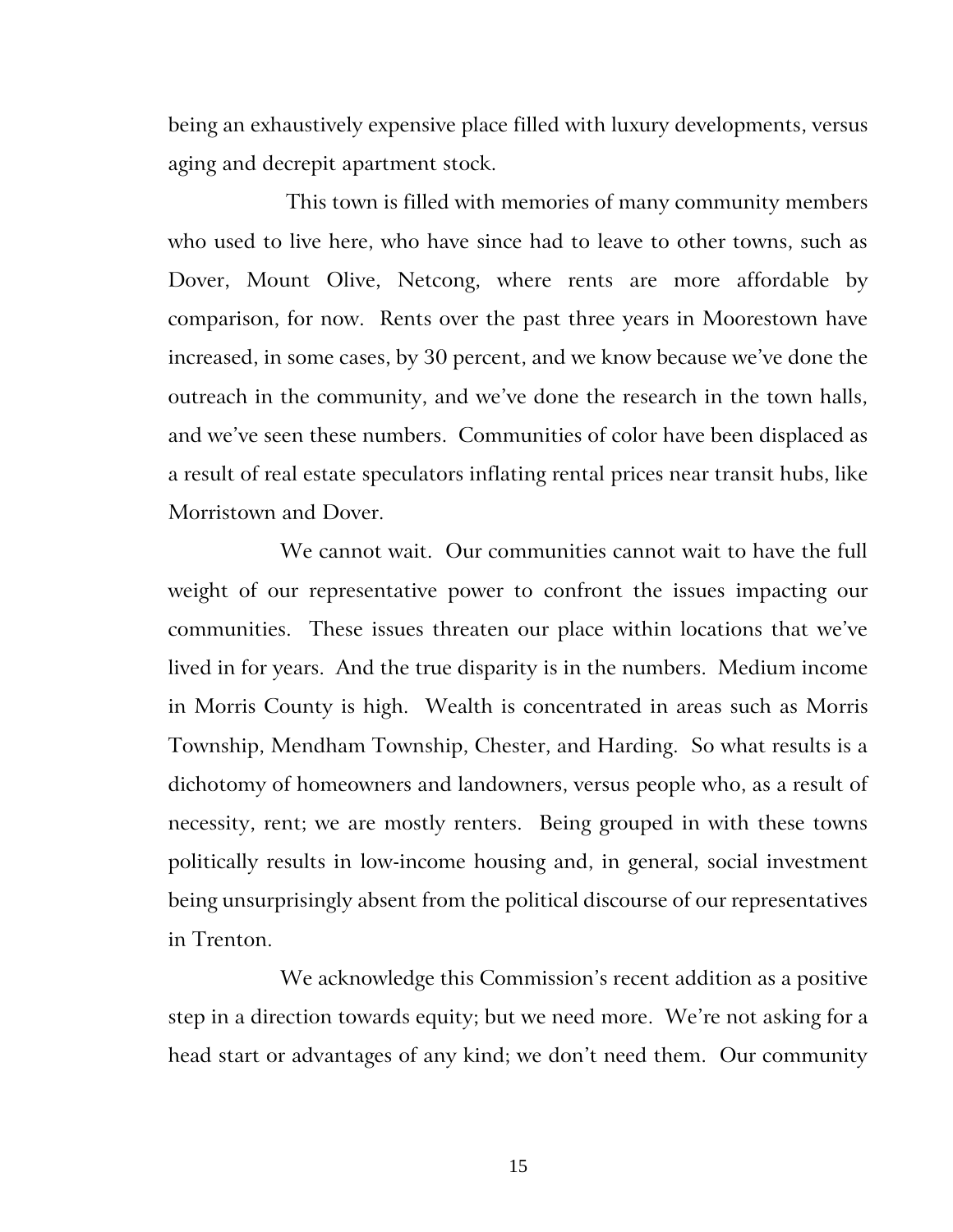is well-prepared and educated to advocate for ourselves within the political system. But what we need is a fair starting point.

We ask the Commission to group Morristown, Morris Plains, Wharton, Mount Olive, Rockaway Township, and Parsippany together in the same legislative district.

Thank you.

MR. BARLAS: Thank you, Mr. Escobar.

Madam Secretary.

MS. MARTINEZ KRUGER: Mr. Chairman, the next speaker is Sylvia Gonzalez, followed by Liz Glynn. (no response)

Sylvia Gonzalez is in the waiting room, but she's currently muted.

Mr. Chairman, maybe we'll move on to Liz Glynn, and come back to Ms. Gonzalez.

MR. BARLAS: Absolutely.

**S Y L V I A G O N Z A L E Z:** I'm here, I'm here.

Good afternoon, everyone.

My name is Sylvia Gonzalez. I'm a supervisor in the Fairview Public Schools, and I've been part of the elementary educational community for over 19 years here.

Fairview is located in Bergen County, and it's a small borough that borders Hudson County. And this testimony is a plea for Fairview to transition districts that parallel its geography and voter demographics.

I have deep-rooted ties to this community. My family has owned a business in the commercial strip for over 39 years, and it was one of the first Latino-owned establishments. I eventually moved to Fairview eight years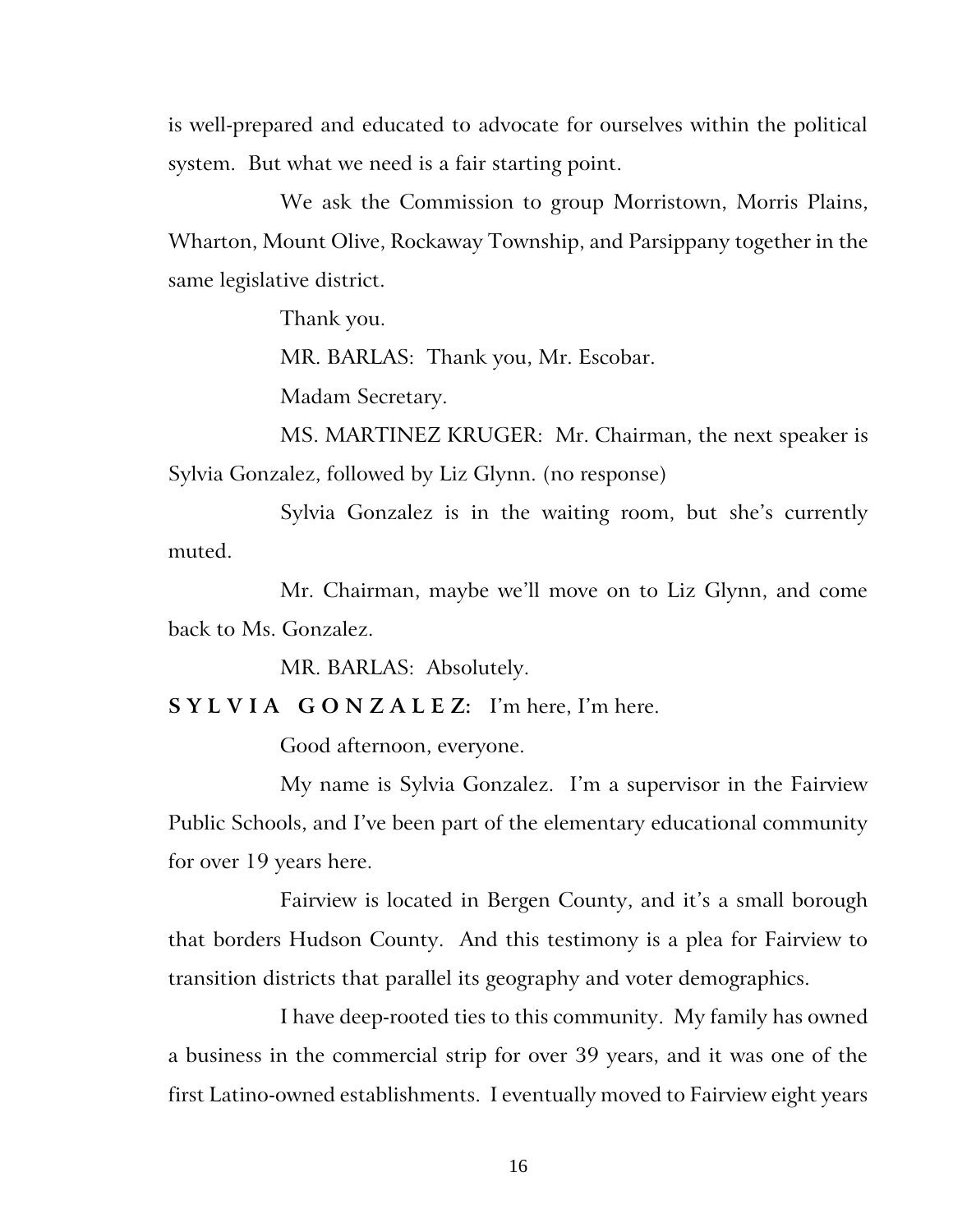ago because I felt it would enable me to build personal relationships with the families of our school district, and create an outreach of resources within the community in a language that they could understand.

To have Fairview transition districts, from District 32 in Hudson County, to 36 in Bergen County, just makes sense. Our students, for example, are tied to Cliffside Park. They begin their education in Fairview, and they culminate it with a high school graduation in Cliffside. So friendships are built between the communities that last a lifetime.

Our business district is also an extension to one another geographically, to the point that you can't distinguish where one town begins or the other one ends. And local business owners often help one another as neighbors often do. The demographic population -- they mirror one another, and there's a high population of minoritized groups that have built a network in this community -- that they often lean on one another to assist one another in after-school care, child drop-off and pickup.

So it should be a Bergen County District so that resources, like recreation programs and in-school programs, can be interchangeable and benefit all of the students.

To me, Fairview is not just a place on a map. It's a small community; I call it *home*. And because of that, I want the best for it. So transitioning to District 36 is not only logical because of what I've aforementioned, but it would solidify the community connection that already exists between towns like Fairview and Cliffside Park.

Thank you very much for this opportunity to speak.

MR. BARLAS: Thank you, Ms. Gonzalez, for your testimony this afternoon.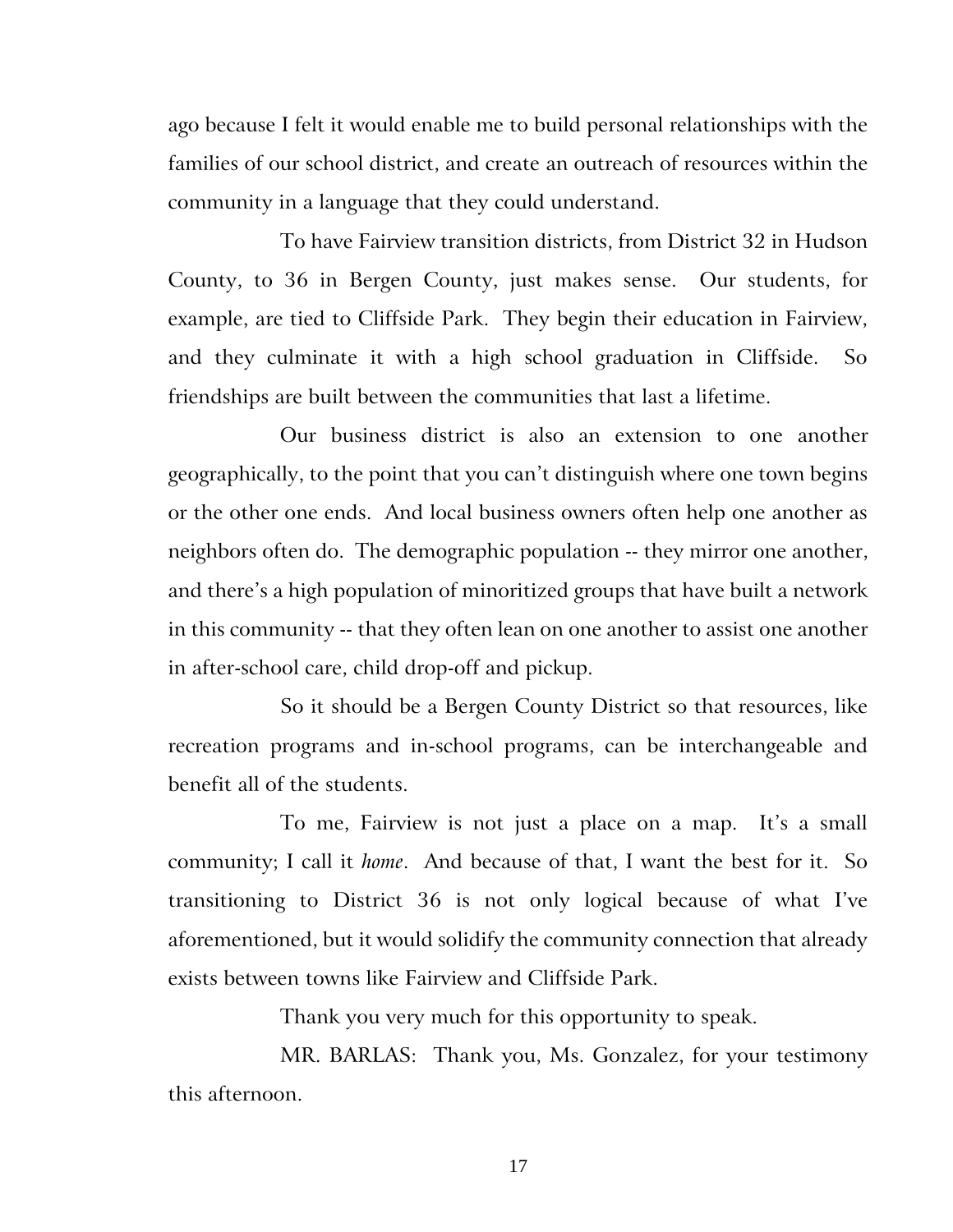Madam Secretary.

MS. MARTINEZ KRUGER: The next speaker is Liz Glynn, followed by Joseph Hendershot.

MR. BARLAS: Ms. Glynn.

**L I Z G L Y N N:** Good morning, Commissioners.

My name is Liz Glynn. I'm the Director of Organizing with New Jersey Citizen Action. We're a statewide organization that advocates for economic equality, and we also provide direct services to low- and middleincome families.

We are here today because drawing the lines of our legislative districts is foundational to democracy. And the decisions of this Commission profoundly affect future decisions made by our representative government, and it affects all of our livelihoods.

We have concerns, both with this process in the actual drawing of the new map-- First, I just need to state that we do still believe and advocate for structural improvements to this redistricting process -- to prioritize public participation and transparency in the mapmaking over partisan politics.

You know, redistricting shouldn't be a fight to win between the two major political parties. Meanwhile, the public and communities of interest lose out.

We celebrate the announcement today that the proposed maps will be publicly available prior to the certification vote. We appreciate Judge Carchman striving for greater collaboration and public input, and we're hopeful that this will help ensure public input guides the final mapmaking decision, and should help create a better, more fair, final map.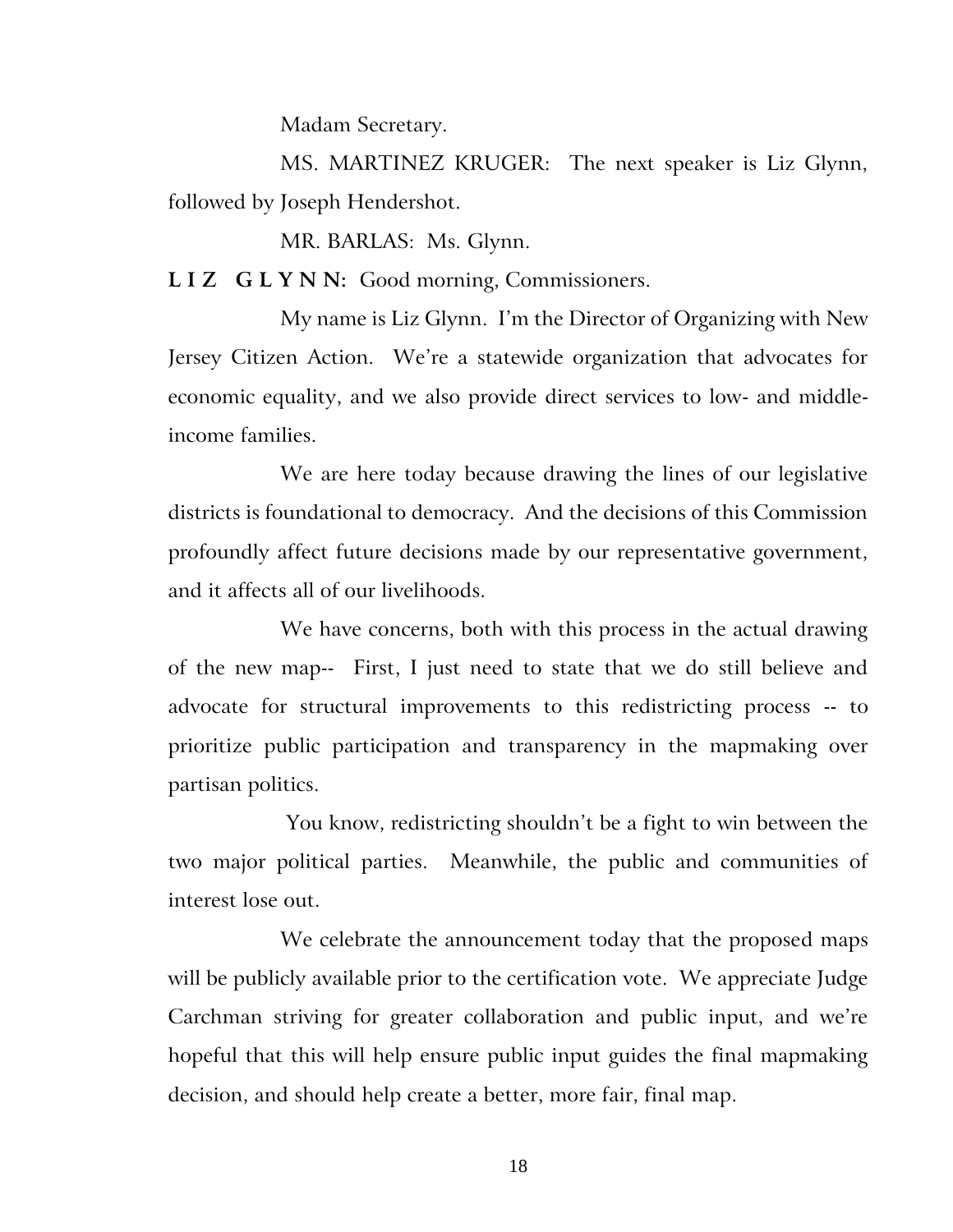Third, we believe when the lines of the map are drawn, racial equity should be prioritized to reflect our increasingly diverse state. As I know many other people testified, they have also stated this.

According to the latest census data, 21 percent of New Jersey residents are Hispanic or Latino, 15 percent are Black, and 11 percent are Asian. Within the next 10 years, over 50 percent of our New Jersey population will be comprised of racially diverse communities. We should aim for 50 percent of our districts to hold a majority of these racial populations, reflect these changes, and to achieve racial equity. And this will help ensure a racially diverse Legislature and give communities of interest the opportunity to influence their decision makers.

Anyone who has spent time with the various mapmaking programs can see there are a hundred ways to cut our districts. There are innumerable ways to achieve racial equity. Various groups have presented maps that illustrate these different ways. We currently aren't advocating for one specific map, but believe the Commission should aim for this goal of prioritizing it while drawing the lines.

We are part of the Fair Districts Coalition, and that has released a helpful map and guide that outlines specific communities of interest. And we strongly encourage the Commission to review it and aim to keep the identified communities intact.

Finally, I agree with Judge Carchman's statement, outlining the principles that should be followed. We also agree with these priorities to protect communities of interest, aim for partisan fairness and competitiveness, strive for compactness and continuity of representation, and, of course, follow the Voting Rights Act.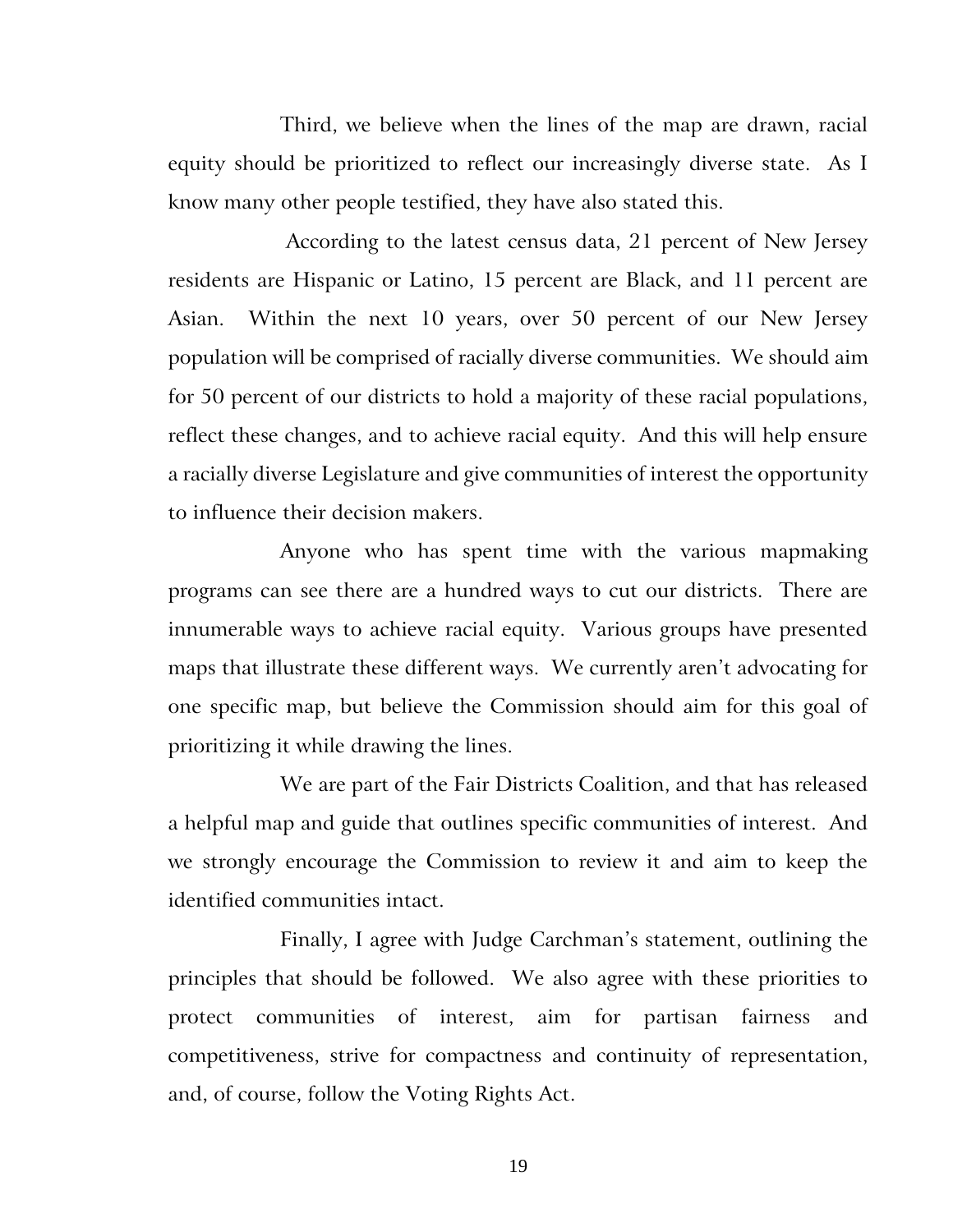Thank you again for the opportunity to testify today, and we're looking forward to reviewing the proposed maps early next week.

Thank you.

MR. BARLAS: Thank you, Ms. Glynn, for a very thoughtful testimony this afternoon.

Madam Secretary.

MS. MARTINEZ KRUGER: The next speaker is Joseph Hendershot, followed by Toni Hendrix.

**J O S E P H H E N D E R S H O T**: Thank you, everyone, for giving me the time to speak today.

My name is Joseph Hendershot from the New Jersey League of Conservation Voters Education Fund.

NJLCVEF raises awareness of key environmental challenges and works to increase the efficacy of the environmental community here in New Jersey.

I'm here today in support of the Unity Map being proposed at the end of the session. The League wants to ensure that the districts in New Jersey truly and justly represent the people who live within the state. It is important that communities of interest are grown, reinforced, and maintained, as communities know best their issues and resources in ways in which they can protect the environment, among other issues. That may be a little biased.

The map to follow has been developed with a goal of ensuring the voice, and by extension, political power of these communities are kept whole. With that being said, I ask you to take the following Unity Map, at the end, into consideration.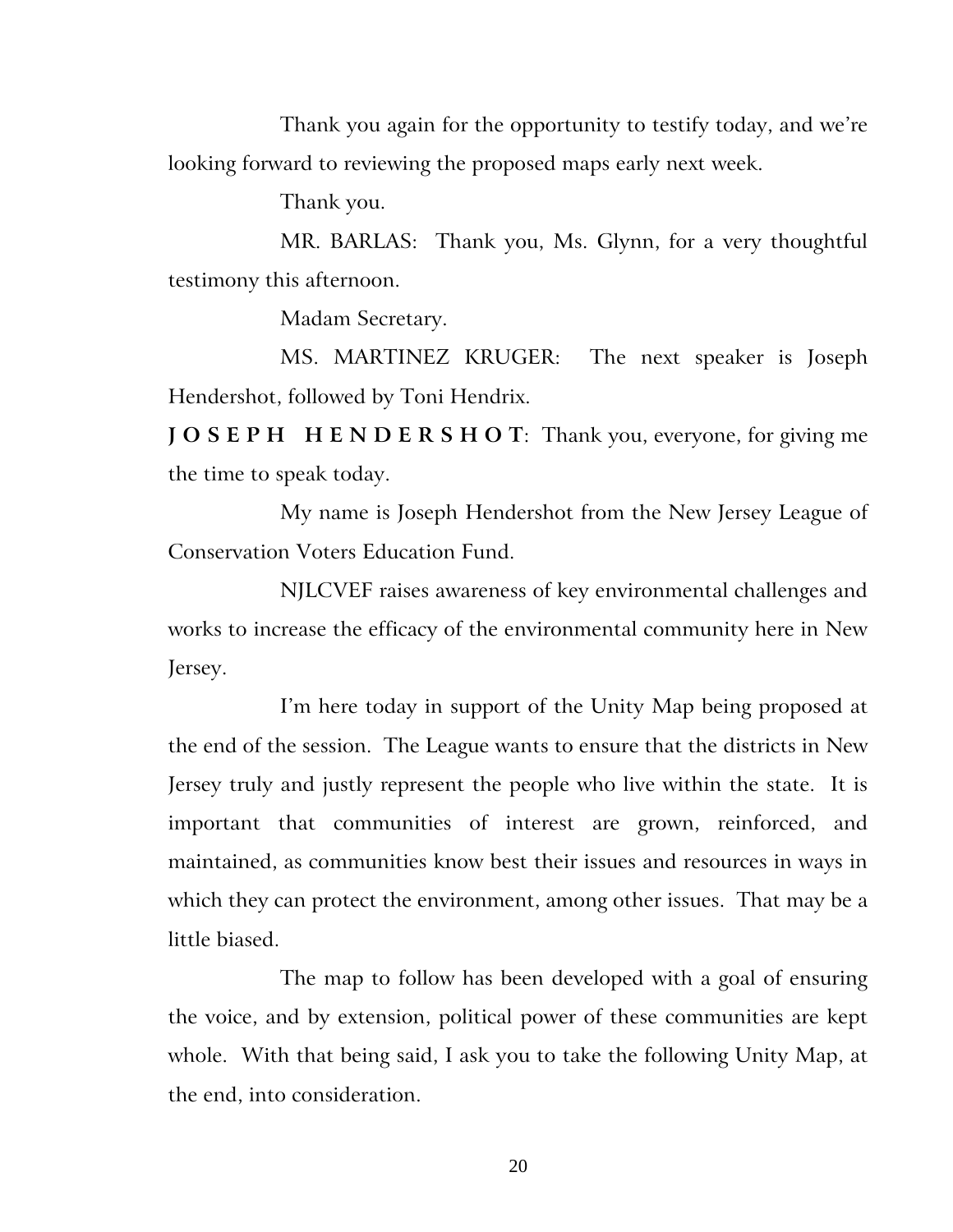That is all I have.

MR. BARLAS: Thank you, Mr. Hendershot.

Madam Secretary.

MS. MARTINEZ KRUGER: The next speaker is Toni Hendricks, Followed by Claribel Cortes.

**T O N I D. H E N D R I X:** Good afternoon, Commissioners; all elected and appointed officials, again, good afternoon.

My name is Toni Hendrix. I live in Somerset, Franklin Township, where I've been an active community and civic engagement member for over 20 years. It is my pleasure to address you today to share with you the story of my community, greater New Brunswick area.

My community is the home to many different groups of color. We have a strong Black American community, a growing African community, a very diverse Hispanic/Latinx community, as well as Asian Americans of many different backgrounds. We are truly an extremely diverse community, representing many different cultures, but united through common interests and a desire to have our voices matter.

New Brunswick serves as our anchor city, with a walkable downtown that boasts many excellent restaurants and artistic options for all groups. The New Brunswick campuses of Rutgers University are major institutions in our District, with many students who are part of our community. The Rutgers-Piscataway campus provides housing for many of the students, and numerous community activities are routinely conducted in the Piscataway Campus student union buildings; and of course, the Rutgers sports venues.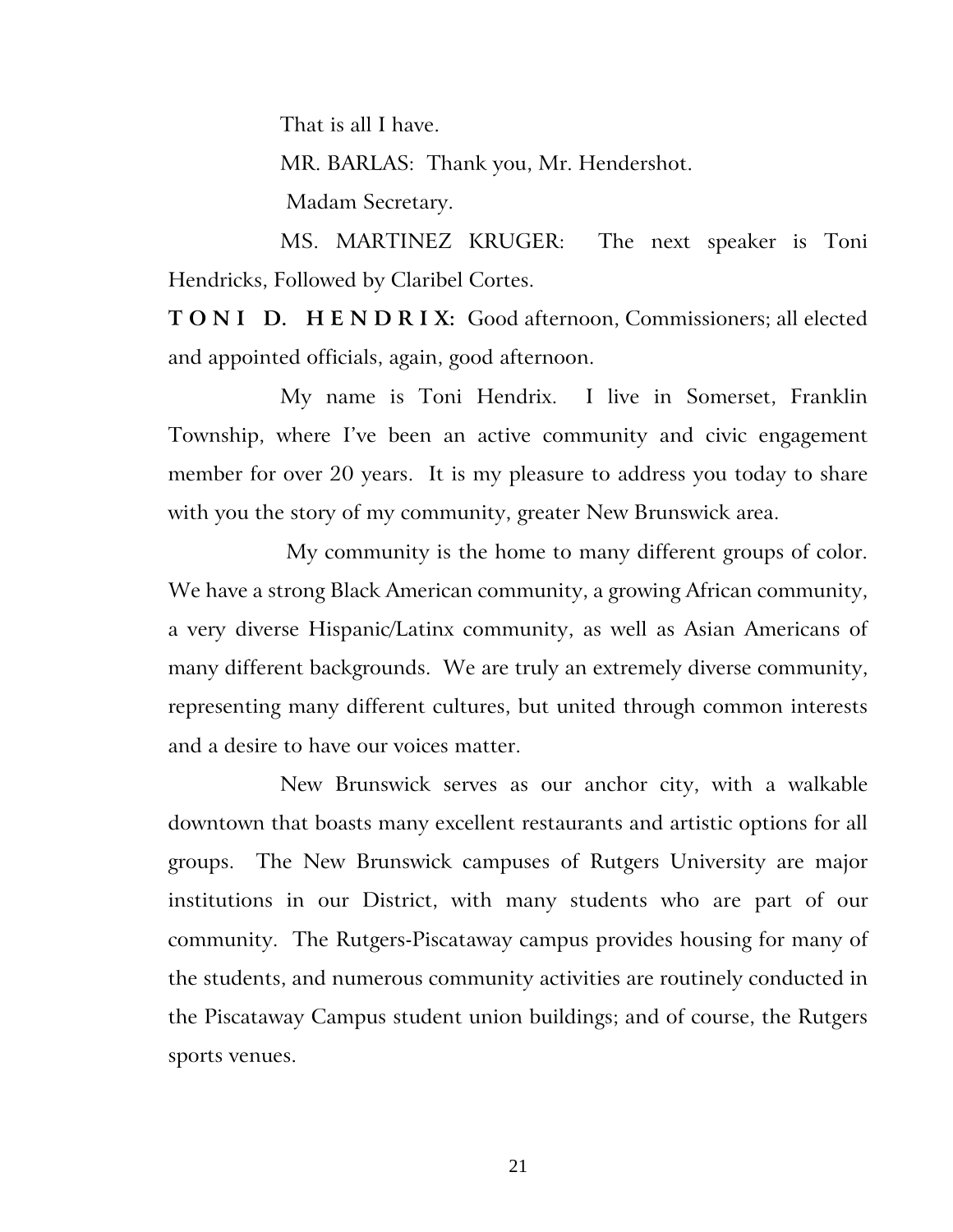The New Brunswick area is also the home of two excellent healthcare facilities, Robert Wood Johnson Hospital and Saint Peter's Hospital, with many extended healthcare offices spread throughout Piscataway and Franklin Township.

Hamilton Street and Easton Avenue are major arteries that extend from downtown New Brunswick through Franklin Township, and serve as a connective corridor featuring many professional services and small businesses that serve our greater New Brunswick area.

The economy of the District is fueled by both white-collar business -- such as Johnson & Johnson headquarters and Rutgers Cancer Institute -- as well as numerous financial and professional services businesses. The District also enjoys blue collar jobs, with the recent addition of a significant number of large-scale warehouses, such as Amazon and Federal Express.

Similar to areas such as Newark, greater New Brunswick has an extremely robust arts and cultural Commission, as well as performing arts spaces, which unites our diverse community in art. Binding it all together is the diversity of our houses of worship -- so large and so diverse that Franklin Township has named a major street, Cedar Grove Lane, as *Interfaith Way.*

In closing, extremely diverse communities are an excellent place to live and raise children. I personally have chosen to reside here in my retirement years, living in one of several beautiful active adult communities. Our community needs representation that understands the challenges of continuing to provide economic programs to support all of our diverse groups, along with providing access to low-income housing, and a strategy to address homelessness. It is also vital to expand public transportation beyond the core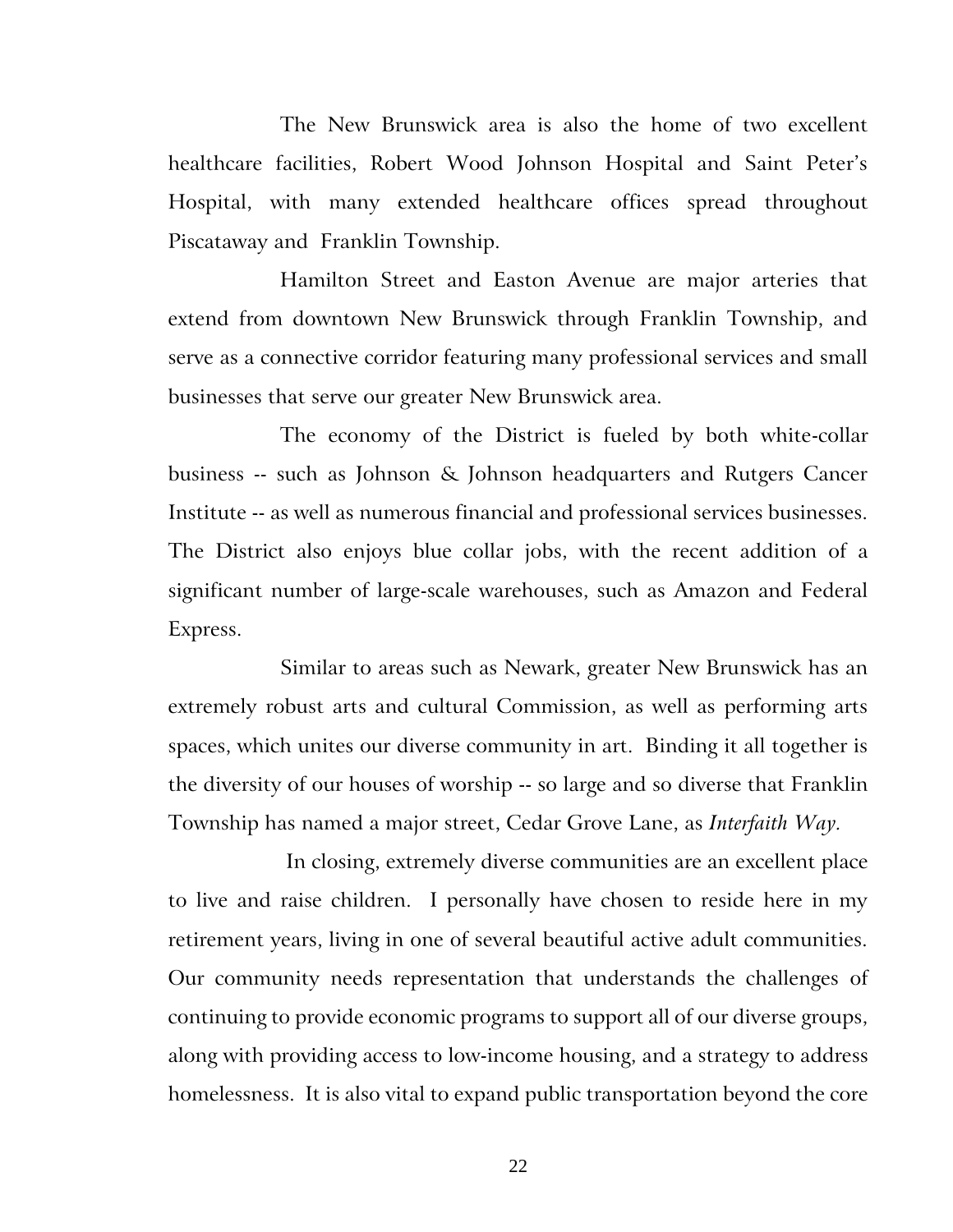of downtown New Brunswick so that everyone can access jobs and vital services.

Thank you for listening to me today, and please strongly consider keeping my community -- New Brunswick, Piscataway, and Franklin Township -- together when drawing new maps.

Again, thank you.

MR. BARLAS: Thank you, Ms. Hendrix, for taking the time to give us that very insightful testimony today.

Madam Secretary.

MS. MARTINEZ KRUGER: The next speaker is Claribel Cortes, followed by Tim Howes.

**C L A R I B E L C O R T E S:** Hi, and thank you, Judge Carchman, and Chairman Jones and Chairman Barlas, and all of the members of the Legislative Commission for allowing me to speak today.

My name is Claribel Cortes, and I was recently elected to serve as the Middlesex County Surrogate. I serve as the Vice Chair of the New Jersey Hispanic Chamber of Commerce, but today I testify before you as a proud resident of North Brunswick, Middlesex County, and a constituent of the 17th District.

I appreciate the Commission's willingness to hear this public testimony on what the legislative districts will look like for the next decade. This will determine how communities elect representatives, and also how they will fight to secure resources at the State level; but also lay the foundation for communities to elect representatives who truly reflect the changing demographics of New Jersey.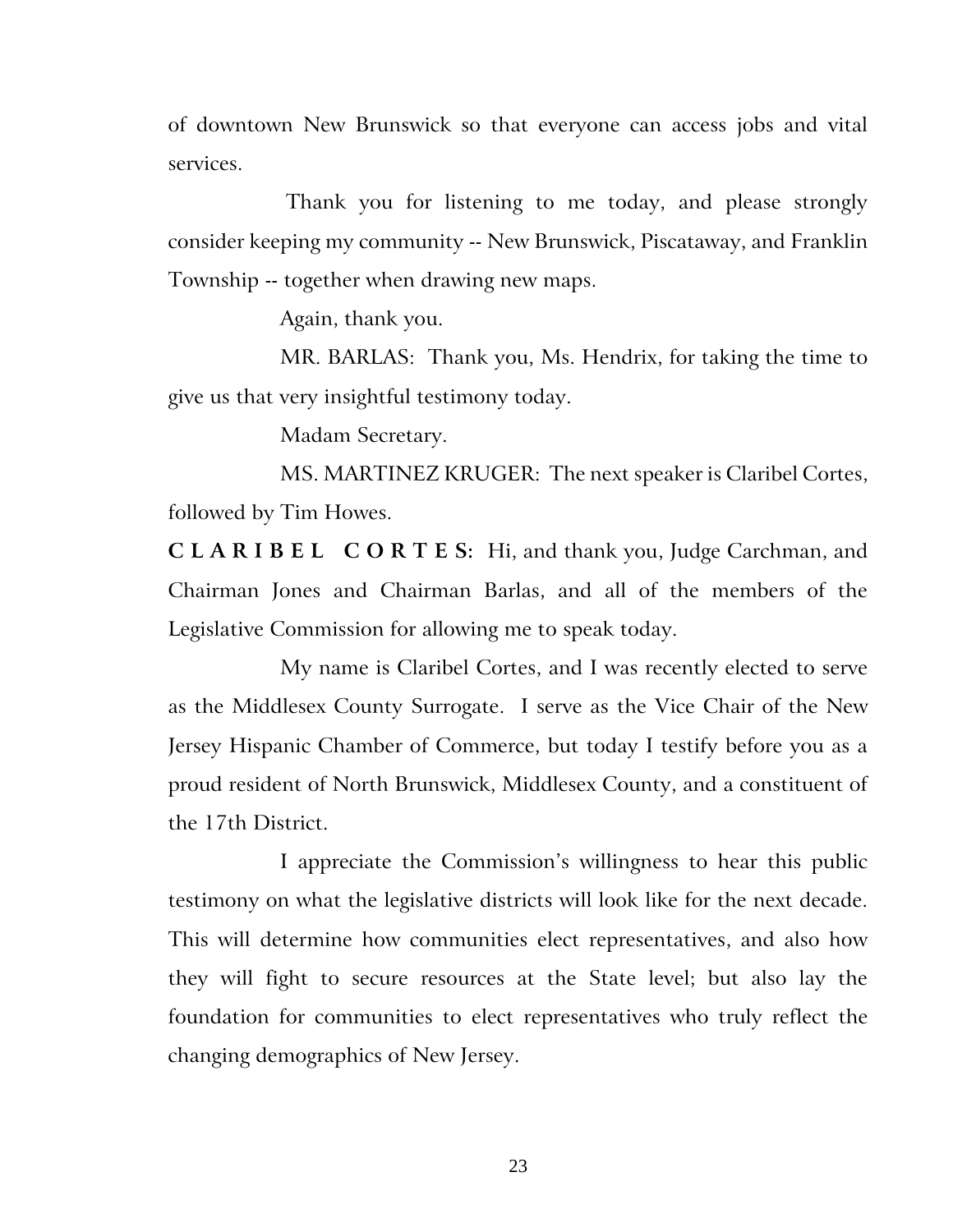As I mentioned to you before, I'm the current Surrogate for Middlesex County. Not only am I the first female Surrogate to represent Middlesex County, but I'm also the first Latina to serve as a constitutional officer in the County. This is not only a personal point of pride, but a reflection of the diversity Middlesex County has embraced.

Middlesex County is almost 62 percent non-white, and our countywide elected leadership reflects that. Middlesex County also includes four of the most 25 diverse towns in the state, according to the 2020 Census. For the first time, all three constitutional offices are held by women, led by Sheriff Mildred Scott, the first African-American sheriff elected in the State of New Jersey. And all the elected leaders of Middlesex County Board of the County Commissioners are majority female, and reflect each of the growing minority groups throughout the County.

This is a powerful message and a narrative to take with you as you consider redrawing the legislative boundaries of the districts within, and that touch, Middlesex County. There are many positive pathways for greater representation for Middlesex County voters that were created over the course of the last decade in the current enacted map. Female representation grew from two to five women in the Legislature, and there are now four minority legislators representing Middlesex County.

This is an opportunity for even more growth in representation if the legislative configurations stay relatively the same.

The 19th District, home to Assemblywoman Yvonne Lopez - one of the 10 Latino legislators in the State -- currently includes Perth Amboy, Woodbridge, and Carteret. The 19th Legislative District is a majority-minority District, and 37 percent Latino. The growing voice of the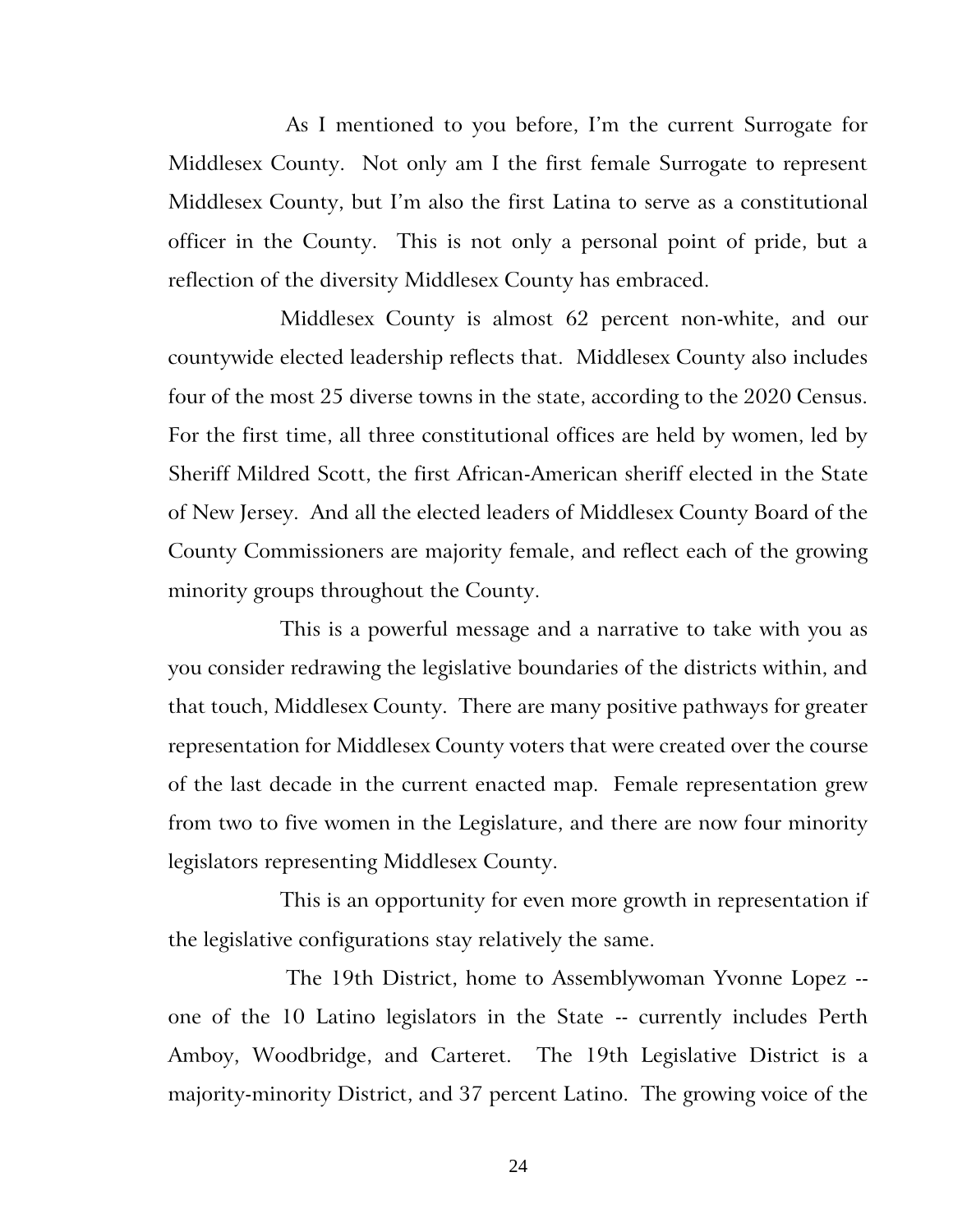Latino community since the map last was enacted allowed the opportunity for Assemblywoman Lopez to be elected in 2017.

The diverse Latino communities in Perth Amboy, Woodbridge, and Carteret rely on representation in Trenton, and splitting up these communities would lead to irreparable damage to the almost 90,000 Latinos who currently live in the District.

Thank you for your time, and I hope that you can consider my testimony today as a proud resident of North Brunswick, one of the most diverse towns in the state.

MR. BARLAS: Ms. Cortes, thank you very much for your detailed testimony on the diversity of your County. It is greatly appreciated.

MS. CORTES: Thank you.

MR. BARLAS: Madam Secretary.

MS. MARTINEZ KRUGER: The next speaker is Tim Howes, followed by Marc Kline.

**W. T I M O T H Y H O W E S, Esq.:** Thank you.

Thanks, Chairman Barlas, and the entire Commission, for giving me some time here.

I'm a resident of Somerset County, Peapack-Gladstone. I've practiced law in Somerset County for the past 31 years.

I really am not here to ask you to draw any particular lines, nor do I take any position on any particular maps.

There are several principles that have been spoken about here. I'd like to add one to that list of principles that this Commission will have to consider -- one that was seemingly thrown in the garbage 10, 11 years ago. The New Jersey Constitution, Article IV, Section II, paragraph 3 limits the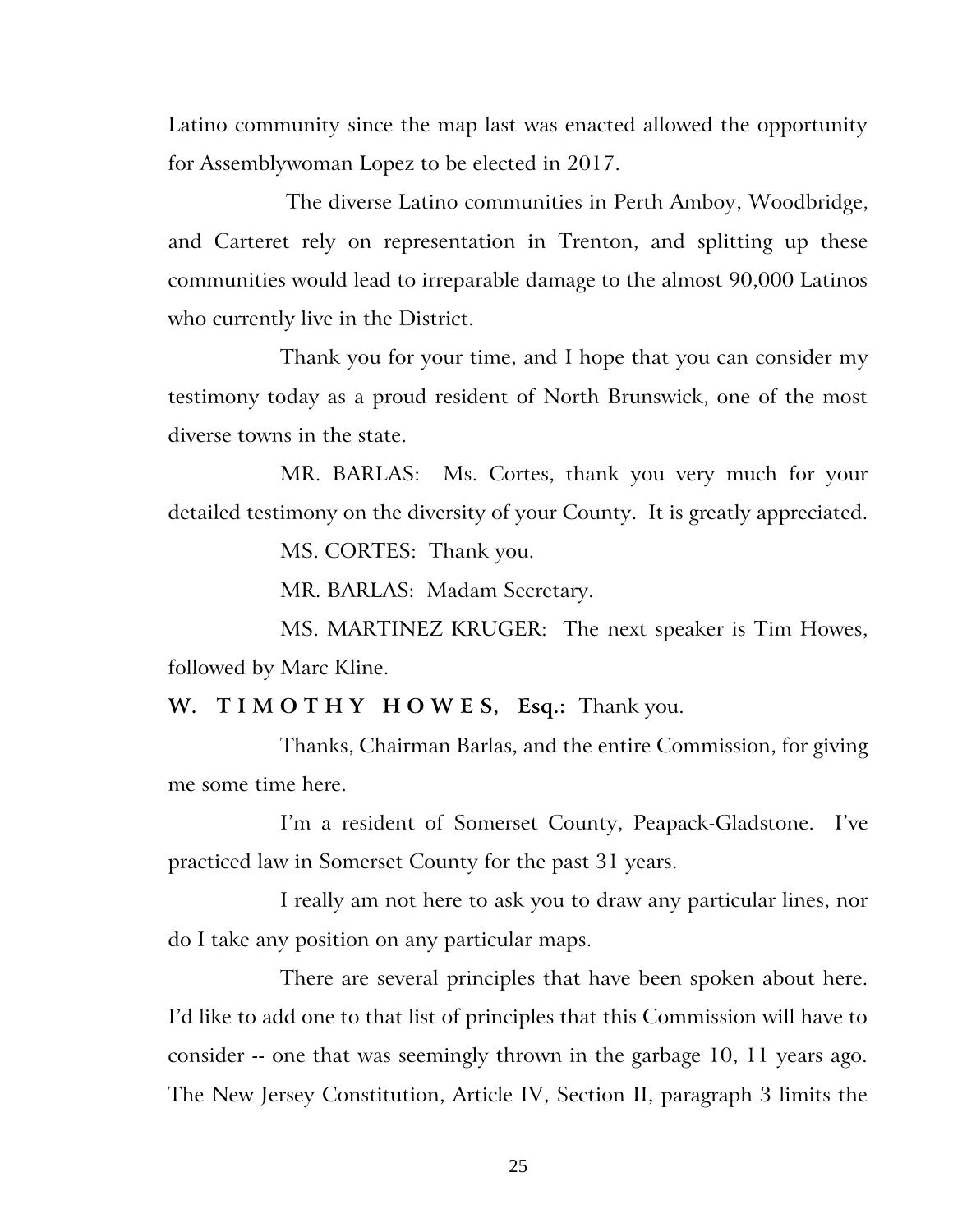number of legislative districts that a county or municipality can be cut into. Eleven years ago, your predecessor Commission rightfully reduced Newark and Jersey City to only two districts. However, the same consideration was not given to my 345,000 residents, who are now cut into six districts.

We are represented by 18 wonderful legislators. I love most of them, like some of them, one or two of them I could do without. But if you look at the principle embodied therein -- based on the population of Somerset County, based on the population of the State of New Jersey, using the formula in that paragraph, it would come out to one-and-a-half districts. Now, I know that that can't be the case, because there are other principles that are at play here, this is only one of them.

We're in six. The current map splits up a community of interest -- the burgeoning South Asian population on the north end of the County is in three different districts. The Somerset Hills School District, home to 19,000 people -- it's only a Group 2 school -- is in three districts. We have nine legislators representing one of the smallest high schools in the state -- Peapack-Gladstone and Bedminster in 23, Far Hills in 21, and Bernardsville in District 25. Again, in Watchung Hills, you have orphaned Greenbrook from the rest of the District; it's in District 22.

We've now taken perhaps one of the most educated counties in the state, with one of the best community colleges in the country, and reduced it to a County where no residents are in the New Jersey Senate. I have two Senators from Union County, two from Middlesex County, one from Morris, and one from Warren. They're all wonderful. But there's a degree to which Somerset County was divvied up to -- on the altar of all the other considerations.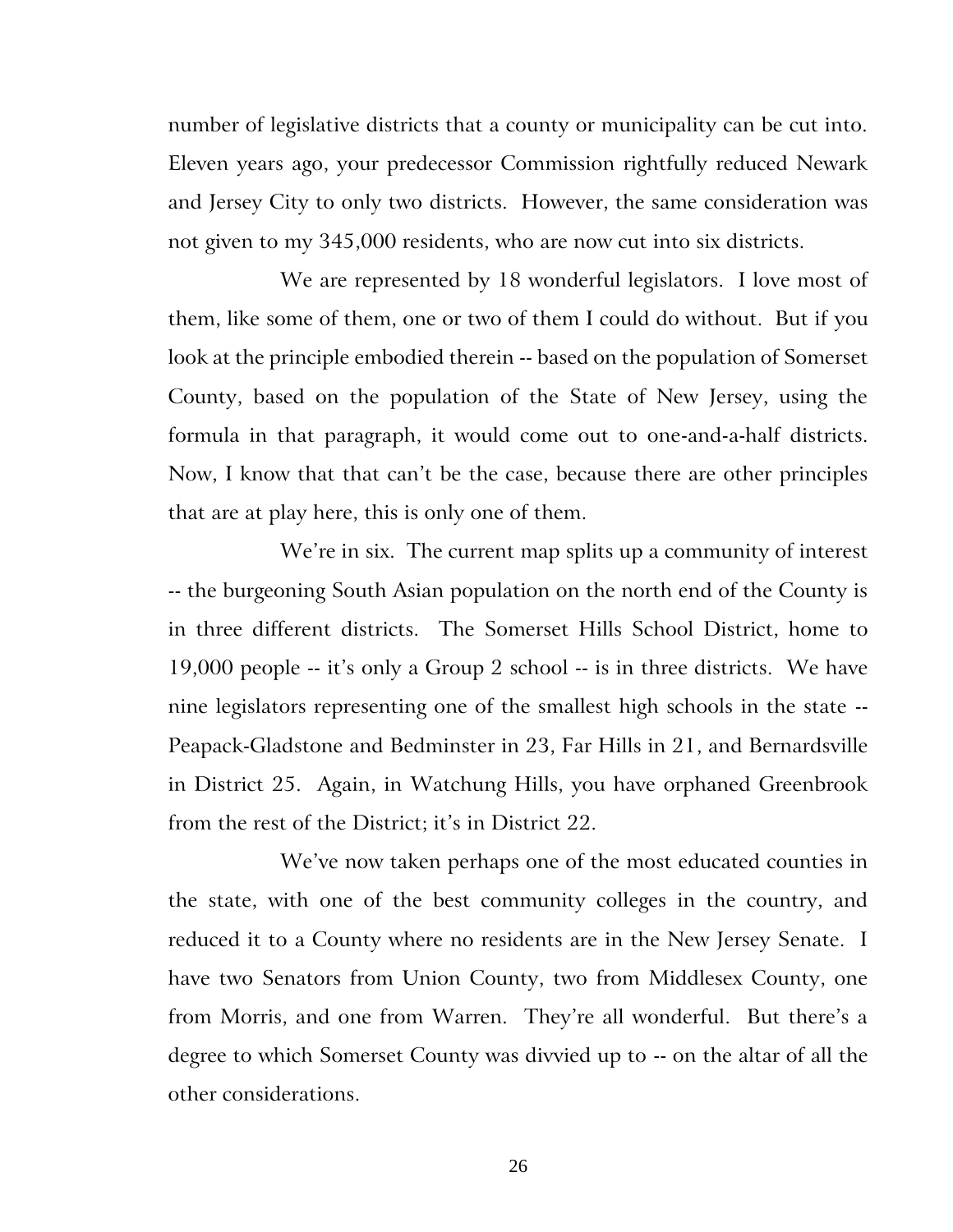I would ask that you take into consideration and remember the legal requirements of Article IV, Section II, paragraph 3 of the New Jersey Constitution.

Thank you, Chairman Barlas, for this opportunity.

Thank you, Mr. Howes, for your testimony this afternoon. Madam Secretary.

MS. MARTINEZ KRUGER: The next speaker is Marc Kline, followed by Elizabeth Lynch.

**R A B B I M A R C K L I N E:** Thank you, Judge Carchman, Chairman Jones, Chairman Barlas, and all of the members of the Apportionment Commission.

Let me express my appreciation, with many others, of the bipartisan support for the work that we're going to be doing here.

I'm here to certainly advocate, as many have, on behalf of their own communities. The Jewish community of Legislative District 11 is a cohesive community, and we've had the blessing for multi generations of being able to speak with a legislative office, and being able to have meaningful relationships with State government without having to be in lots of separate places.

I'm advocating on behalf of another piece that was not talked about, and that's the interrelationships between communities. It's not just the Jewish community of this District that is at stake. We have formed incredible ties with the broader religious and cultural communities serving homelessness, serving people who are at risk, working in education. And so as we re-district, everyone has to take into consideration the needs of making sure that we have voting blocs and representation for our piece of the pie, if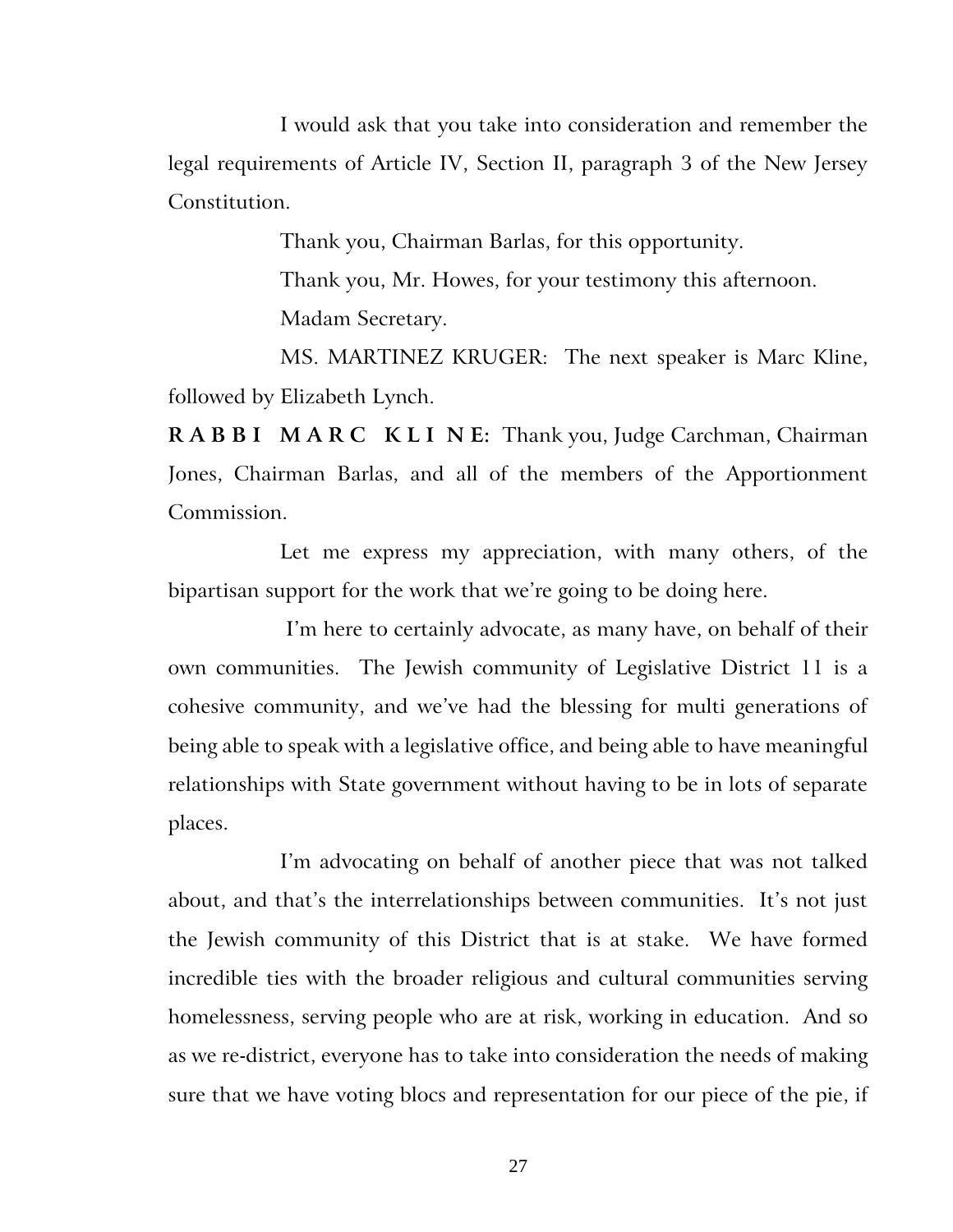I may. But a big piece of the pie is also how we relate with each other, and the people in the relationships that we've depended upon. In this District, we have brought very diverse people into some incredible work together because we've had relationships with a set office for many generations now. And I would want to make sure that however we redraw the map, that we don't forget, beyond the special needs of certain cultural groups, that we take into account the impact on the wider community, as we would risk separating relationships that have done so much good for so many people.

So it's a much broader picture than thinking about our own special needs, because our special needs really are invested in the special needs of the much wider community.

I have served in this community for eight years. I'm a rabbi at Monmouth Reform Temple in Tinton Falls. I serve as volunteer Chaplain for the Hackensack Meridian Hospital systems. I co-created the Red Bank Police Department chaplaincy, and I'm working with the Monmouth County Prosecutor's Office in creating their chaplaincy team. I'm also the Interfaith Chair for the Jewish Federation in the Heart of New Jersey. So I'm blessed to be able to walk in this wide, wide circle to see how important it is to maintain the integrity of these relationships beyond, like I said, just our narrow needs.

So however we do this work, my prayer is that we make sure we take into account the much broader need for keeping people together in the common work that we do to take care of the state.

So thank you very much for the opportunity to be here today.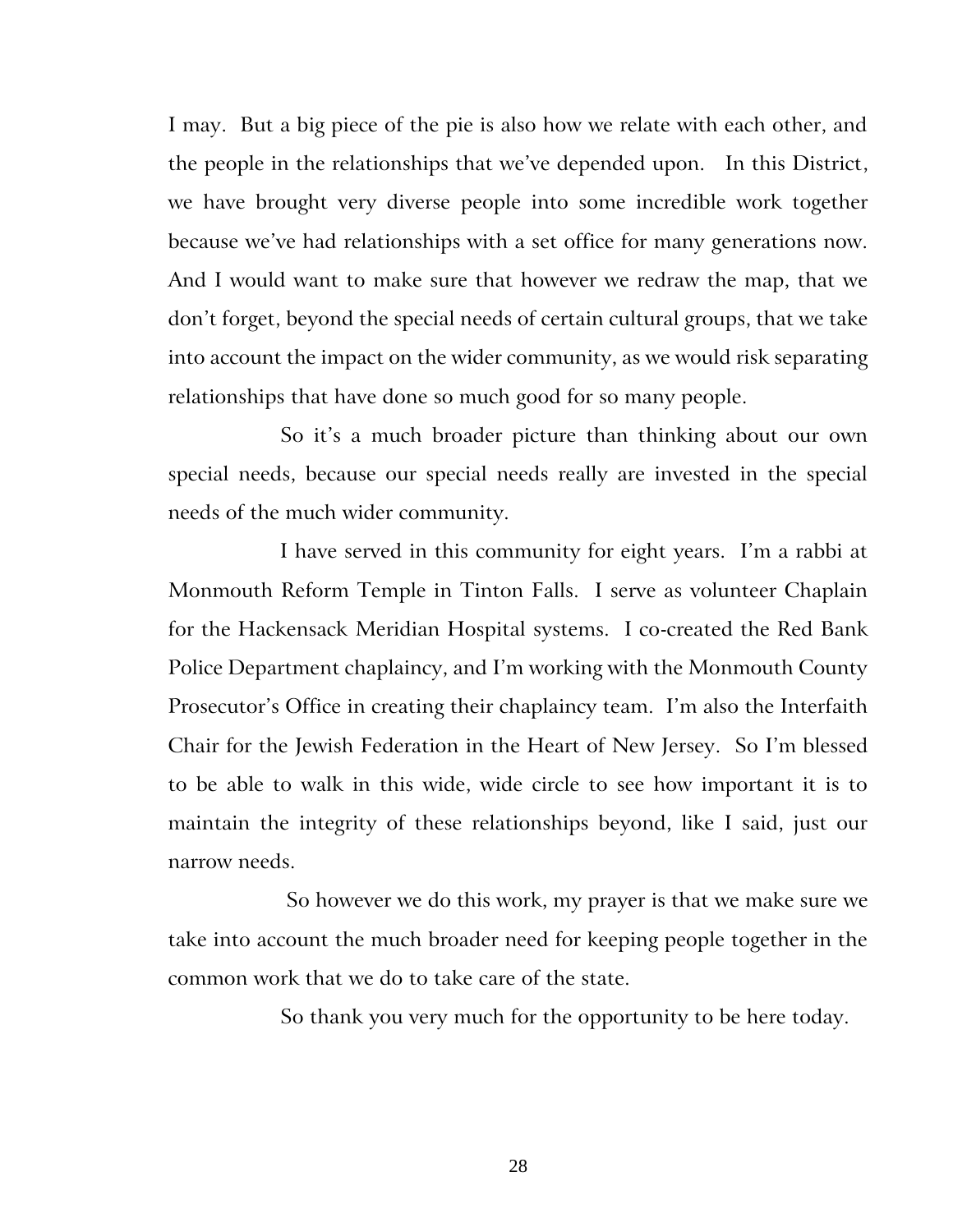MR. BARLAS: Thank you, Mr. Kline, for that perspective. I believe it is the first time we've heard that, so that's certainly something new for a lot of us to consider. So I thank you for coming on today and testifying.

RABBI KLINE: Thank you.

MR. BARLAS: Madam Secretary.

MS. MARTINEZ KRUGER: The next speaker is Elizabeth Lynch, followed by Layla Odeh.

**E L I Z A B E T H L Y N C H:** Actually, I'm going to beg your pardon. I did not come here prepared to testify, but simply to listen. And I guess I'll just take the opportunity to express my appreciation for all the amazing and informative perspectives that my fellow citizens have been sharing today.

So again, my pardon for any possible misunderstanding here. But I will now basically yield the floor to whoever is coming next.

Thank you.

MR. BARLAS: Not at all. Thank you, Ms. Lynch, for taking the time out of your day to listen. It's actually nice to hear that there are folks who are participating in this process.

Madam Secretary.

MS. MARTINEZ KRUGER: The next speaker is Layla Odeh, followed by Adrian Orozco.

**L A Y L A O D E H:** Good afternoon, Commission.

My name is Layla Odeh; I live in Bergen County, and I'm here with the Palestinian American Community Center, located in Clifton, as the lead of our Get Out the Vote team. And I am also a college student at Montclair State University.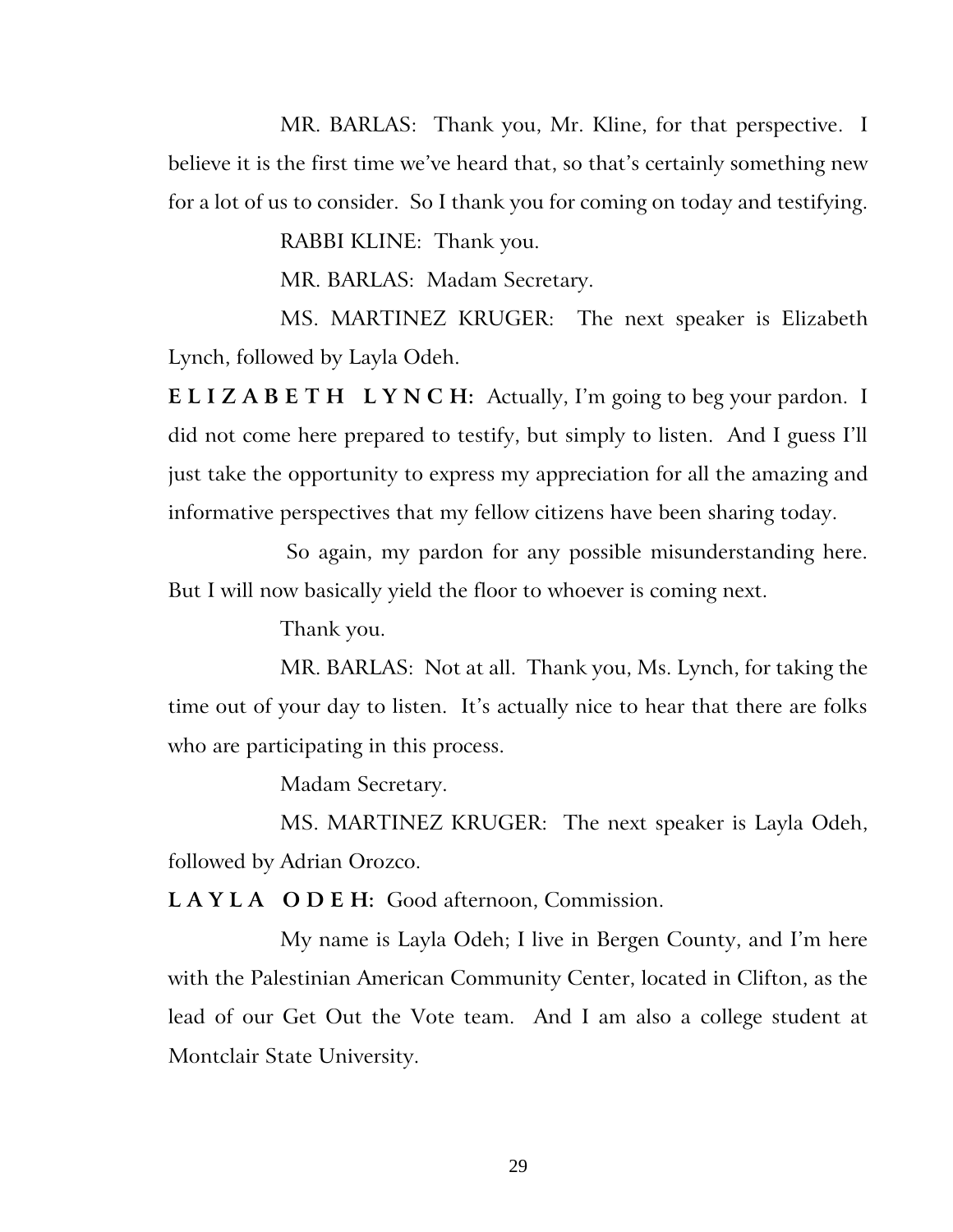To begin, I would like to state that I endorse the map that Fair Districts New Jersey is presenting today. Considering the growth New Jersey has experienced regarding our prominently diverse constituency, I think it is the closest, at the moment, to representing a racially equitable map. More specifically, in regards to my community, though we have a long journey ahead, I think this map is heading in the right direction in terms of the growth of that diversity expanding in New Jersey.

So as we know, as we've seen with the recent census data, the U.S. Census counts people who hold Arab ancestry, other Middle Eastern and North African origins within the white racial category. And being lumped into this white race category has real impact on our community, specifically health, socio-economic relief, admissions into schools, psychological effects, and impact on immigration issues. And some of my other members in my group will also be touching upon this, in terms of funding as well.

The South Paterson Arab American community is a great example of our contributions to New Jersey, and it leads economic development for the entire city of Paterson and, predominately, Passaic County as well. Constituents within the Arab American community have created a sense of empowerment within themselves and for other community members through these economic contributions, and within the social service aspects. It can only be preserved if they are kept together and receive the representation needed to address policy change the community needs.

Please consider keeping my community together as a voting bloc to better serve our needs.

Thank you so much for your time.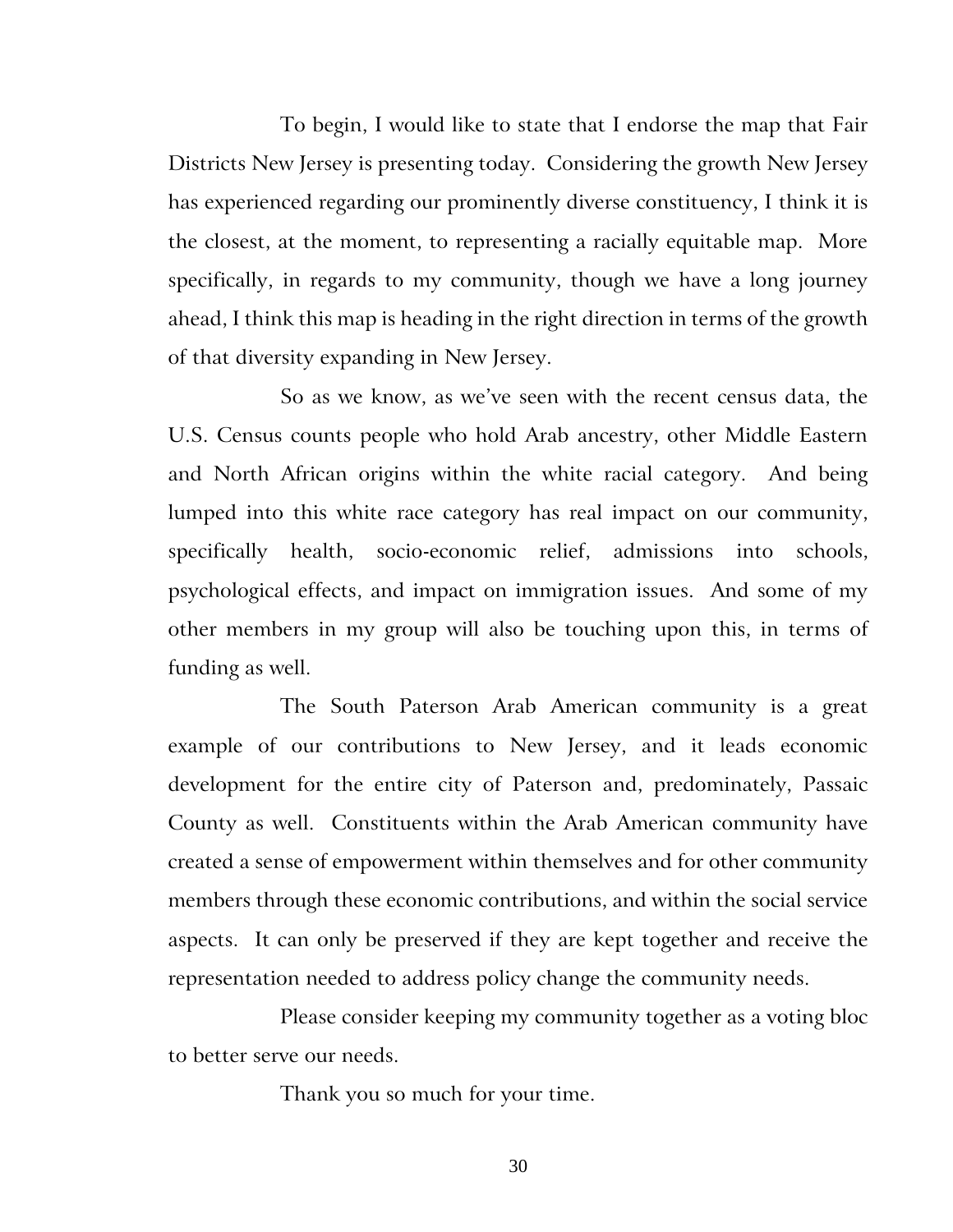MR. BARLAS: Thank you very much, Ms. Odeh.

Madam Secretary.

MS. MARTINEZ KRUGER: The next speaker is Adrian Orozco, followed by Cara Parmigiani.

**A D R I A N O R O Z C O:** Hi.

I also won't be speaking today; just watching.

Thanks.

MR. BARLAS: Thank you, Mr. Orozco.

MS. MARTINEZ KRUGER: The next speaker is Cara Parmigiani, followed by Miriam Solomon.

**C A R A A. P A R M I G I A N I, Esq.:** Good afternoon, Your Honor, and respected dignitaries.

I'm here today in my individual capacity. I was born in Morris Township. I was -- I lived in Morristown, and now I live in Morris Plains. So I've had the benefit of living in all three municipalities, and I can tell you about their interrelationship as communities of interest.

It's hard to even tell where one town begins and ends. Morris Plains is connected via Speedwell Avenue to Morristown; it's a major -- and Morris Township -- as a major intersection of interest. We have folks who share ZIP codes. We share recreation, such as pools, fields, programming. We share schools, such as Morristown High School, where all residents are able to attend -- all three: Morris Plains, Morristown, and Morris Township.

Morris Plains also sends 100 percent of its sewage to Morris Township's Butterworth sewer plant. We share water. They're also -- all three of them are a part of a six-town working group that received the NJDCA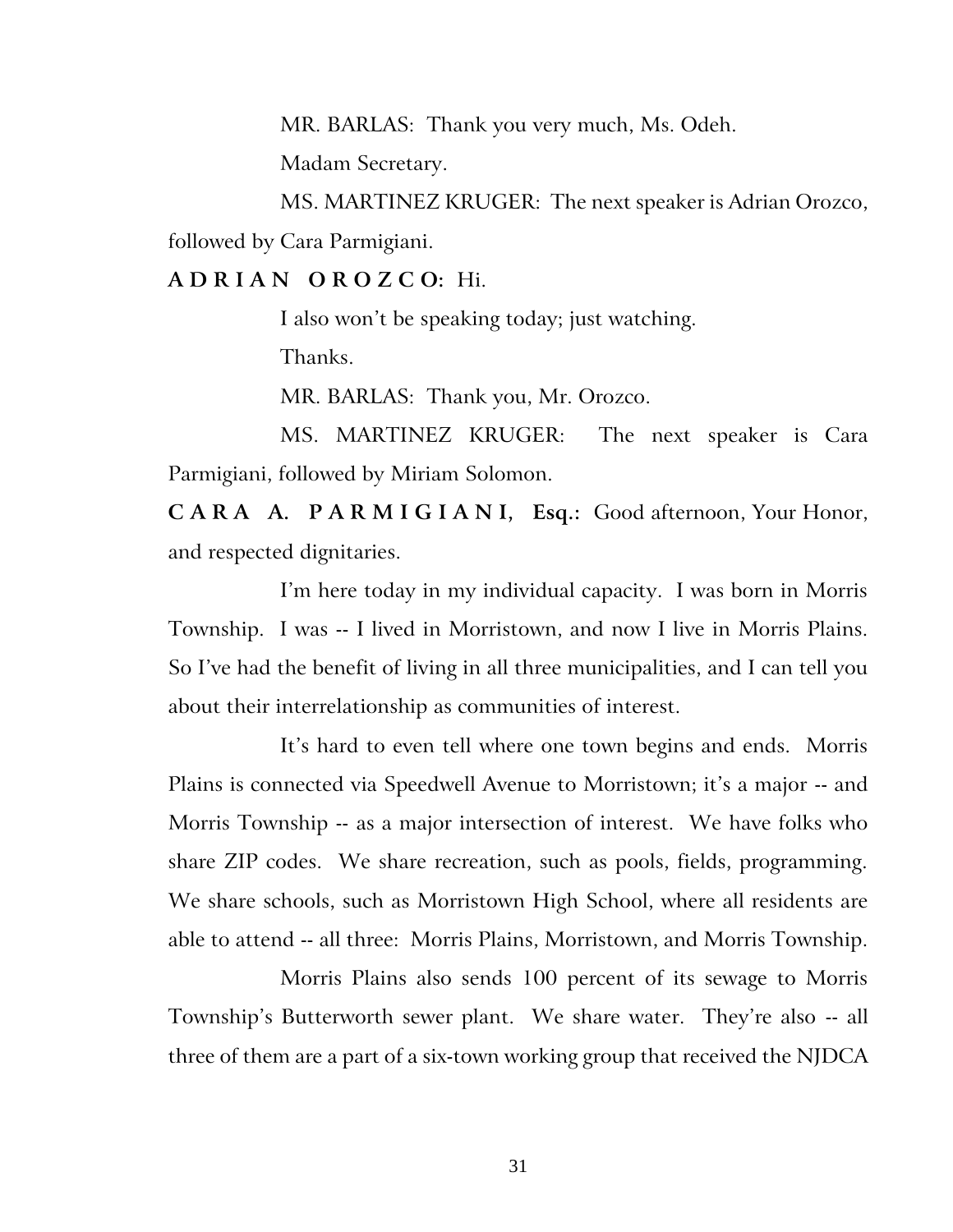LEAP Grant to identify and implement costly public works, and equipment, and maintenance functions between all of them.

They're connected via a train line. I mean, there are so many interconnections between Morris Plains, Morristown, and Morris Township, it just does not make sense that they're all not interconnected in the same legislative district. And presently, Morris Plains is in the 26th, Morris Township and Morristown are in the 25th.

I'd like to persuade Your Honor, and this board, that, if possible, all three should go together. All the Morrises should be a part of the same group, as they are all connected in these interests. And so, accordingly, that's what I request, and I thank you very much for your time and consideration today.

MR. BARLAS: Thank you very much, Ms. Parmigiani.

Madam Secretary.

MS. MARTINEZ KRUGER: The next speaker is Miriam Solomon, followed by Herb Tarbous.

**M I R I A M S O L O M O N:** I would like to thank the Commission for the opportunity to speak about my community.

My name is Miriam Solomon. I have been living in North Bergen most of my life, and I've also been a homeowner since 2009. I choose to own a home in North Bergen due to this area's diverse community. In this District alone, there was a jump in the Latino population. The District went from 48.8 percent Latino to 57. 16 percent. This kind of population growth should be looked at as an investment to the community.

Our District has services that cater to our diverse population. We have food pantries for those in need, community services that cater to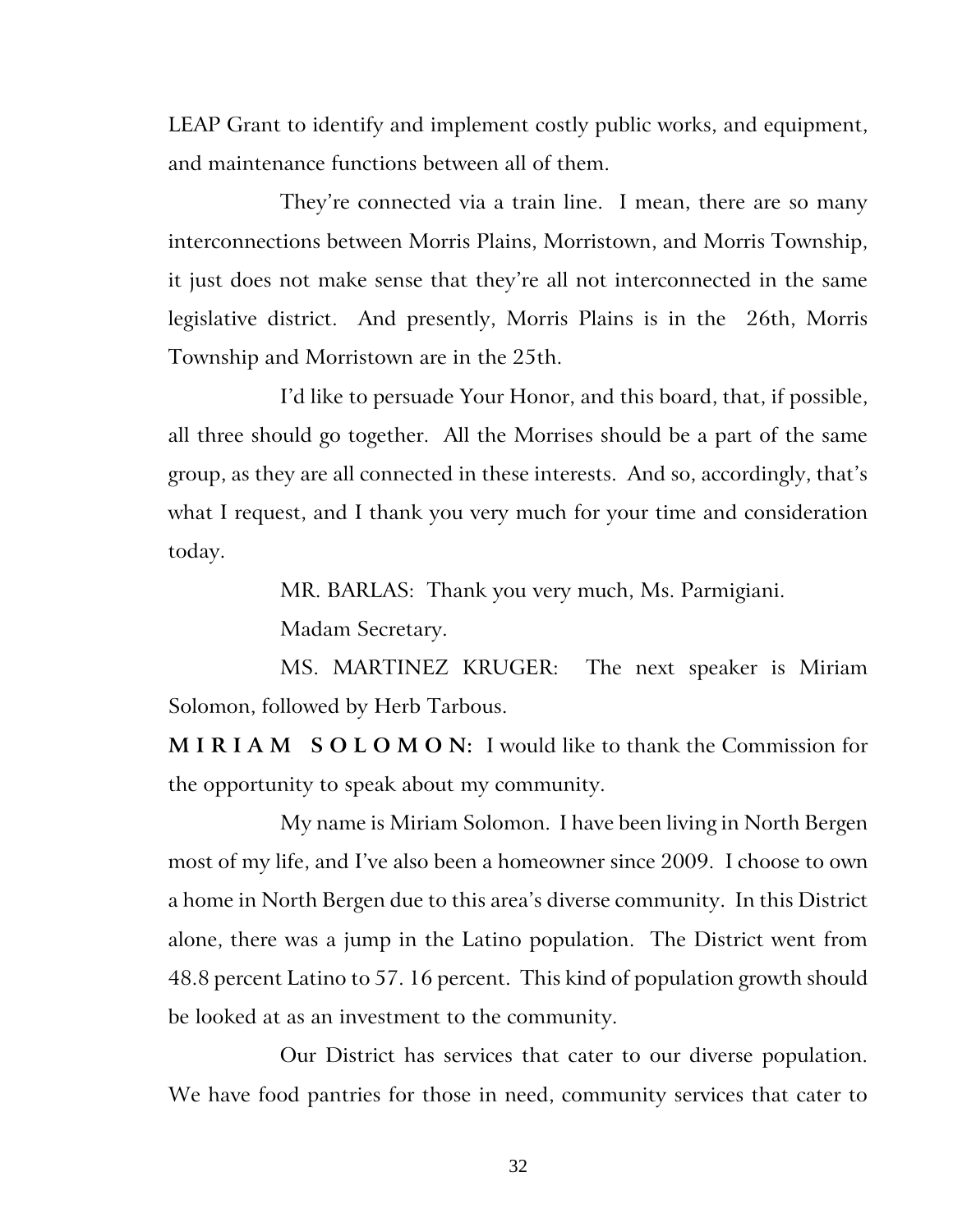our diverse population. Programs like immigration services, ESL programs, public transportation -- although it could be a bit better by an expansion project.

We have a regional hospital that is strategically placed. We have grocery stores that cater to the demographics of the District. I feel it is important to highlight these features of my District.

Because of everything I have previously mentioned, I think District 32 is an important district in New Jersey. New Jersey's minority population is at 48 percent. It is important to note that the current maps do not reflect this data. New Jersey needs fair districts, like District 32. When we have districts that accurately reflect the data, there is more of a successful chance to tackle bigger social justice issues.

This Commission is tasked with an important role. This map this Commission certifies will be our legislative districts for the next 10 years. I urge the members of the Commission to prioritize data and the communities of interest over political party goals.

Let's focus on progress. New Jersey's largest ethnic and racial group is Latinos. Despite making up 20 percent of the population, Latinas only make up 8 percent of the Legislature. At the State, we need to do better.

Families in New Jersey have a right to be represented by politicians of our choice.

I want to thank the Commission again for this opportunity to speak.

MR. BARLAS: Thank you so much for sharing your thoughts on your community and your District.

Madam Secretary.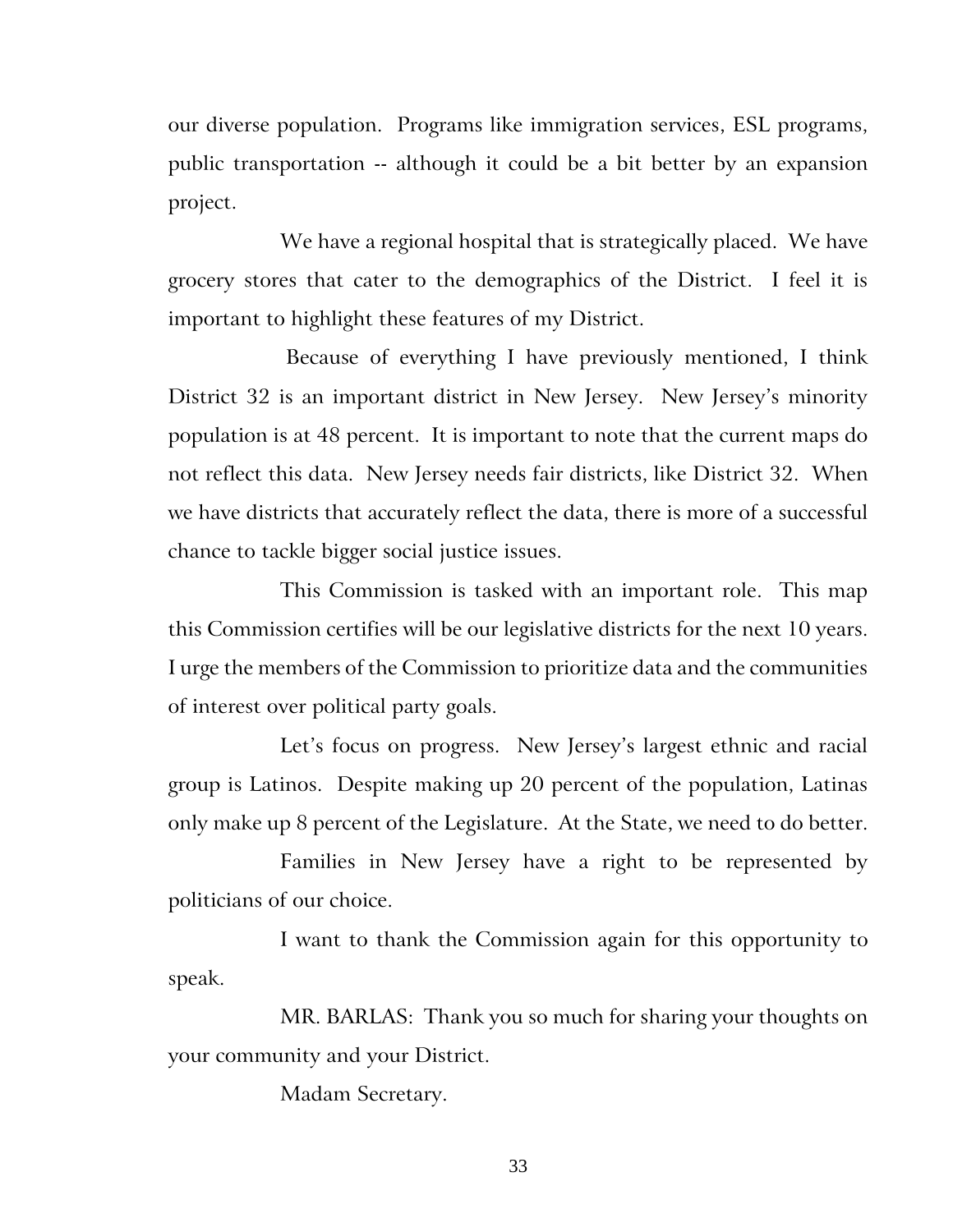MS. MARTINEZ KRUGER: The next speaker is Herb Tarbous, followed by Helen Zamora-Bustos.

**H E R B T A R B O U S: G**ood afternoon.

Thank you for the opportunity to testify today.

I'm grateful for the decision which brought Ms. Matos onto the Commission, greatly improving the gender and ethnic diversity of this body.

I consider myself fortunate to have been raised in diverse New Jersey. I'm here as a 30-year resident of Piscataway, one of the most diverse municipalities in our great state.

Now I'm grateful for the dozens of fellow citizens who have passionately pled for proper representation. We are the stewards of how we cultivate, actuate, and celebrate our diversity.

I'm a retired systems engineer with over 30 years experience with companies formerly associated with Bell Laboratories.

There are two metrics I wish to speak to today. First, the measure of diversity. New Jersey ranks among the most diverse states in the nation, along with New York, Florida, California and Texas. Our state is incredibly diverse racially, ethnically, educationally, linguistically, and politically.

The second measure is the measure of a Legislature's ability or capacity to embody diversity in its membership. I propose an appropriate measure for this is the size of legislative districts, where smaller legislative districts would lead to greater capacity to embody diversity. Here in New Jersey, we have a glaring disconnect between these two measures.

As evidenced by both census data and impassioned testimony, New Jersey is clearly among the top echelons of states embodying diversity in its population. However, the second measure of New Jersey's legislative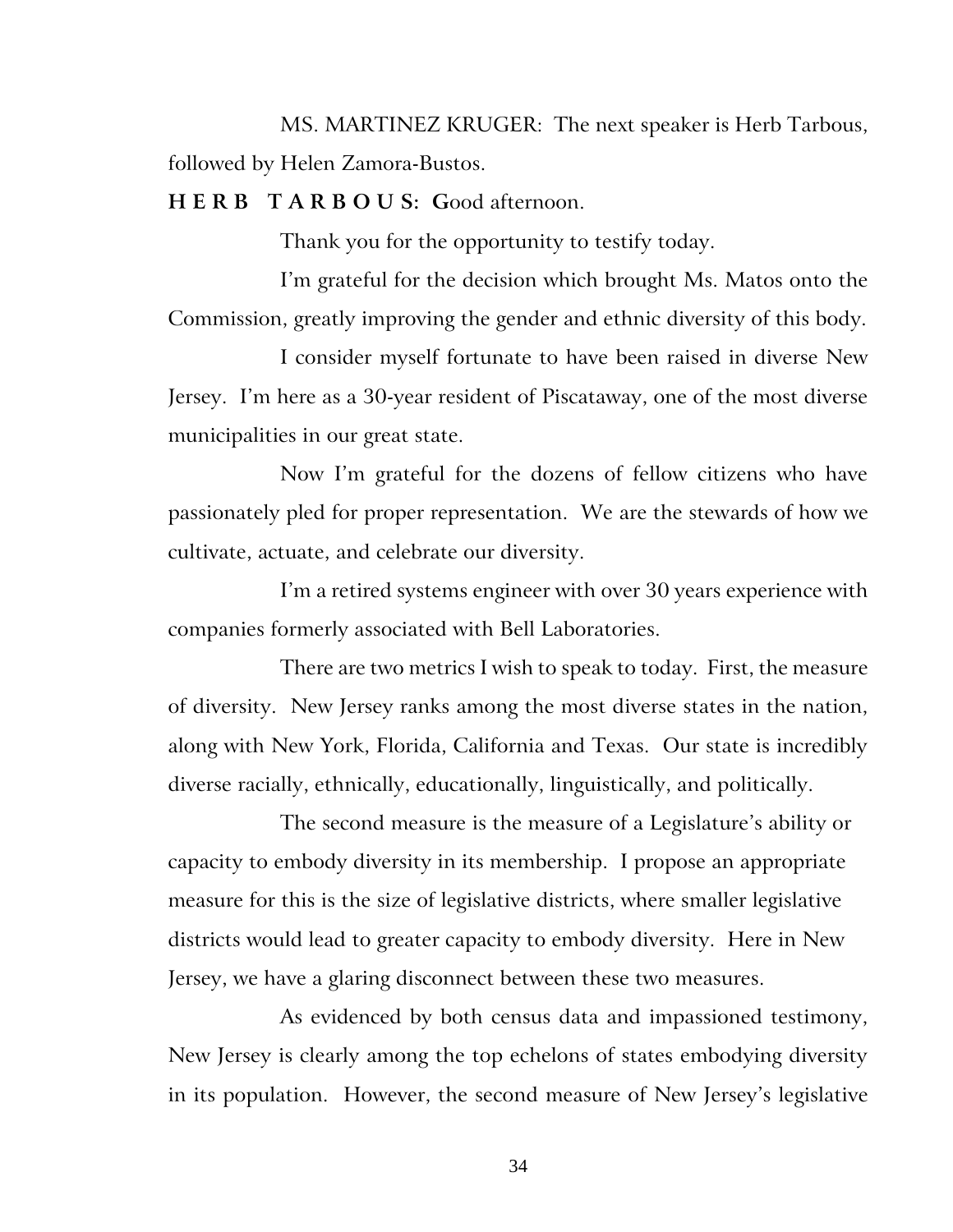apportionment plan is clearly near rock-bottom, as 40 legislative districts will contain roughly 230,000 constituents, the second largest in the nation. In fact, there are 36 states with smaller and less diverse populations but, in an apportionment structure, with a diversity capacity greater than the New Jersey. This includes such states as Alabama, Tennessee, and Kentucky. We can do better. The constraint of only 40 districts renders the task of incorporating our state's diversity into a single map nearly insurmountable.

Article VIII of the bylaws of this body, the *Report to the Legislature*, states the Commission "may submit to the Legislature recommendations for modifying...existing laws or modifying the State Constitution." Increasing the number of legislative districts would simplify the map-drawing process while raising the voices of the people.

I respectfully request this body to go on the record in its final report with a suggestion to increase the number of legislative districts in New Jersey.

I wish for you wisdom, guidance, and camaraderie in your task.

Thank you for your time, attention, and consideration.

MR. BARLAS: Thank you, Mr. Tarbous, for your testimony, and we really appreciate you pointing out that there is the option, within our bylaws, to provide a report to the Commission. So I'm sure we will all, at some point, have a very robust discussion on exactly what you talked about.

Thank you.

Madam Secretary.

MS. MARTINEZ KRUGER: The next speaker is Helen Zamora-Bustos, followed by Matt Dragon.

**H E L E N Z A M O R A - B U S T O S:** Good afternoon.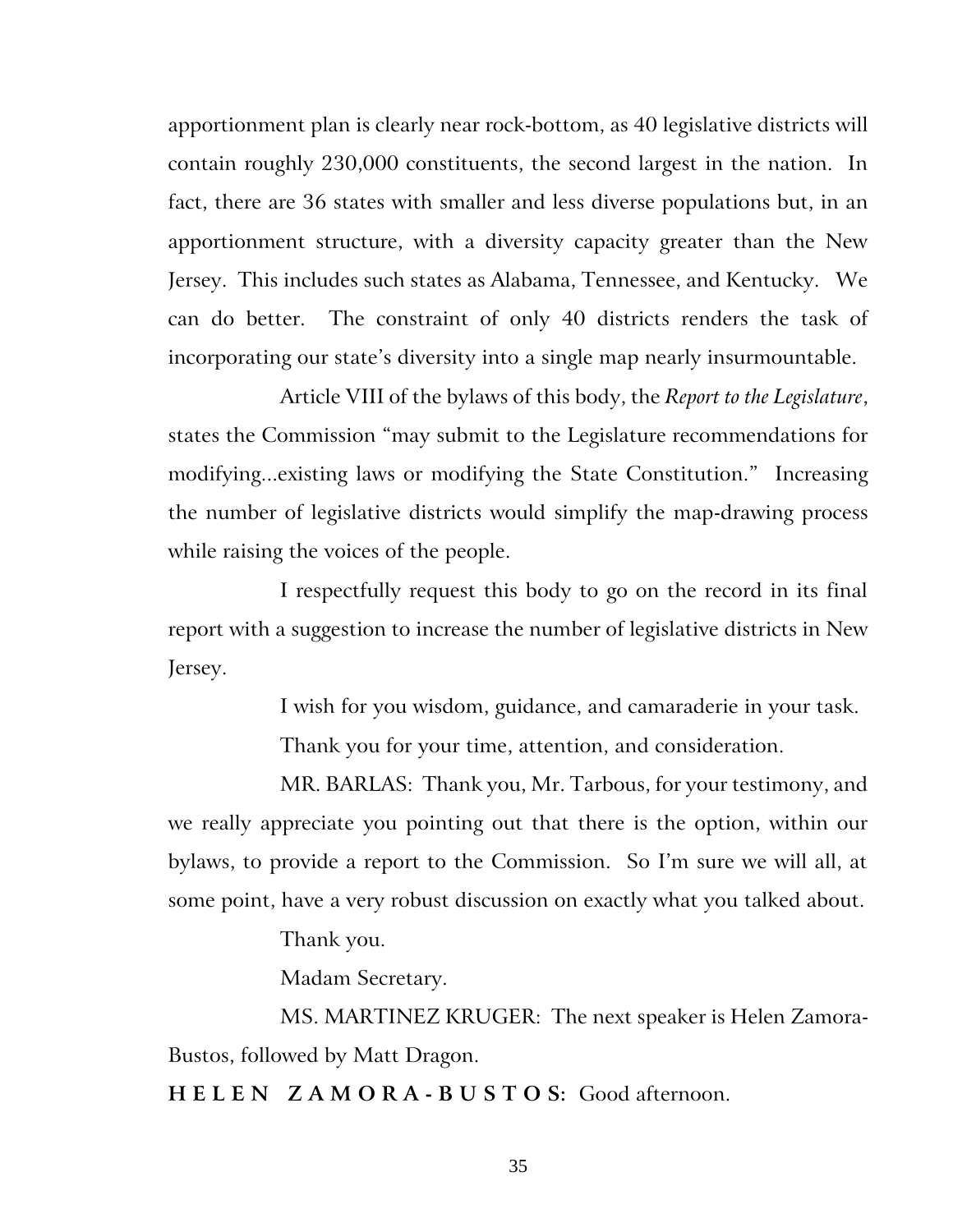My name is Helen Zamora-Bustos. I am a Public Policy and Community Organizer with Wind of the Spirit Immigrant Resource Center, working with the immigrant community as a non-profit, faith-based organization for more than 20 years.

Today, I want to point out that while our communities share a lot of interests, like the population demographics show, a lot of our members are divided between Districts 26 and 25 in Morris County. The demographics show, and it is increasingly clear, that the Latin American immigrants and Spanish speakers -- and various indigenous languages as well -- are not always provided with language accessibility in their communities and, more importantly, within the schools of the communities that they are members of.

This is in part due to their needs not being heard, let alone being met. Like I've mentioned before, our members are split between Districts 25 and 26. The schools are not different; the schools, like Rockaway from Rockaway Township, and Wharton Township. Rockaway is located in District 26, and Wharton is located in District 25. And they share a school district. The community already had this shared interest in their needs not being met and the things that are needed for those specific communities.

Morristown and Morris Plains -- Morristown, located in District 25, and Morris Plains located in District 26, also share a school district and they have common interests and common needs. And those are not being met because they keep being separated.

It is important to keep these communities together, and their voices strong for their needs to be met with the right representation.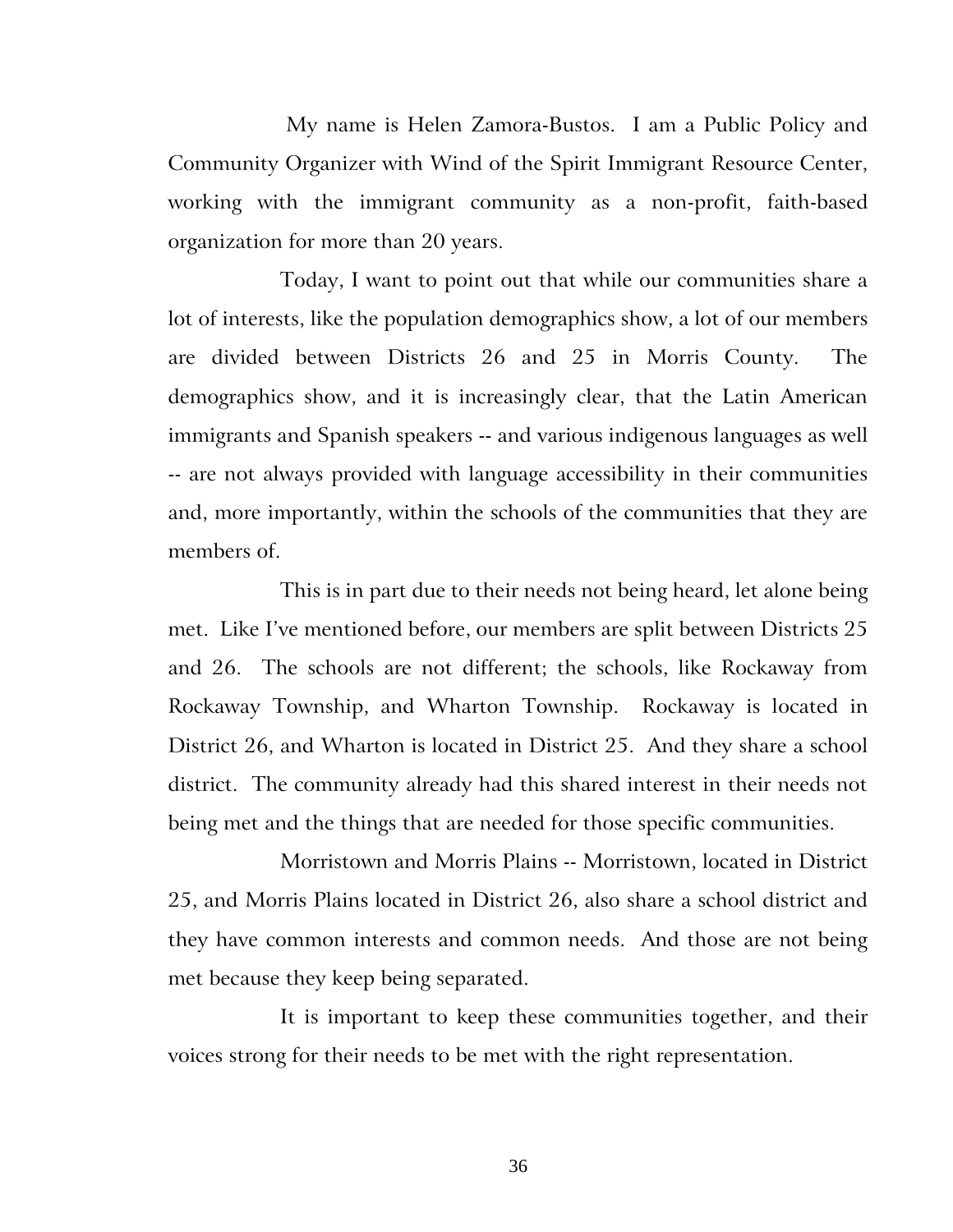Thank you, today, for your time, and I ask that you please take into consideration keeping all of these communities together within the same District so that they have a stronger political presence, and the right representation according to the demographics of those communities.

Thank you, and have a good afternoon.

MR. BARLAS: Thank you, Ms. Bustos, for taking the time to testify here today.

Madam Secretary.

MS. MARTINEZ KRUGER: Mr. Chairman, the next speaker is Matt Dragon, and after Mr. Dragon there's a group of five speakers that will start with Henal Patel.

MR. BARLAS: Great, thank you.

Mr. Dragon. (no response)

MS. AVELENDA (Commission Staff): Raysa, Matt texted that he dropped off.

MS. MARTINEZ KRUGER: Okay, thank you.

Mr. Chairman, therefore we have a group of five speakers; they are the last five speakers for today. They will start with Ms. Henal Patel, followed by Phil Hensley, Chris Estevez, Amy Torres, and Rania Mustafa.

MR. BARLAS: Great.

Ms. Patel.

**H E N A L P A T E L, Esq.:** Yes, thank you.

Hello, Commissioners.

Actually, Philip Hensley, my colleague, will start first, but we are waiting for-- Thank you so much; Roshard has the map up; we hope everyone can see it, and we'll try to describe it as we go.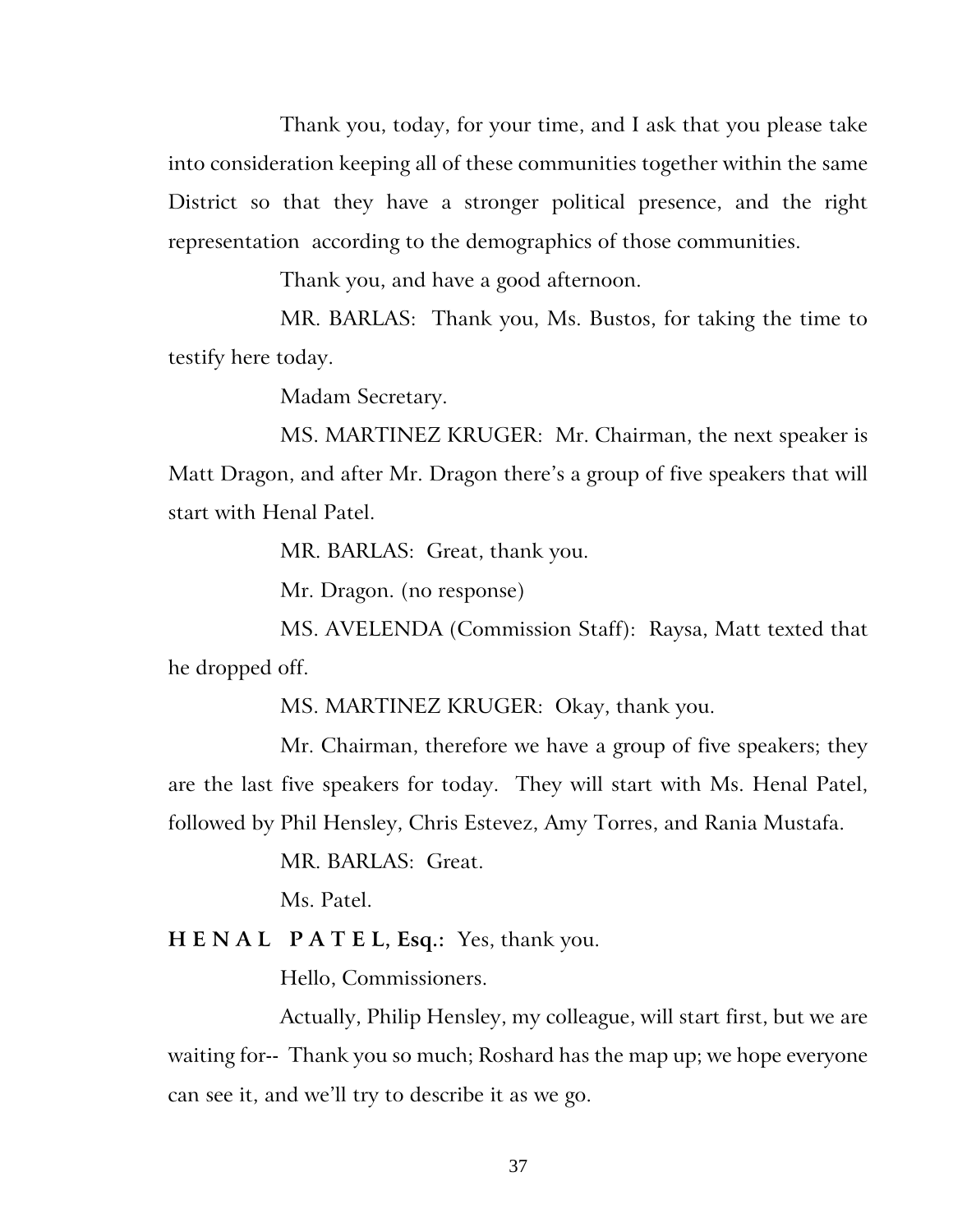Philip.

MR. JONES:Roshard, can you just enlarge that just a little bit? Thank you. **P H I L I P H E N S L E Y:** Thank you, everyone.

I want to thank, first, OLS and the Commission, for allowing us to present this map in this way at this time. We greatly appreciate that.

Good afternoon. My name is Philip Hensley, and I'm here on behalf of the League of Women Voters of New Jersey and the Fair Districts New Jersey Coalition to present testimony and this legislative map we are submitting.

I will describe the principles that guided the creation of this map, the process that produced it, and provide a brief overview of some of the specific districts that were drawn. And then Henal will describe the remaining districts.

So the Fair Districts Coalition has consistently advocated for three primary principles that we believe should govern redistricting.

The first is racial equity. We believe in reinforcing the principles of the Voting Rights Act, and ensuring that New Jersey's communities of color have an equal opportunity to participate in the political process.

Second, we believe that redistricting should preserve communities of interest to the greatest extent possible.

And third, we believe district plans should not be drawn solely to favor or disfavor a political party or candidate for office.

So those principles are what guided us in designing this map. But we also engaged in extensive outreach -- with individuals and local organizations throughout the state -- to identify communities of interest. The Fair Districts New Jersey Coalition and our partners held community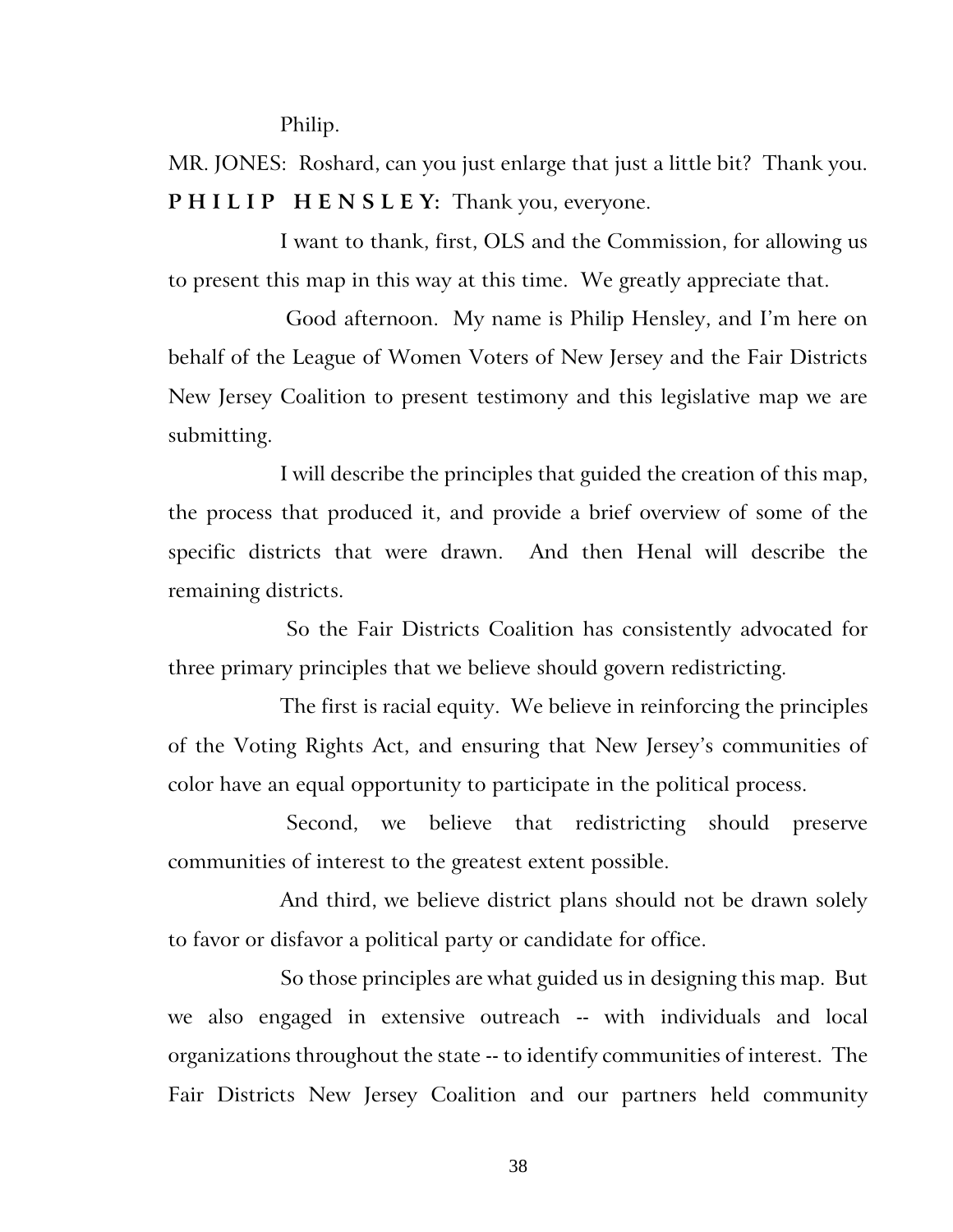mapping sessions across the state, where we asked New Jerseyans to define and map their own communities. These mapping sessions produced over 50 community of interest maps. And we submit these community of interest maps to the Commission, in addition and alongside our own proposed legislative map.

In addition to the mapmaking criteria I've described, Fair Districts New Jersey has also consistently called for a transparent process that incorporates significant public input. So we would especially like to thank and acknowledge Judge Carchman and all the Commissioners for the announcement today -- that two maps will be released February 7. We hope the Commission will schedule additional hearings and opportunities for the public to comment following the release of those maps. And we would also like to urge the Commission to ensure that those maps are released in convenient electronic format -- so shapefiles -- to facilitate analysis by outside experts. Because we believe that analysis will be invaluable, both to the public in understanding the maps you're proposing, and to the Commission itself.

So before I get to the map, one last thing. I would like to talk about some of the significant demographic changes we've seen in New Jersey, and how they informed this map. Census results show that New Jersey is becoming more racially and ethnically diverse. Latino populations grew by 29 percent, and Asian populations grew by 44 percent. Overall, New Jersey was found to be 52 percent non-Hispanic white and 48 percent Hispanic, Black, Asian, Native American, Pacific Islander.

We know that due to systemic census undercount, New Jersey's communities of color are, in reality, an even larger share of the population than 48 percent; likely, 50 percent or more. So accordingly, this map creates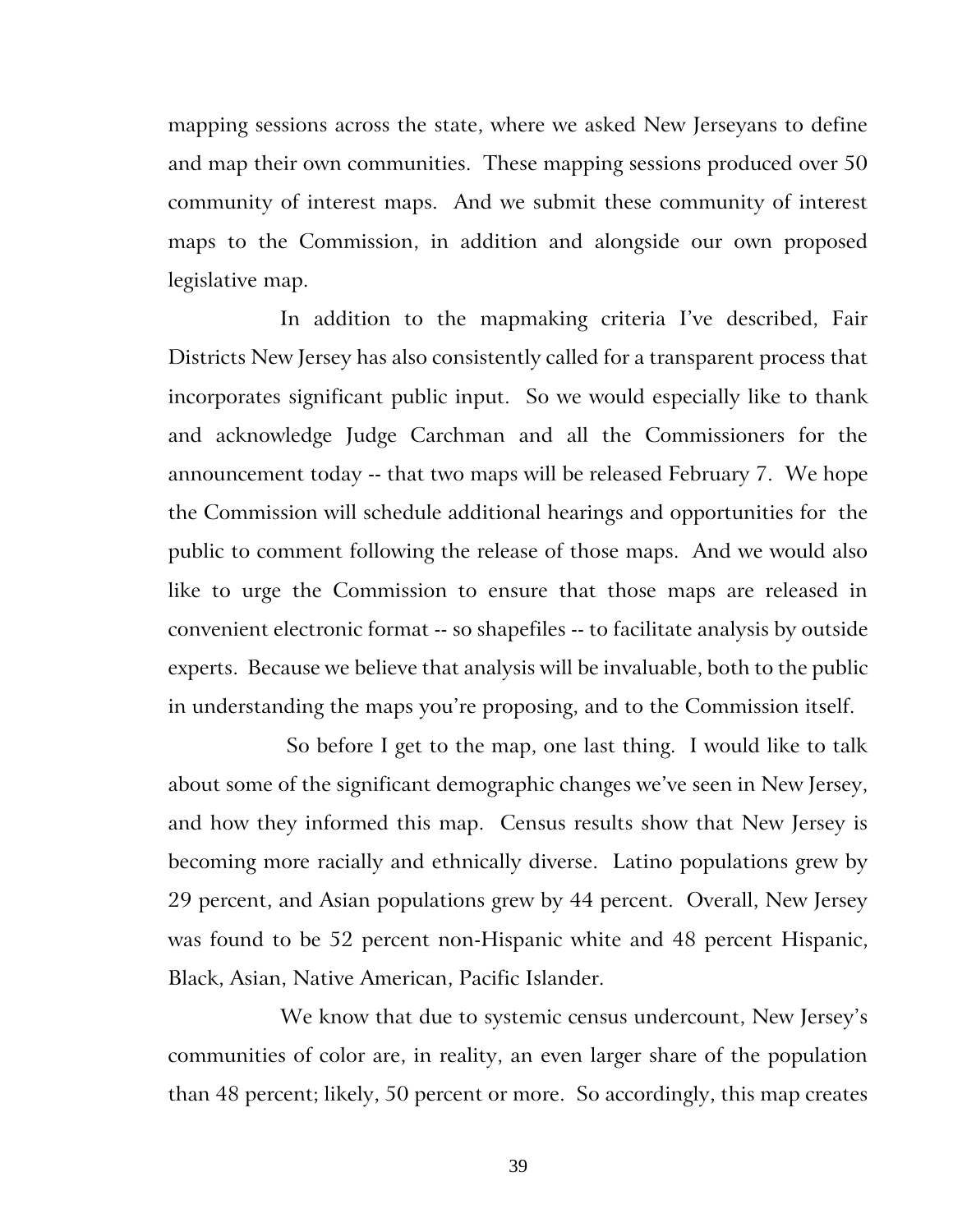20 majority people of color districts, out of 40. Just five more than the current map.

So I'm going to briefly outline the map that shows the individual districts, starting in South and Central Jersey. My colleague, Henal Patel, from the Institute for Social Justice, will provide an overview of the remaining districts. And additional members of our Coalition -- Chris Estevez of the Latino Action Network, Amy Torres from the New Jersey Alliance for Immigrant Justice, and Rania Mustafa with the Palestinian American Community Center -- will speak in greater detail about specific districts, as well as about the map more generally.

So given constraints of time, I won't speak about every single district. But starting in South Jersey, you see in green there, the 2nd District. So this is the first new majority people of color district in our map. Currently, there are none in all of South Jersey. And this reflects a significant growth of both Latino and Asian populations in the area, and especially in the greater Atlantic City area.

This District is entirely within Atlantic County. And in addition, and in accordance with testimony before this Commission and our community mapping sessions, Galloway and Port Republic are included in the 2nd District, as these towns share an important community of interest with Atlantic City,

All right, let's speak about District 3. It's there in purple -- Salem, Gloucester, and Cumberland counties. Community outreach indicated the towns of Vineland, Millville, and Bridgeton, which have a substantial and growing Hispanic population, constitute a community of interest and should be kept together in one district -- which this district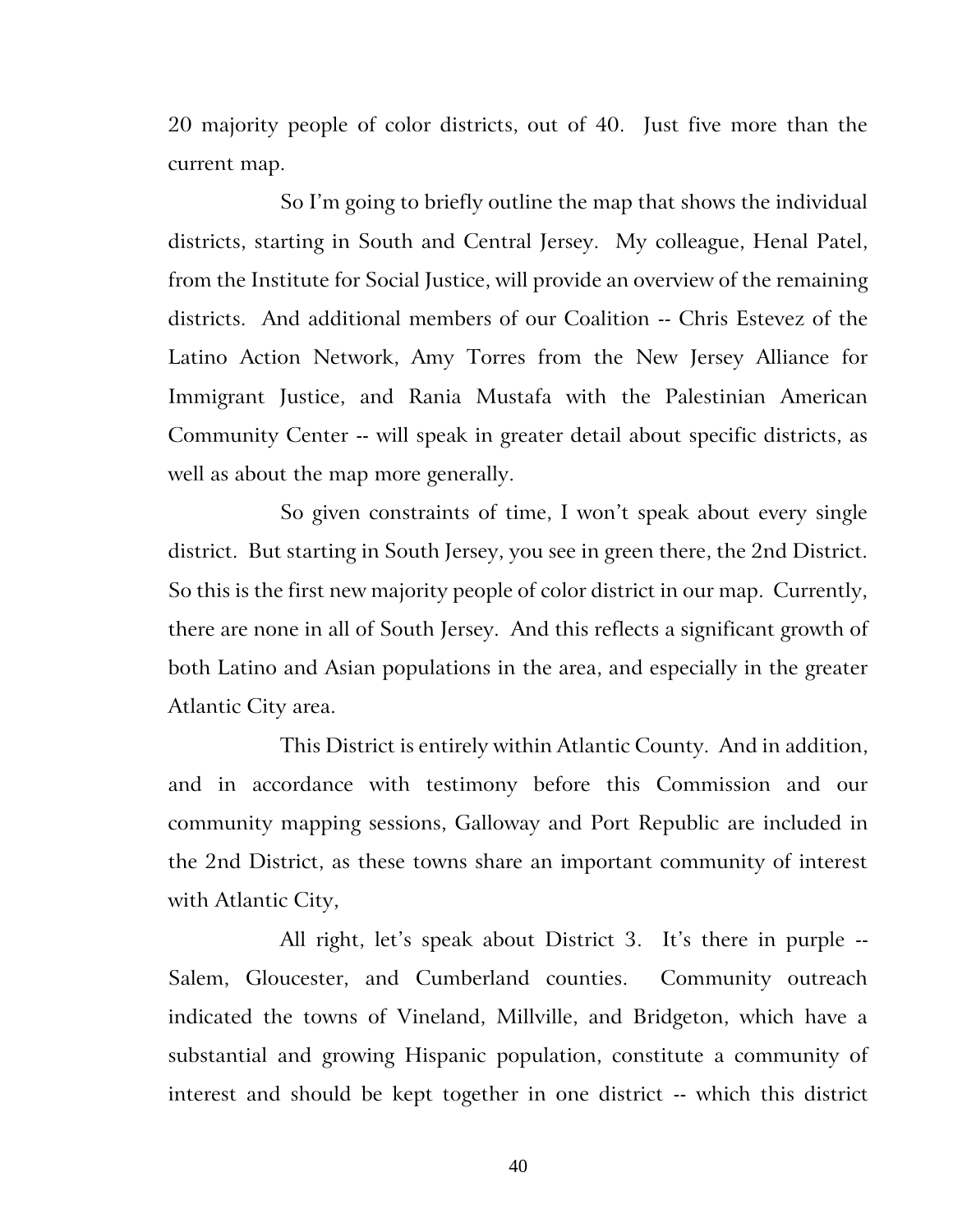achieves. So these communities are also combined with Fairfield Township and Salem City, which both have substantial Black populations.

I'd also like to note that the Nanticoke Lenni-Lenape State-Designated Tribal Statistical Area includes both Fairfield Township and Bridgeton. And so keeping those towns together in one district is important -- or not divide the Native American community in this part of the state.

Next, I'd like to talk about the 4th District; that's in red.

We identified a community of interest in Winslow Township, which also covers nearby areas in Chesilhurst and Monroe Township. And those were important to keep together in this District.

The next District is in yellow; that's the 5th District. And it is our second majority people of color district in South Jersey. Community mapping sessions and feedback from partners in Camden County identified Camden, Pennsauken, and Merchantville as an important community of interest. And it's for that reason that we drew them together in this 5th District.

Moving a little bit further north now, in peach color is the 30th District, which is centered on Lakewood. And I'd like to acknowledge the significant growth of Lakewood; it's worth highlighting. And so we opted for a least-changed map that keeps Lakewood with Howell and Wall townships, while shedding some Shore towns for equal population purposes.

Relevant to that decision, just north of the 5th District is the 11th District -- which you've heard about already -- in green. That District, centered on Neptune and Asbury, takes in some additional Shore towns in our map, including Belmar -- which we identified from our community mapping sessions, and with the input of the Latino Coalition -- as part of the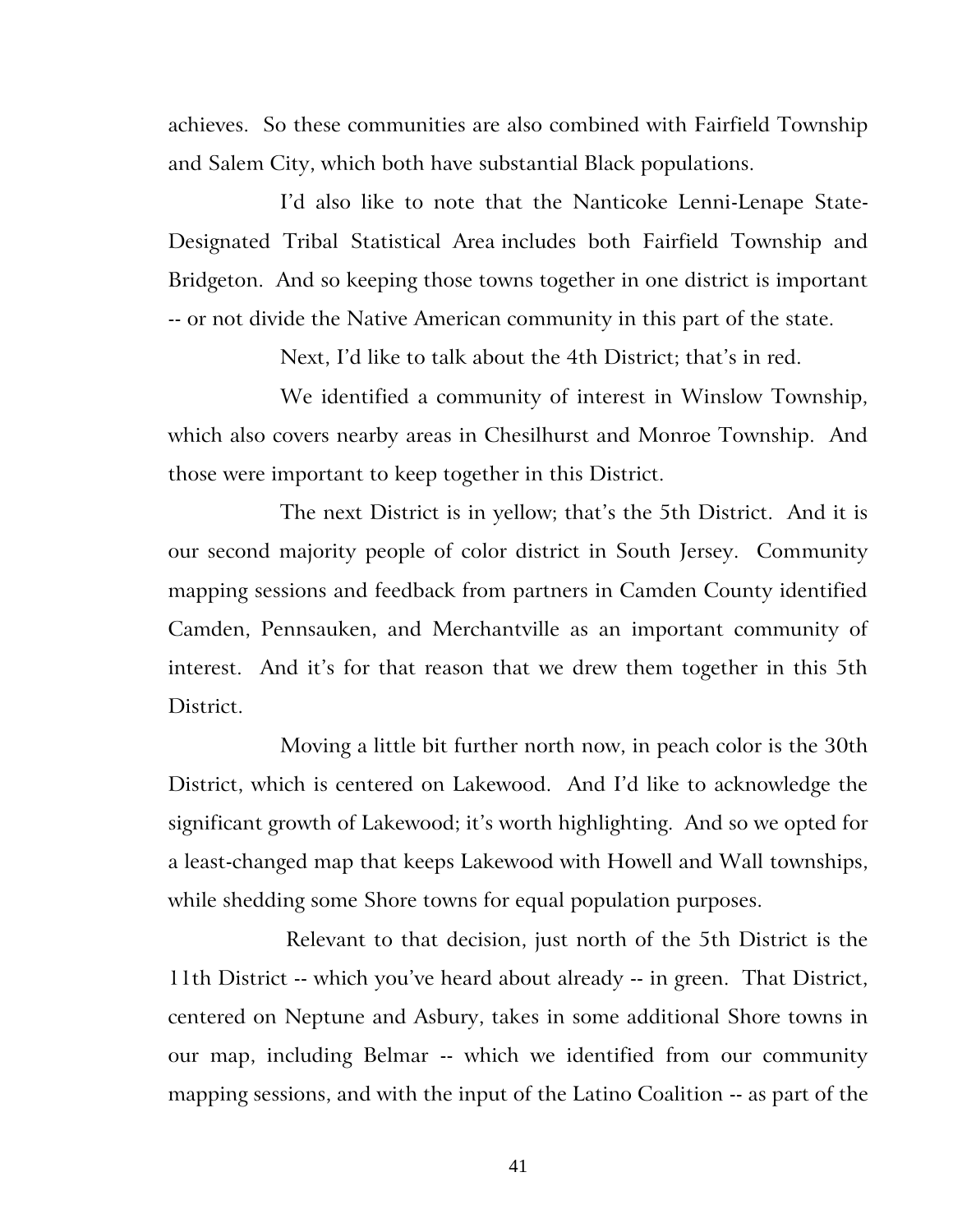growing Latino community of interest in this part of Monmouth County; including not only Long Branch and Asbury Park, but also Belmar, Red Bank, and, of course, Freehold Borough.

You've already heard about the importance of Neptune, Neptune City, and Asbury Park; those also were identified through our community outreach sessions and should be kept together in this District. And that's what we do in this 11th District.

The next District I'd like to talk about, in that brownish-olive color, is the 14th District, extending from Hamilton Township to Monroe Township. It keeps Cranbury, Robbinsville, and East Windsor together, and these three towns have significant and growing API populations via community mapping sessions held with the assistance of SALDEF, the Sikh American Legal Defense and Education Fund. We identified the importance of keeping those three towns together.

Just north of the 14th District is the 15th District in orange. And with multiple community mapping sessions, with multiple organizations, the importance of a community of interest between the towns of Trenton, Ewing, and Lawrence was very apparent. So the 15th District keeps Trenton, Ewing, and Lawrence together, while adding additional townships for population purposes.

The next door 16th District, in green, along with community mapping sessions I just discussed in other parts of Mercer County -- the 16th District has a significant and growing Asian and Asian American population. Particularly, we identified West Windsor and Plainsboro as constituting a community of interest, and we kept those towns together, along with towns north. This District has a 31.4 percent Asian and Asian American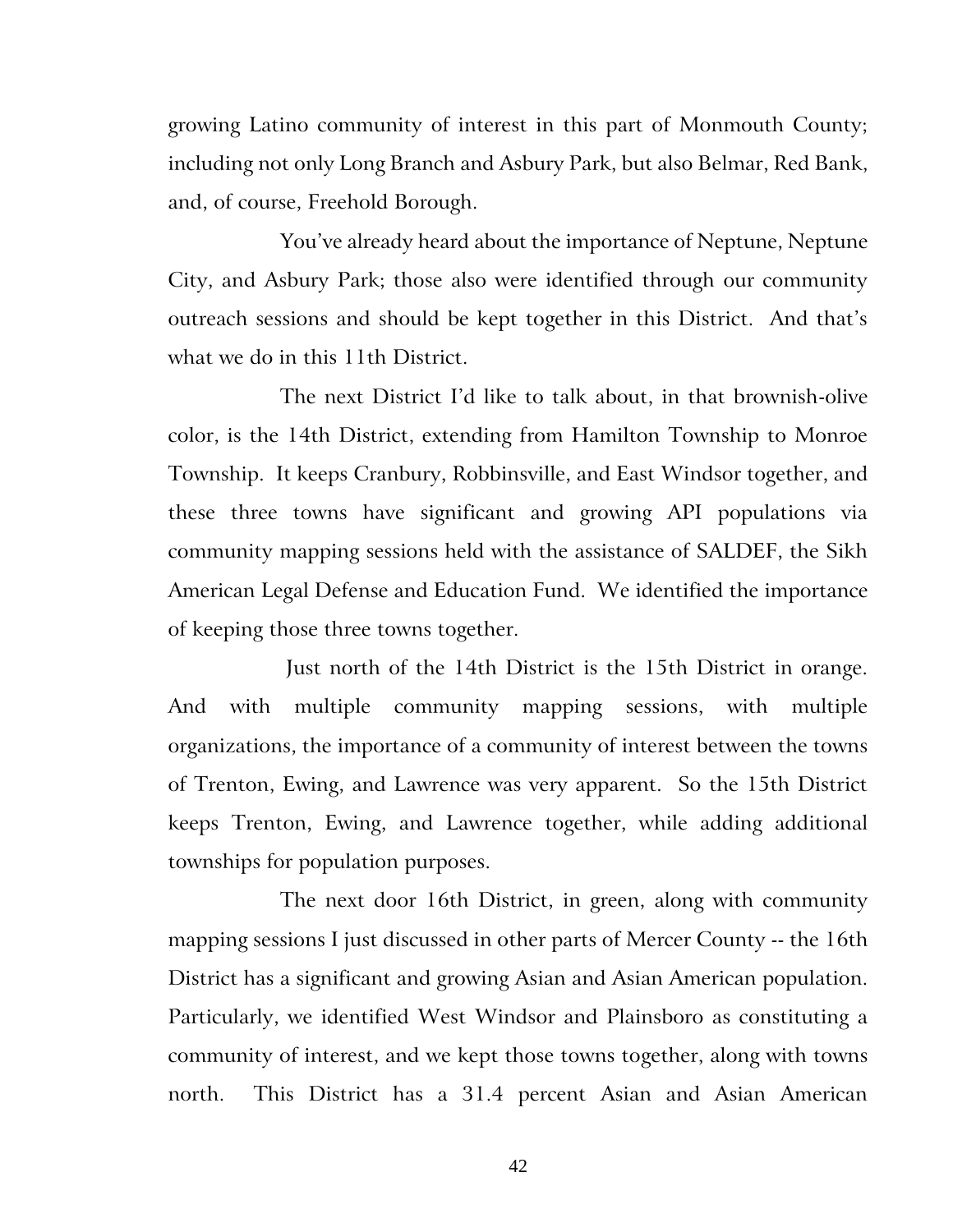population; an Asian-influenced District, reflected in the growth of that community in this part of the state.

Just next door in that gray-blue color is the 17th District. That's Piscataway, New Brunswick, and nearby towns. A community mapping session with the New Brunswick NAACP provided us with a community of interest map -- the importance of keeping New Brunswick and North Brunswick together, as well as the existing college community of interest between Piscataway and New Brunswick. So those are kept together in the 17th District.

Finally, I'd like to talk about the 18th District, in yellow. This is the first of two Asian plurality districts in this map. So currently, in New Jersey, there is not a single AAPI majority or plurality district in New Jersey, even though Asian Americans constitute the fastest-growing population in this state. This District combines the community of interest that was identified, Edison-Metuchen, with South Brunswick, to draw the first API plurality District; over 40 percent Asian American -- nearly 44 percent -- with the possibility of growing into a majority Asian District over the course of the decade.

With that, I'd like to turn it over to my colleague.

And I want to thank again the Commissioners and OLS staff for allowing us to present this map today.

MS. PATEL: Thank you, Philip.

Hello, everyone. My name is Henal Patel. I am the Director of the Democracy and Justice Program at the New Jersey Institute for Social Justice.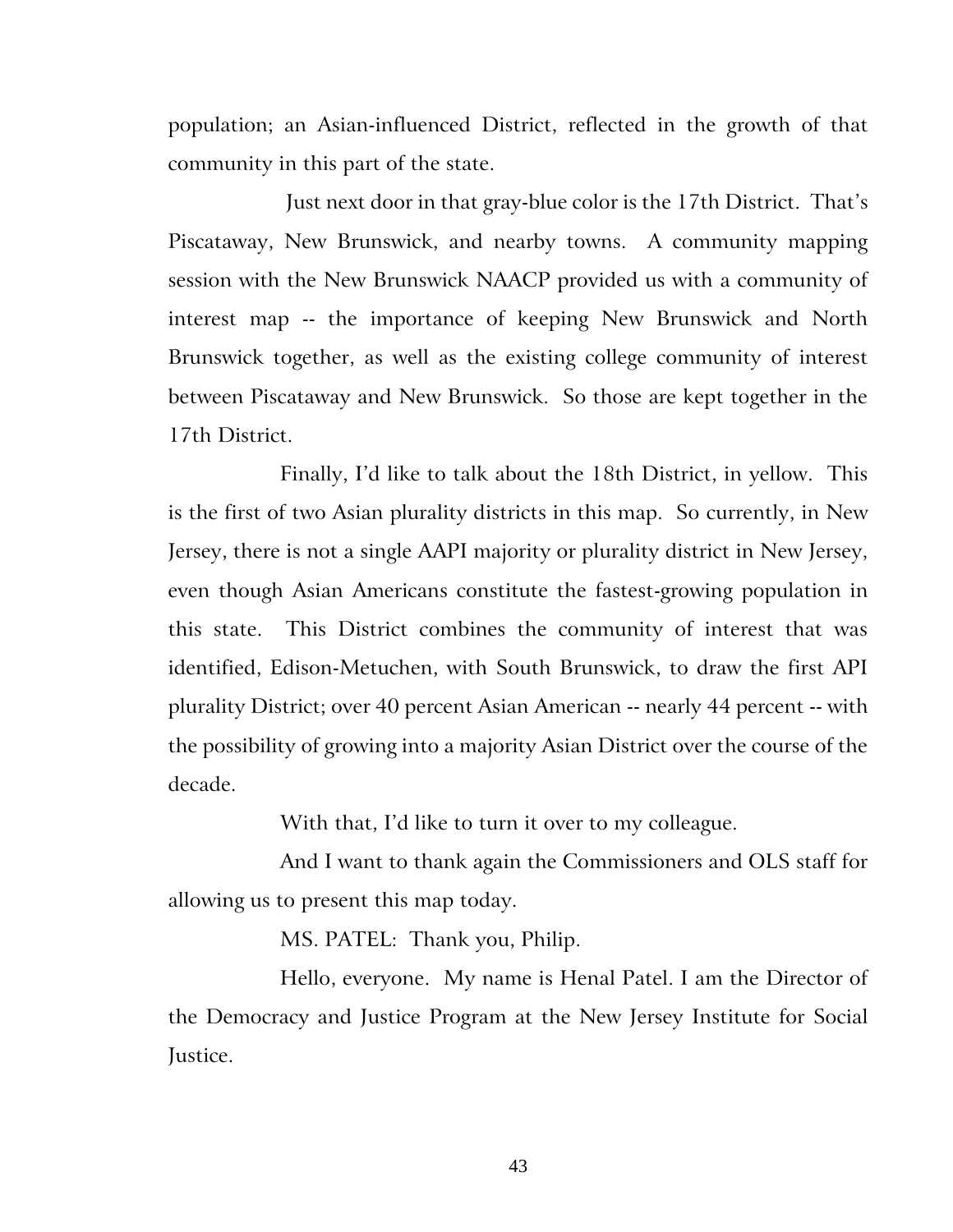I do -- I want to echo some of the comments Philip made. We thank you -- thank the Commission for agreeing to release your maps on February 7. We think that's tremendous for public participation.

I will just say-- So the Institute -- we are a social justice legal advocacy organization. I've testified before you before, so I won't repeat much of that, except to say we do believe and know that redistricting is about power -- which is why we've been centering this on communities throughout the state.

Today's map-- I wanted to high-- Before we get into the rest of this, I wanted to mention that the map is supported by a number of our partners: The League of Women Voters; obviously, Latino Action Network; New Jersey Alliance for Immigrant Justice; Palestinian American Community Center; Fair Share Housing Center; the New Jersey NAACP; Salvation and Social Justice; SALDEF, the Sikh American Legal Defense Fund; and the New Jersey League of Conservation Voters all support this map, as well as the Latino Coalition of New Jersey.

This map, broad level, has, as Philip mentioned, 20 majority people of color districts which we think reflects the population of New Jersey that now, in the last 10 years, was -- wherein the entirety of the population growth came from people of color. This map also has three majority Black districts, voting age population Black Districts; the current map only has one. We think that better reflects 15 percent of the population that is the Black population. Four majority Hispanic Districts and an additional two plurality Districts, and two Asian plurality Districts.

This map also crucially follows all the criteria that Judge Commissioner Carchman laid out last month, including that all the districts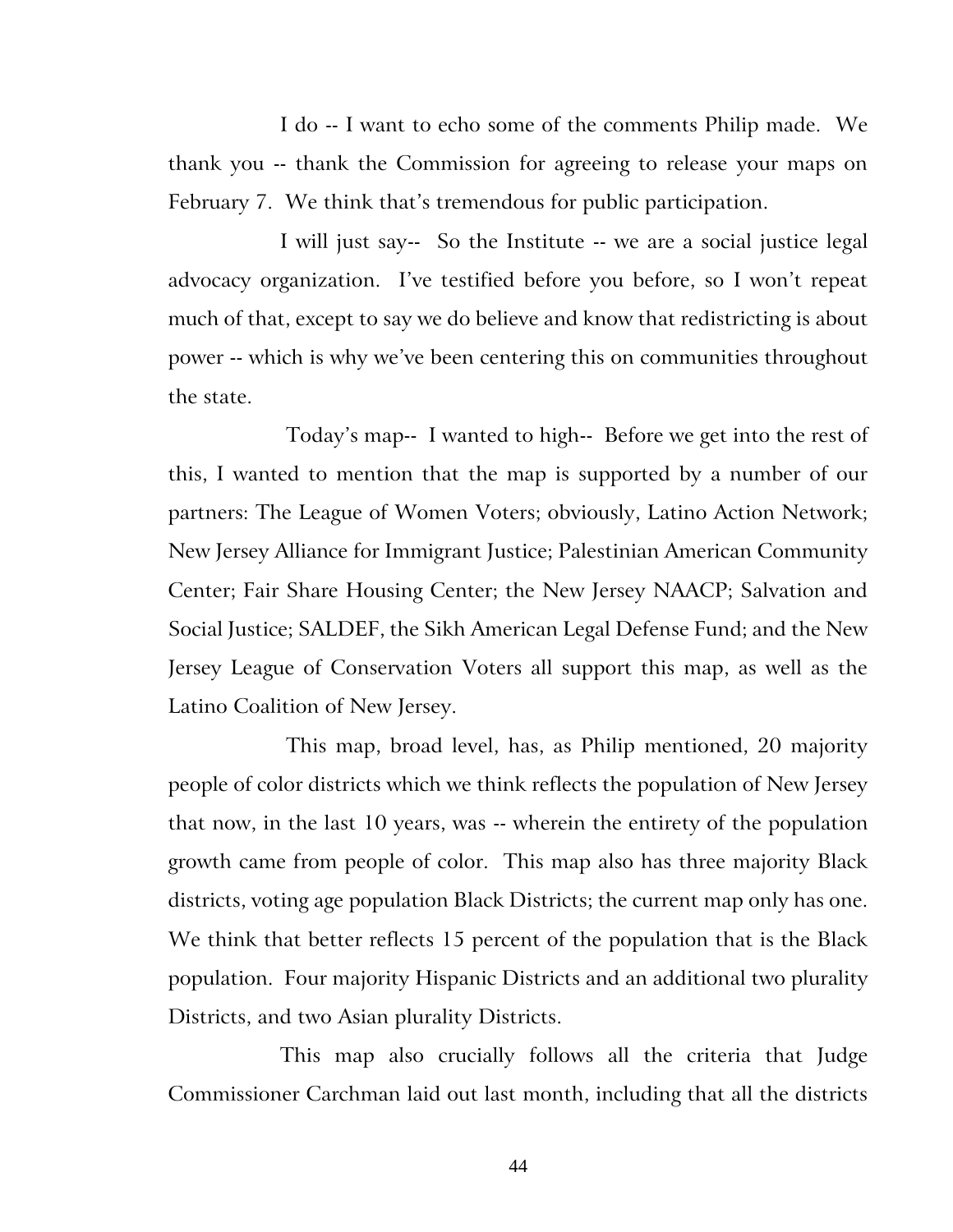are within the 2.5 percent deviation, minimizes pitting incumbents against each other. Although we do not-- We did not draw -- we did not prioritize continuity of representation over the other priorities. The rest were clearly more important for us, and based on the criteria laid out by Judge Carchman.

So I will go into some of the rest of these districts now.

In North Jersey, the first being District 20, which is our first drawn majority Hispanic District that accounts for the growth in the Latino community throughout Northeast New Jersey, well into Union County. So, this District combines Elizabeth, Linden, Carteret, and becomes a majority Hispanic District.

Moving a little bit to the West -- District 22 includes the community of interest of Plainfield and North Plainfield. And we also included South Plainfield there, and it remains a majority people of color District.

District 21 has a number of the suburban areas -- Westfield, Cranford -- those areas in that District.

I think it makes sense now to head a little west, and we'll come back around in a clockwise fashion to Northeast New Jersey.

District 23 includes a lot of our rural areas; notably it includes all of Warren County in this District. We know we had some testimony in the past to try to maintain; that District does.

Moving up, District 24 includes a lot of Sussex County and more of the rural areas there.

Our District 26 includes a lot of the Latino communities that we heard testimony for today. Dover, Mine Hill, Wharton, Roxbury -- all of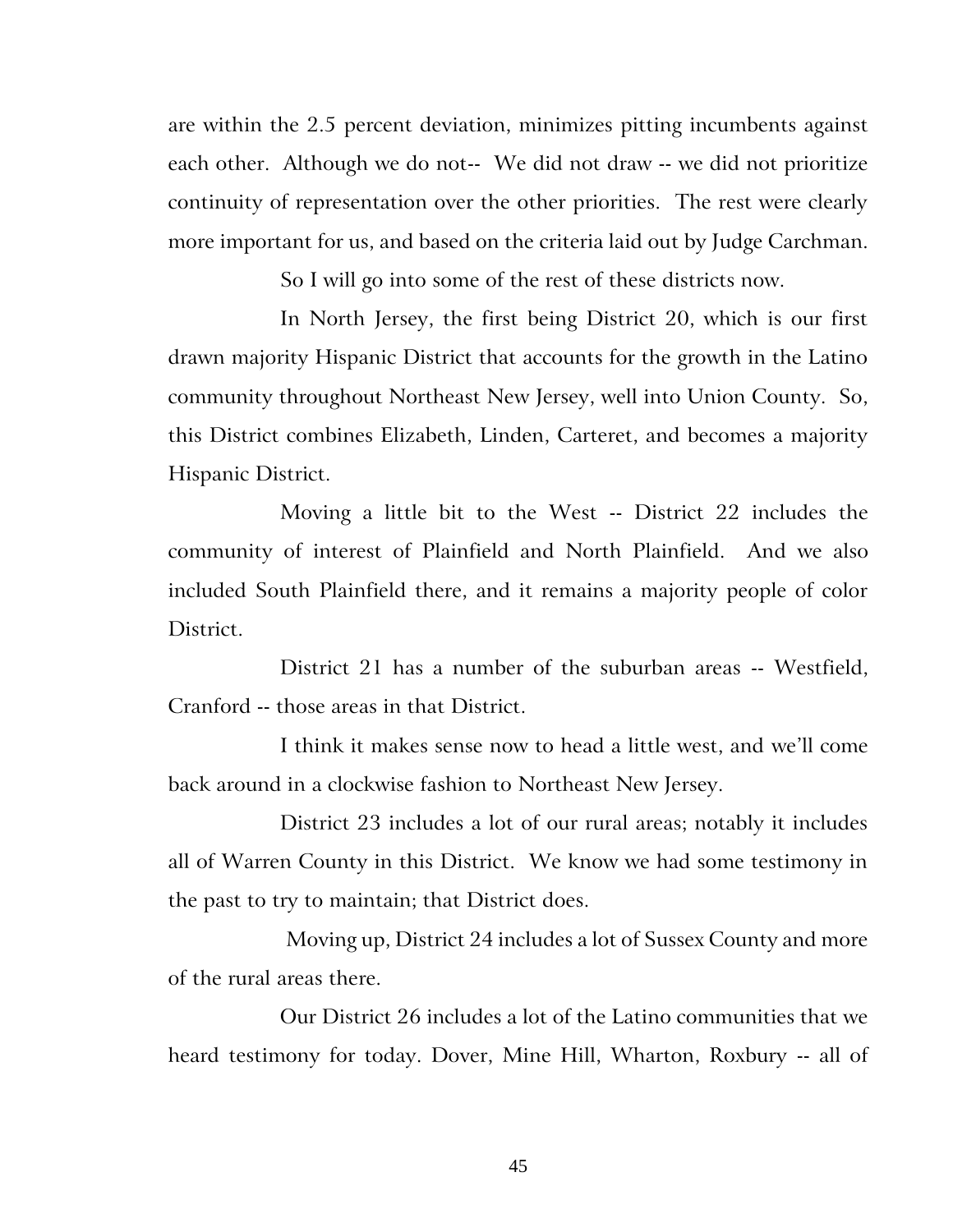these towns, as well as Morristown, and combines them together into this District here in 26.

Our District 25 actually goes from Union up into capturing a lot of the-- And it is a majority people of color District. It has Parsippany, East Hanover, and Livingston, to acknowledge the growing Asian American community in this area, and keeping those communities together so that they have influence in this District. So they are about 24 percent of the population in this District.

I'll move slightly up into District 40 now -- is our community up here. This District -- and District 35 -- actually acknowledges the growing Arab community that you've heard testimony for, and that we've also listened to and acknowledged with communities of interest. So District 40 includes Wayne and Pompton Lakes, while District 35 has Paterson and the communities around that, so that we keep these Arab communities together when possible. Because as they've said, they are not in the data themselves; so we have to listen to them.

District 35 is the -- in addition to the Arab community, is a majority Hispanic District. As it is the currently, District 35 is a majority Hispanic area. The Latino community is significant here and growing. And this community puts these areas together with Paterson, Haledon, North Haledon, Woodland Park, and those areas.

District 39 is some of the Bergen County areas in this District. I should also mention District 40 includes some of the -- a lot of the areas of the Ramapo Lenape tribe in Ringwood and Mahwah. We also have a community of interest map from them that we've submitted to the Commission.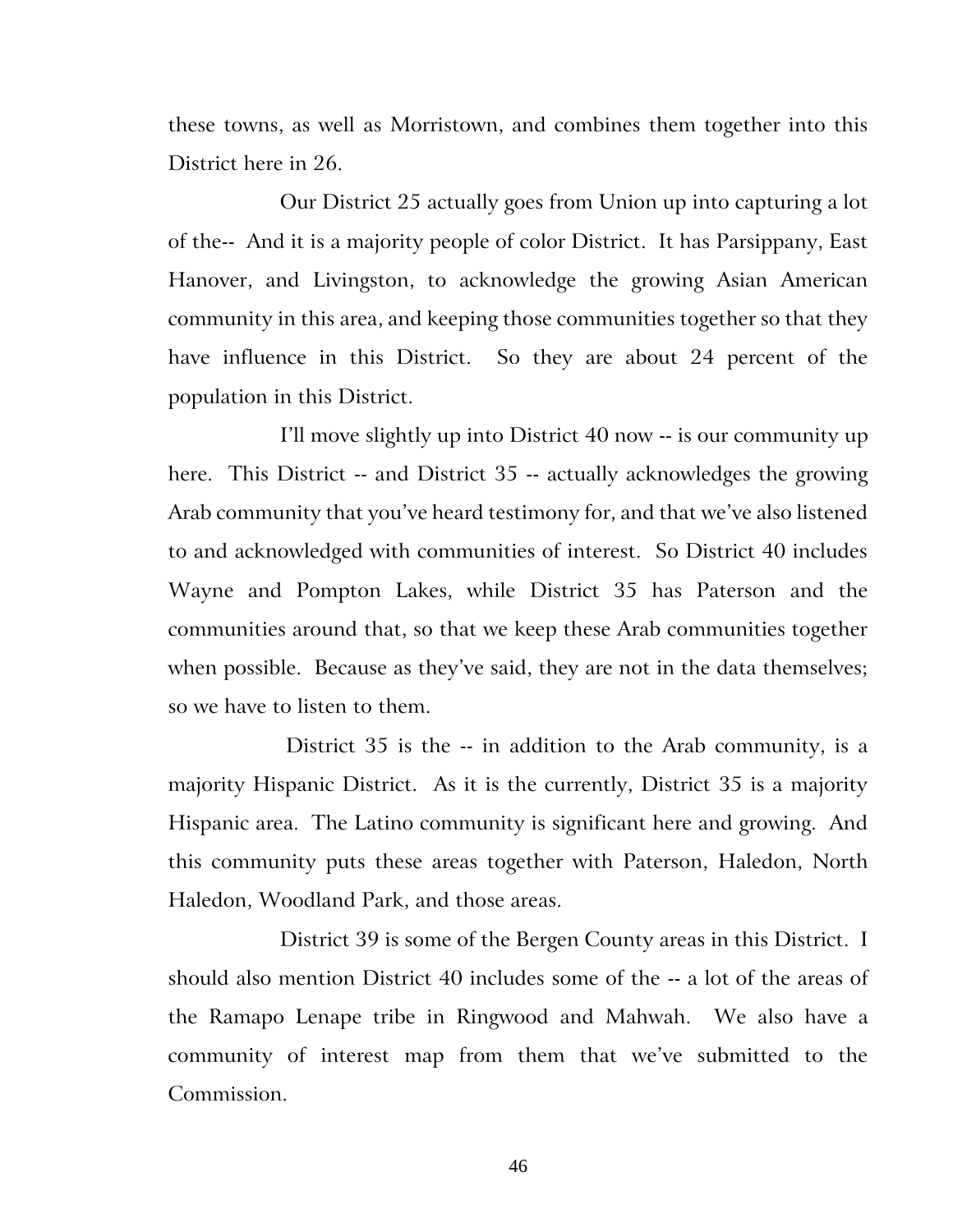Moving a little down, I'll mention 37, and then kind of circle into Essex County and Hudson County. District 39, as I said, is around Bergen County. District 37 combines many of the towns-- It includes Englewood and Teaneck, which are a community of interest and combines a number of the communities with growing Asian populations. This District is over 30 percent Asian. So it includes an influence district for that community.

I will mention District 36 and 38 now. Both are majority people of color districts. District 38 includes a number of the diverse areas in lower Bergen County and Passaic County. District 36 includes both Clifton and Passaic, which is a community of interest that shares a lot of the same demographics, and a lot of the same interests and community there. So that's District 33 (*sic*), which is about 45 percent Hispanic. It is a Hispanic plurality district, and will likely grow into a Latino majority district in the next 10 years.

Now we'll move a little south to Essex County. And what we've done here -- which we're really proud of -- is we drew-- We're able to draw, pretty easily, multiple ways, three majority Black districts to really reflect the existing and also growing Black population in Essex County. So District 27 that we have goes from Hillside up, and includes a number of the -- West Orange all the way up, and includes and captures Roseland.

District 34 includes -- goes into Newark, mostly just in the Central Ward. It includes Montclair, East Orange, and those communities. If you can see when Roshard goes over them -- you can see the towns on the right side -- the towns pop up. So its from Bloomfield, Cedar Grove, Montclair.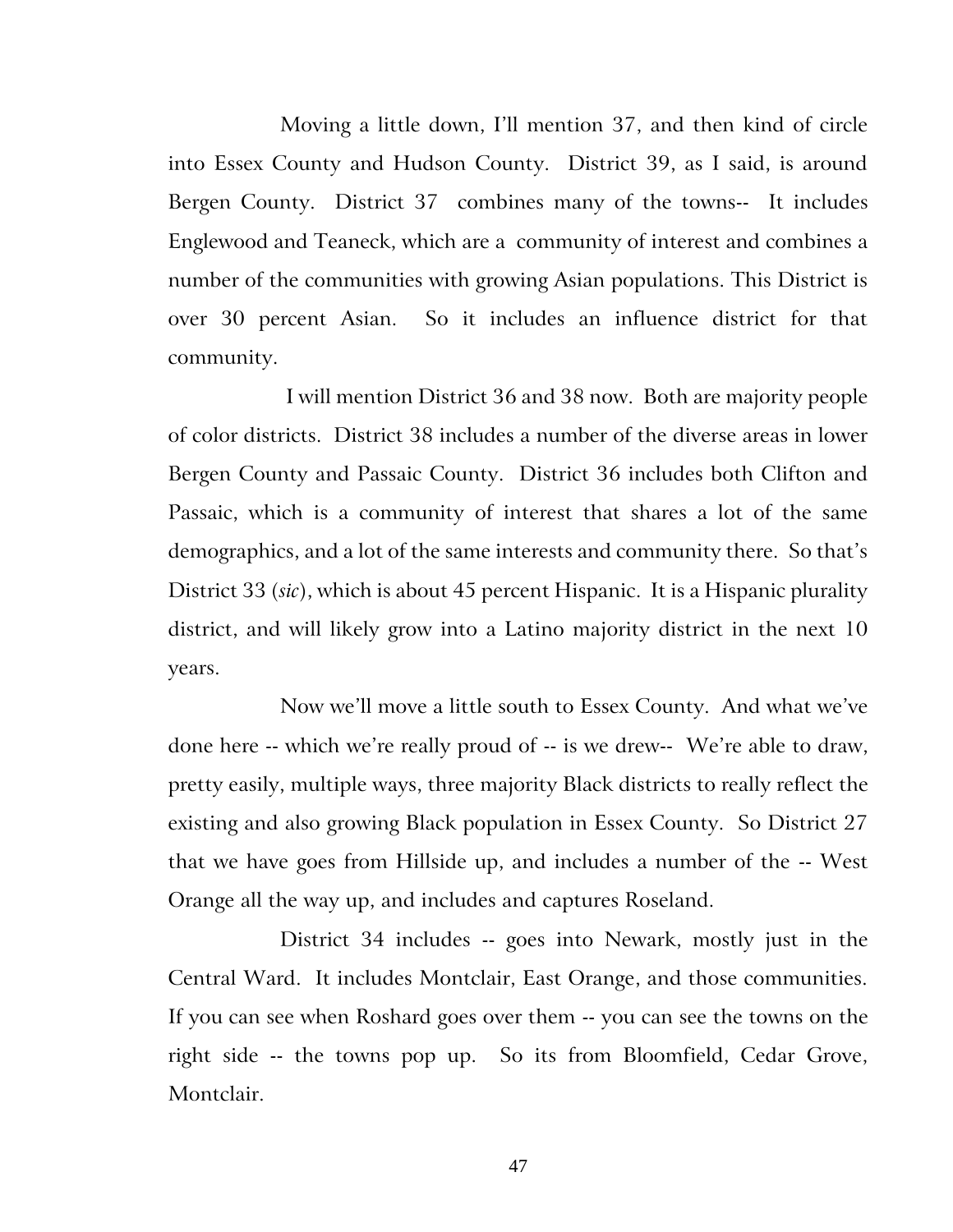District 28 is the third majority Black district. When I say *majority Black,* I mentioned -- they're majority by voting age population. The same thing for all the Hispanic majority districts I've mentioned. District 28 includes much of the West -- it includes all of the West Ward of Newark, much of the South Ward, and into Bayonne.

And then District 29 is an additional new majority Hispanic District. The current -- I should mention the current map only has two, District 32 and 35. We've drawn additional ones. District 29 has the growing Latino population in Newark and other parts of Essex County, and Hudson County -- so Kearney and Belleville are in this District as well.

Then, finally, Hudson County, my home County. It includes District 31, which is just truly-- I think District 31 kind of reflects the diversity of Jersey City in many ways. It is an Asian plurality District by a hair. It's 28 percent Asian, which kind of reflects what Jersey City is now, too, by a hair, an Asian plurality city. And a District that includes Jersey City and it goes into Secaucus.

District 33 is our final-- A Hispanic plurality District. It includes parts of -- the rest of Jersey City, Union City, Hoboken -- that area.

And then, finally, District 32. The map that is currently -- the District that is currently a majority Hispanic District, was drawn 10 years ago to be a majority Hispanic district and should remain one now. That reflects the growing Latino community in North Hudson, which has been here for decades and continues to thrive. So this includes the towns of North Bergen, West New York; all around the Bergenline Avenue corridor, and reflects that community of interest and goes into this area.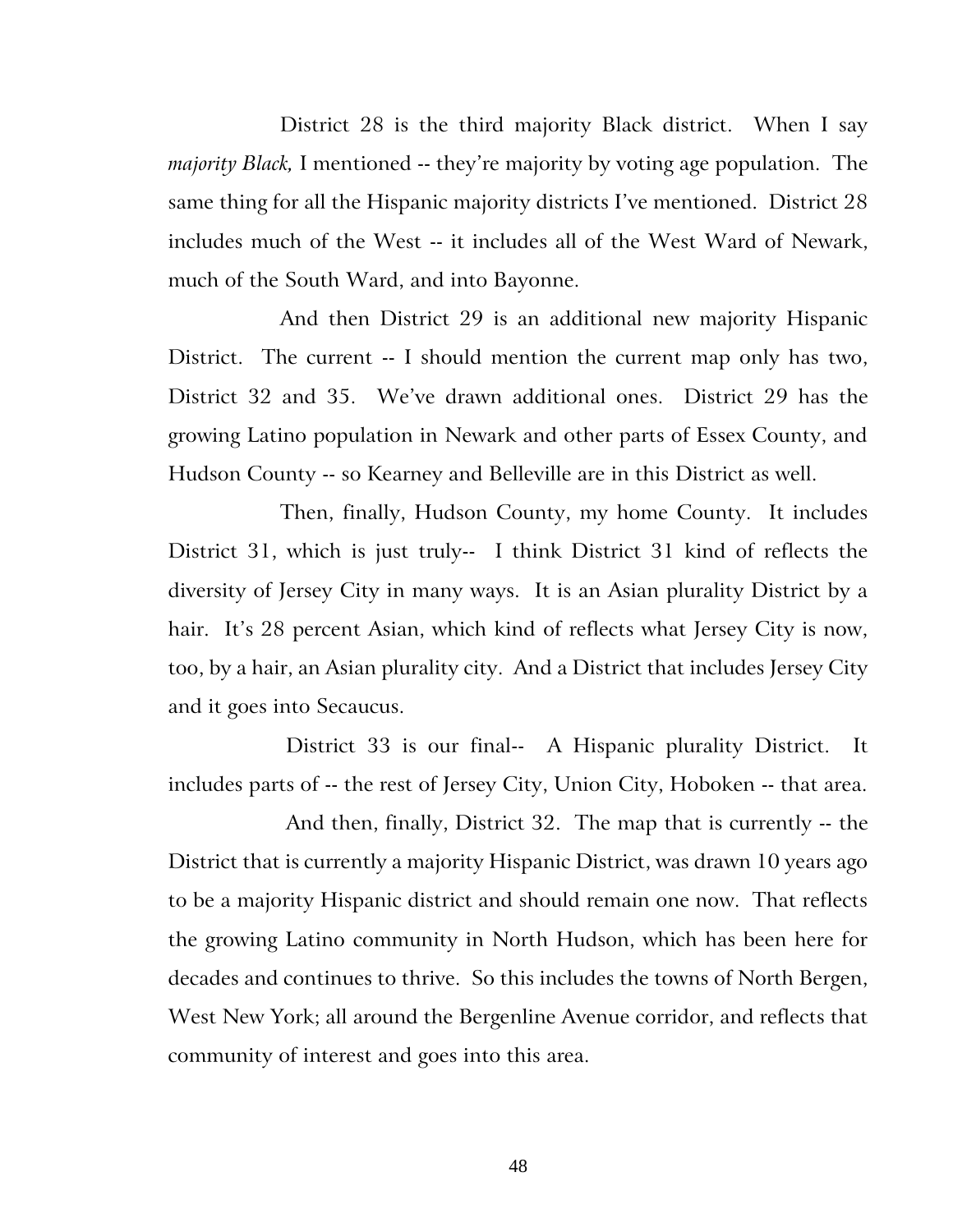So these are our-- This basically covers our map. We thank you for your time.

I will turn it over to my colleague, Chris Estevez, then Amy Torres, and then Rania. I know Madam Secretary can call on them too, but they will talk about specific areas in the map.

Thank you.

**C H R I S T I A N E S T E V E Z:** Thank you.

I'm Christian Estevez; I'm the President of the Latino Action Network.

Thank you, Judge Carchman and all the honorable members of the Commission.

You know, as we've said before, and I'm going to-- I'm trying not to be repetitive, but as the Latino Action Network, I have testified in the past -- and other members have testified -- Latinos, as you know, make up almost 21 percent of the State population now; yet we continue to be highly underrepresented in the State Legislature, making up only 7 percent of the Senate and only 8 percent of the State Assembly.

When we entered into the whole redistricting process, the Latino community was very dismayed that there was no Latino representation on the Commission. And we are pleased to see that this omission has been remedied by the recent appointment of Laura Matos to the Commission. And while this is definitely a step in the right direction, now the real work begins of making sure that this process results in a map that truly represents the great diversity of our State.

As many others have already testified, the 2020 Census shows that communities of color now make up almost half the state population.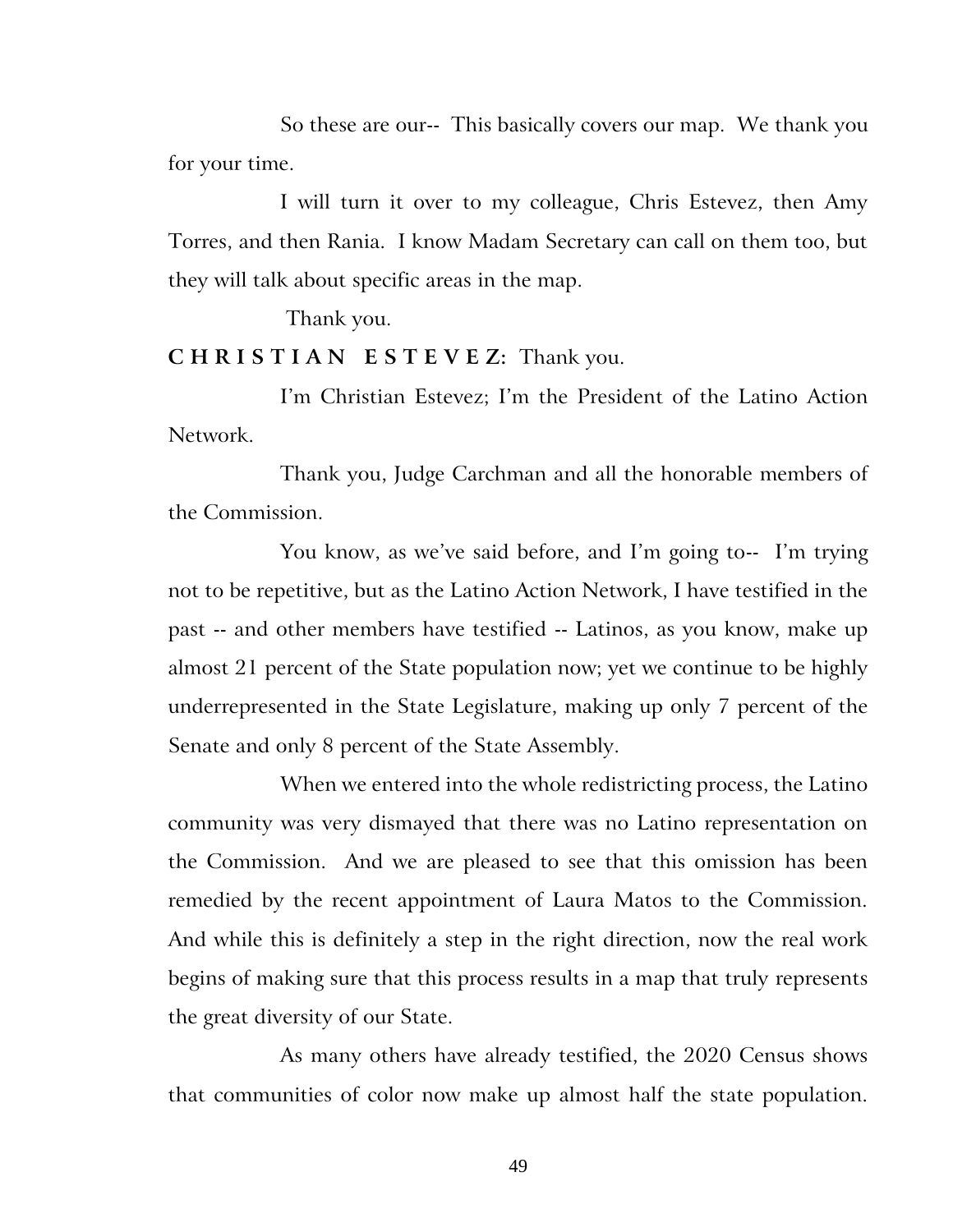The Latino Action Network is proud to be part of a presentation of this Fair Districts Unity Map that demonstrates how it is completely possible to draw a legislative map where half of the districts are made up of people of color as the majority, in line with the changing demographics of the state.

You know, I can't stress enough how important it is for Latinos -- for us to do everything we can to create more opportunities for Latinos and Latinas to run for office and be able to -- and for Latinos to have a voice in Trenton, commensurate with our size, as a part of the population.

Henal and Philip did a great job of running through all the districts. I will focus on speaking about where a lot of the Latino growth happened -- basically in the Bergen and Passaic county area. And this is really where we need to see some changes. And that's probably where you see a lot of changes in relation to the existing map.

You know, we have a situation in part of Passaic County and in southern Bergen County where Latinos are a growing part of the population, yet we have no Latino representation. And that's why, in this map, we put together the City of Passaic and the City of Clifton as a community of interest there.

And in other parts of the state, as has been mentioned, we sought to increase the Latino voice in places like Monmouth County, where we tried to keep the Latino community together in order to increase our community's ability to have influence there with the elected officials. So keeping towns like Red Bank, Belmar, Asbury, Freehold, and Long Branch together are very important to our community. Philip mentioned earlier about, in South Jersey, keeping Bridgeton, Millville, and Vineland together. Because in the current map, some of those towns are separated.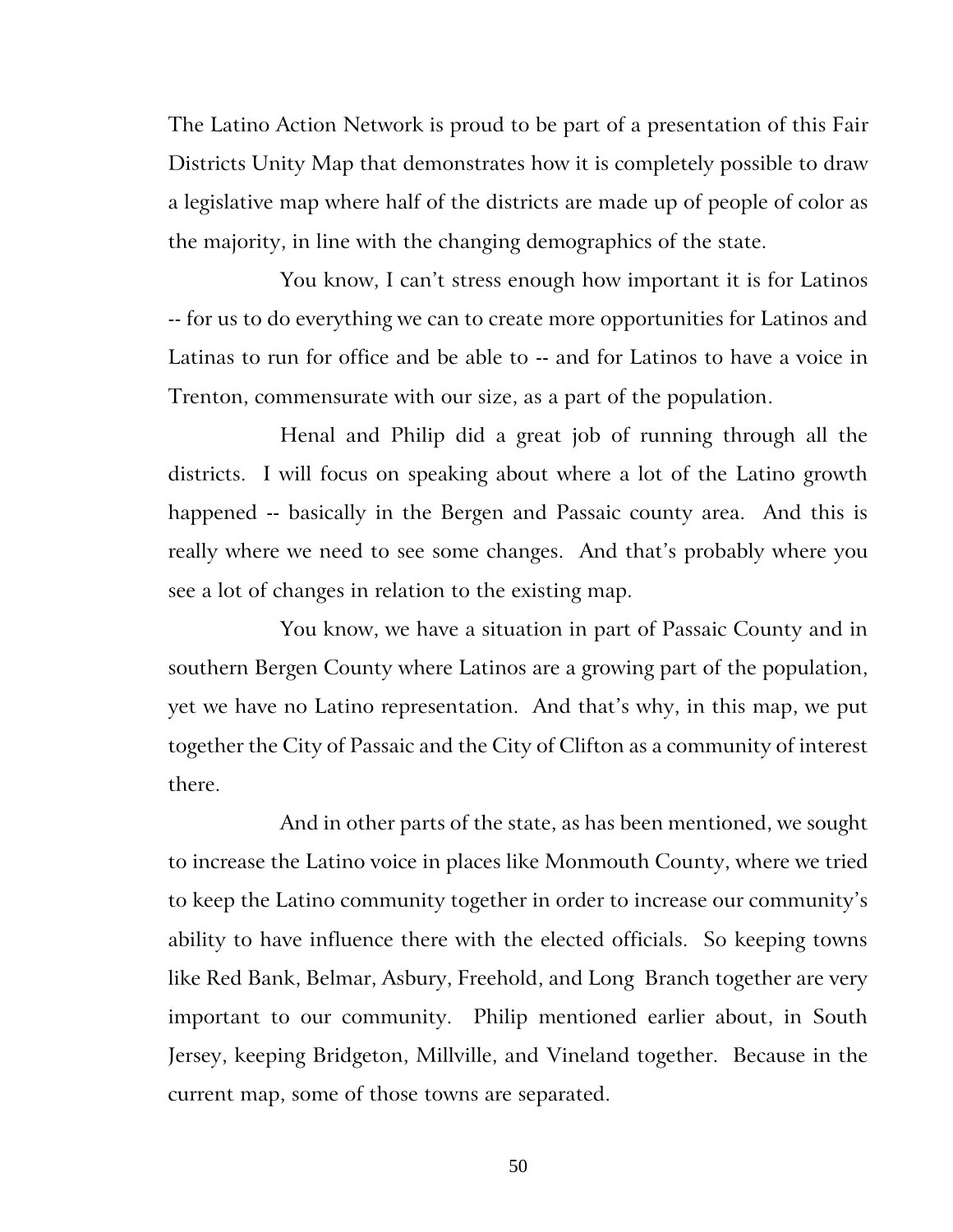So basically-- And you've already heard about Plainfield and North Plainfield. I mean, we can go on and on; there are so many places where we need to make adjustments to increase Latino representation. It's too numerous to say at this moment, but I will say that we really implore the Commission to make every effort to create increased opportunities for Latino representation. Because our community is growing; it's the largest-growing population in the state. And I would say the reason why we didn't go backwards in the state in terms of population growth is because of the Latino and Asian communities, and we ask that the Commission make every effort to draw districts in ways that will increase our ability to choose representatives of our choosing to go represent our interests in Trenton.

Thank you for your time.

I'm going to pass it over to my colleague, Amy Torres.

**A M Y T O R R E S:** Hi, everyone.

Thank you, Chris; and thank you, Judge Carchman and the Commission, for the opportunity to testify today.

The New Jersey Alliance for Immigrant Justice is a statewide coalition that fights for policies that empower and protect immigrant New Jerseyans.

And before I get to my testimony, I just want to say how thrilled we are that the Commission is making history by releasing their versions of the maps in advance. And as much as others have already noted this, it bears repeating that this decision is a historic one. It's one that's long overdue for the State, and sets a really important precedents for how the State works with the public to involve us and work in transparency as we go through this mapping process together. It's a credit to both the advocacy community that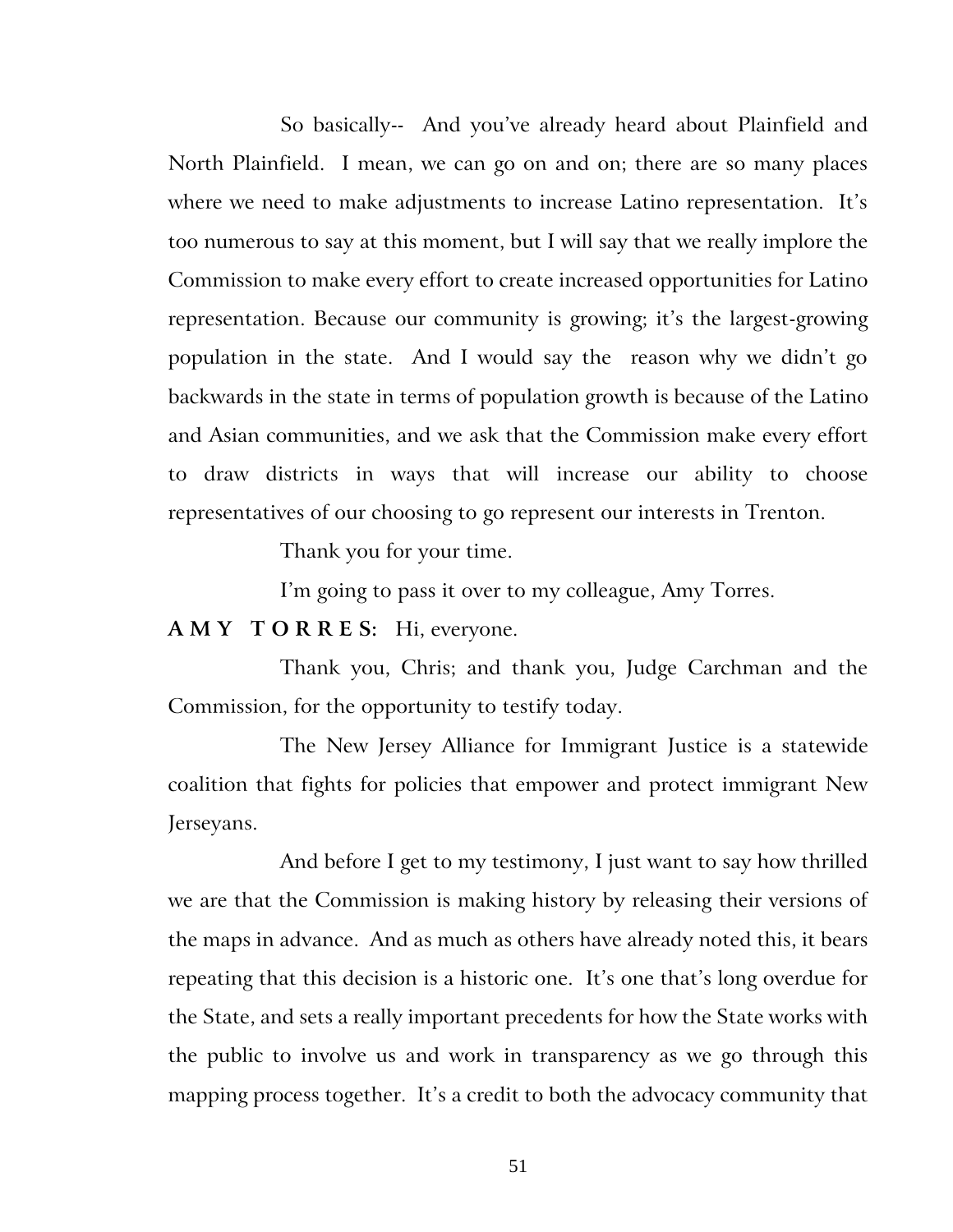came together to ask for this, and the Commission to decide to release the maps in advance for consideration.

But again, in that spirit of precedence and transparency, it's important that the second part of the public's ask -- which is that there's an opportunity for public comment after that release -- is also honored. So we look forward to working with you on that, and are hopeful that we get the opportunity to provide feedback. And we're very excited to see your versions of the maps.

So people unfamiliar with our State's population often wonder why an Immigrant Justice Coalition would be at the table for redistricting. So it's important, first, for me to lay out some of the data on the table about who immigrants are in New Jersey and, indeed, who New Jersey is as a state.

New Jersey is more diverse than we've ever been; effectively a state that is half people of color. Nearly one in four New Jerseyans is foreign born, a majority of which are naturalized citizens and eligible voters; so 17 percent of the State's voting-age citizens.

Over 40 percent of New Jersey's children belong to an immigrant family and represent a growing diversity in native-born, but secondgeneration, populations. But these numbers alone don't speak to the racial and ethnic diversity within the immigrant community. New Jersey is one of the most ethnically diverse states in the nation, with some of our counties also outranking all other counties in the nation in our ethnic diversity.

And the rate -- the ethnic and racial groups that are growing the fastest tend to see the least representation in public office, and in response of public policy, and historically have been divided across district lines. And I want to acknowledge that many of the Alliance's member organizations are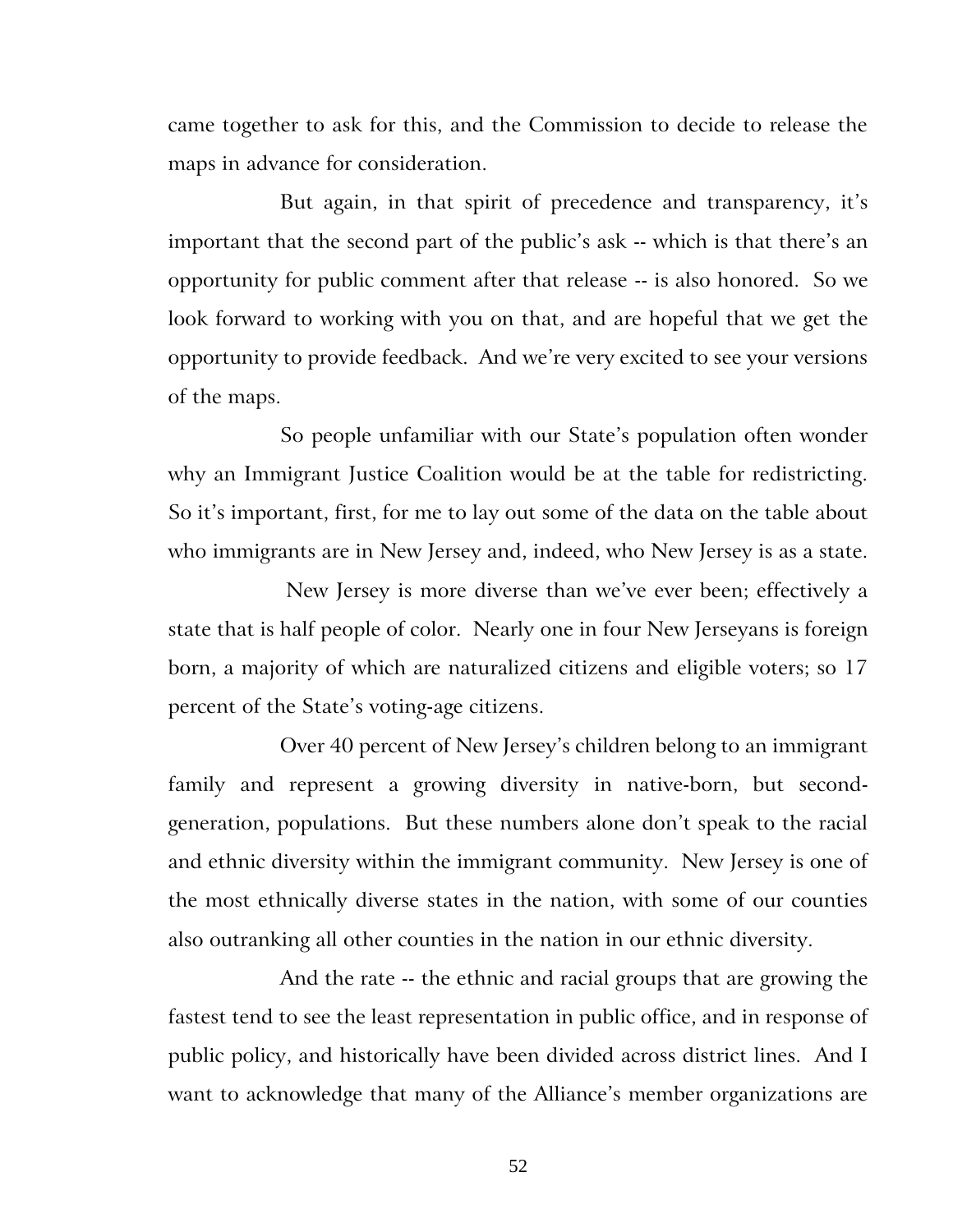testifying either today, or have testified in past hearings. And their communities of interest are something that have been a part of consideration in this Unity Map that we're presenting.

Importantly, Asian Americans and Pacific Islanders -- one of the fastest-growing racial groups nationwide -- is over 10 percent of the state's population now, and also one of the fastest-growing here -- up 30 percent over the last 10 years. That's why they are included as two plurality districts in our Unity Map. We also know that subgroups within the larger Asian American and Pacific Islander bucket outpaced other foreign-born peers in eligibility for naturalization; a trend that we can expect to accelerate now that naturalization and citizenship ceremonies are beginning to open up again - there was a pause during the pandemic -- and as we see Federal attempts to clear application backlogs for naturalization.

As my colleagues Henal, Philip, and Chris mentioned, this map prioritizes how to draw communities together, with an emphasis on community over incumbency. This map draws half of the districts as people of color majority coalition or plurality districts, because again our priority is this effort for community over incumbency. And we recognize that there are many ways to get to this number, where people of color -- again, half of the state are represented by half of the map.

Now, it might seem reductive to point out that the percentage of legislators of color in New Jersey right now is lower than the state's overall population. But more importantly, we, as advocates, who are in the racial, social, economic, and immigrant justice movement, too often see that lawmakers view immigration policy priorities as niche issues that often flatten the identity and diversity of experiences that I just spoke to. So immigrant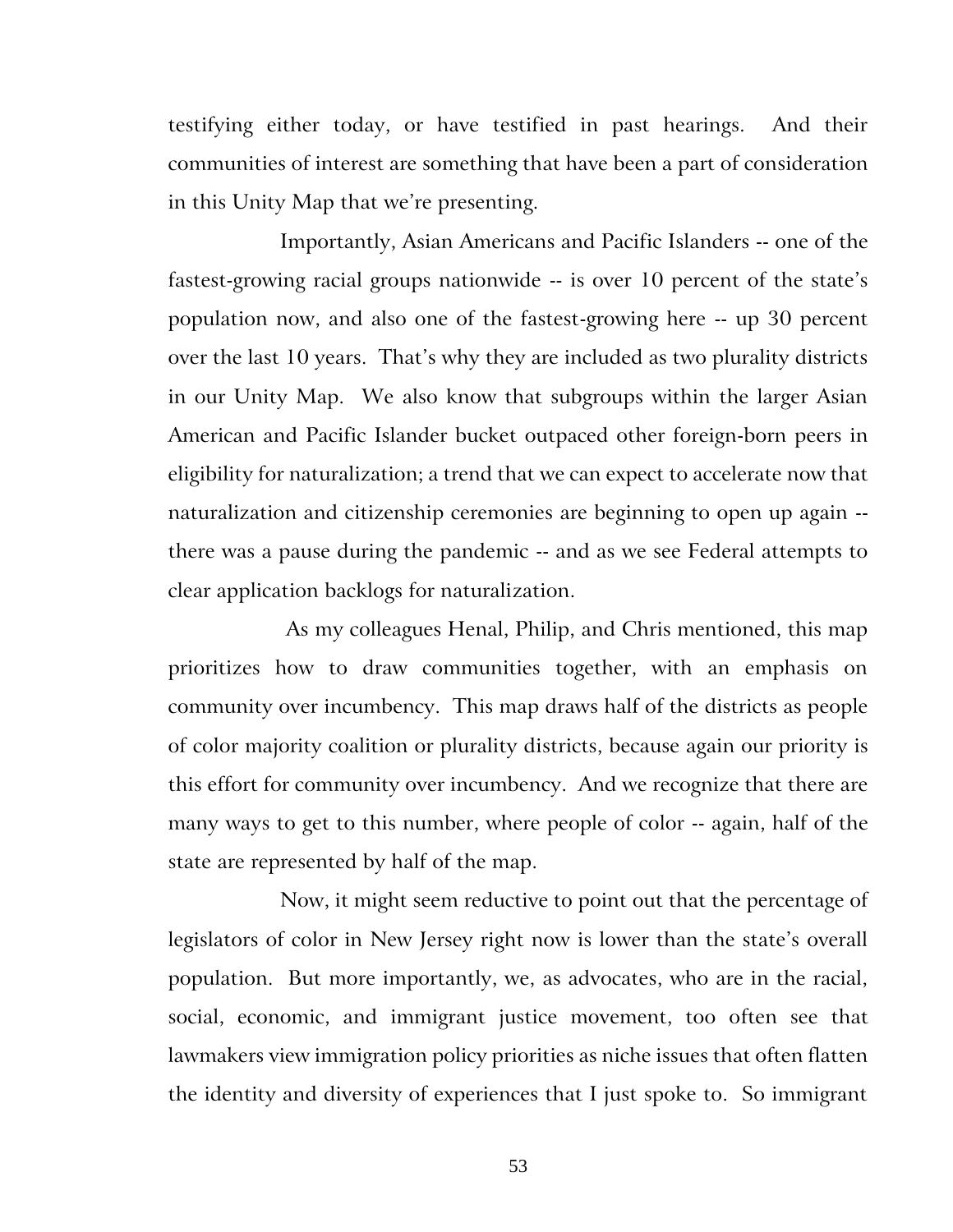New Jerseyans outpace native-born peers in their rates of aging, in disparities in homeownership, in insurance coverage, and other key factors, making all of the decisions that are before the Legislature an immigrant priority issue or a foreign-born issue.

When we talk about advancing equity, advancing inclusion, mitigating the historic legacies of segregation on the state, it's really important that the Legislature is centering communities of interest in their public policy priorities as well, which is why we're really pleased to be a part of this effort in the map.

It has been a very fruitful and humbling conversation alongside of our colleagues. And we hope that this Commission will take as much intent and care in your drafting of your own maps as this coalition did.

I will now pass it over to my colleague Rania; and I'm also available for questions after her testimony.

**R A N I A M U S T A F A**: Hi, everybody; good afternoon.

Thank you very much for the opportunity to testify again today. And a special thank you to the Commission for giving the Fair Districts Committee the opportunity to present this map.

My name is Rania Mustafa. I'm here on behalf of my community, and as Executive Director of the Palestinian American Community Center, or PACC for short.

I'm also here to endorse the Unity Map that Fair Districts New Jersey just presented. I think it is the closest, at the moment, to representing a racially equitable map that captures the diversity that New Jersey embodies. Our New Jersey community originates from culturally, geographically, and religiously diverse backgrounds, embodying many experiences and narratives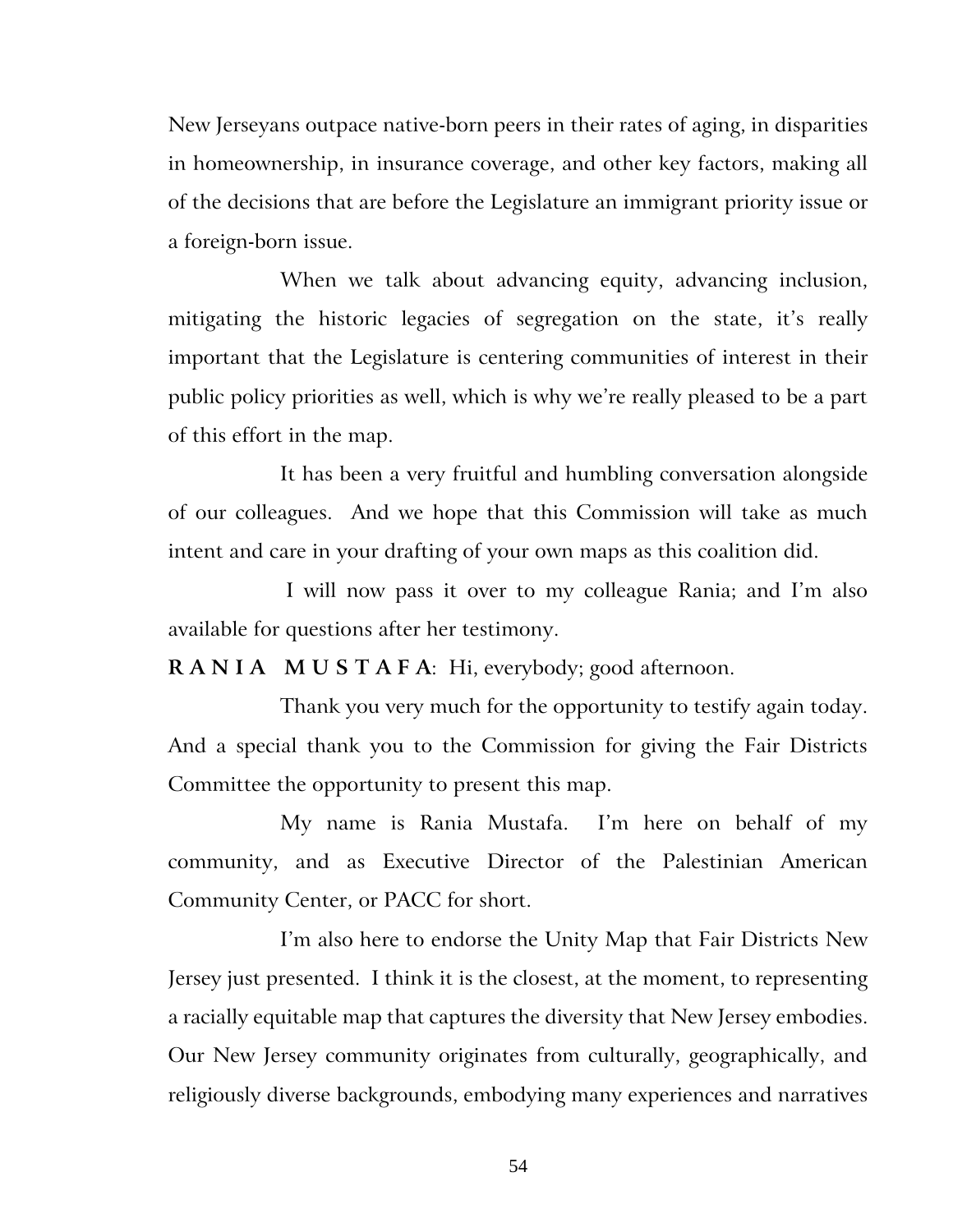that cannot be distilled into a single experience or partisan lines. More specifically, though we have a long journey ahead, I think this map is heading in the right direction of building political power for the Arab American community in New Jersey.

To give some context -- I was born and raised in Paterson, the epicenter of Arabs in New Jersey, and I have lived within the same one-mile radius for most of my life. And in the last eight years, I have seen firsthand the effects that PACC has had on our community. The PACC has quickly become a staple and a pillar in educating and providing critical services for community needs. We have worked with various Arab American community leaders throughout the state to map Arab American community pockets. New Jersey is home to one of the most diverse Arab, and Middle Eastern, and North African communities in the country. Specifically, New Jersey has the second-largest community of Palestinians in the United States. At least 3.5 million Arab Americans live in this country, yet we're not represented in the census data as unique racial and ethnic categories; and we're still categorized under the white race.

The population who identified as Arab-speaking in the U.S. Census grew more than 42 percent between 2000 and 2017. The number of New Jerseyans who claim an Arab ancestry has more than doubled since the census first measured ethnic origins in 1980; and is among the fastestgrowing Arab populations in the country. According to the Census, the statewide Arab American population is 116,240 individuals, However the Arab American Institute estimates about 257,868 Arab Americans live in New Jersey.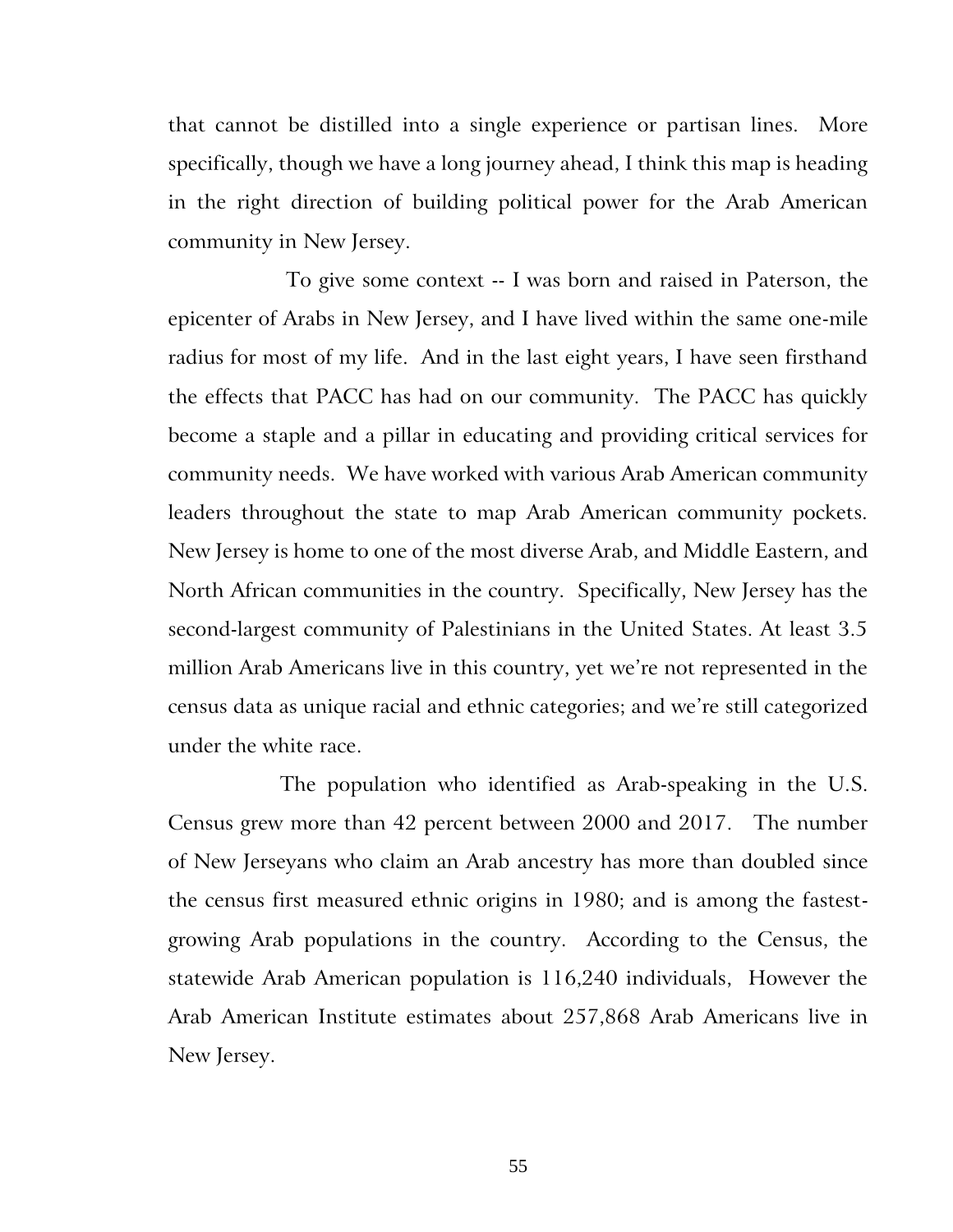That is a gross undercount of our community's population, and this is why, in addition to endorsing the Fair Districts map, we have submitted our own community of interest map. Our community of interest is diverse in geography and primarily lives in Passaic, Hudson, Bergen, Essex, Middlesex, and Monmouth counties.

We thank the Commission for taking it into account in the mapmaking process. And we urge you to consider the map that the Fair Districts Committee is presenting. In our map, we point to the cities and important landmarks -- like mosques, churches, business, community organizations, and schools -- with high populations of Arab Americans. It is very important that our community of interest is recognized, and is mapped together, when possible, so that we can continue building political power and elect candidates of our choice to address our specific community needs.

Thank you very much for your time and attention to this very important matter.

MR. BARLAS: Henal, Philip -- anyone else from your group?

MS. PATEL: No, we're good. Thank you so much for the time. We appreciate -- we know it took a little while, so we really appreciate it.

MR. BARLAS: Okay. So I'm going to take a little bit of liberty here and say, on behalf of all 11 of us on this Commission-- To Philip, Henal, Christian, Amy, Rania, and your entire group at Fair Districts -- very nicely done. You guys clearly put a lot of effort into this. You guys took your time, you met with various stakeholders, you outlined a lot of the rationale behind why you drew what you drew. And I think it's safe to say, on behalf of all of us, we really, truly appreciate the effort that you folks have put into this process; and your thoughts, and your comments, and your insights.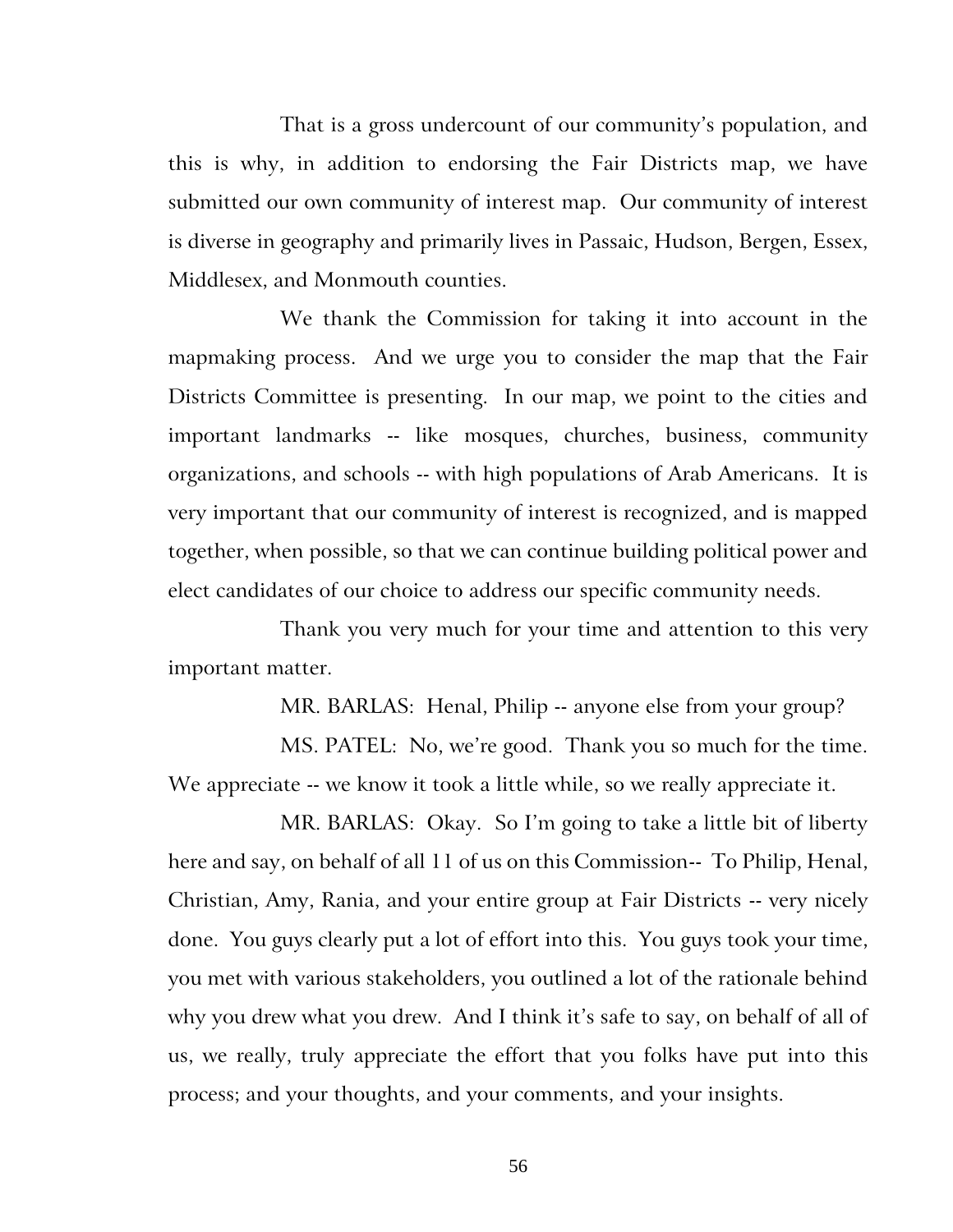I know we are all going to take this back -- between the pamphlet you guys sent yesterday, and this stuff -- and really, really put it to good use. So on behalf of all of us, I just want to say thank you to you guys and the hard work that all of you put in. It is certainly recognized and absolutely appreciated by all of us.

With that, Co-Chair Jones, Judge Carchman, would you have anything?

JUDGE CARCHMAN: I just would echo your thoughts, Chairman Barlas. And I thank all of the participants today; the presentation of this map. It gives us food for thought. We do appreciate the effort that went into it, as Chairman Barlas said. And certainly we will take into account what has been presented to us today.

So thank you.

MR. JONES: Thank you, Mr. Chairman.

I think you summed it up -- the group made an excellent presentation. A lot went into it. It's very, very thought-provoking, and I think it's going to be an important document for us to consider as we move forward with this process.

So to all the presenters today who came before us to testify, we appreciate your participation; and to the group that presented their map, a job well done.

MR. BARLAS: Before I do a motion to adjourn, I'd just like to remind everybody that we have another public hearing this Saturday at 10 a.m. It is virtual. So we look forward to hopefully seeing a lot more folks there as well.

May I get a motion to adjourn?